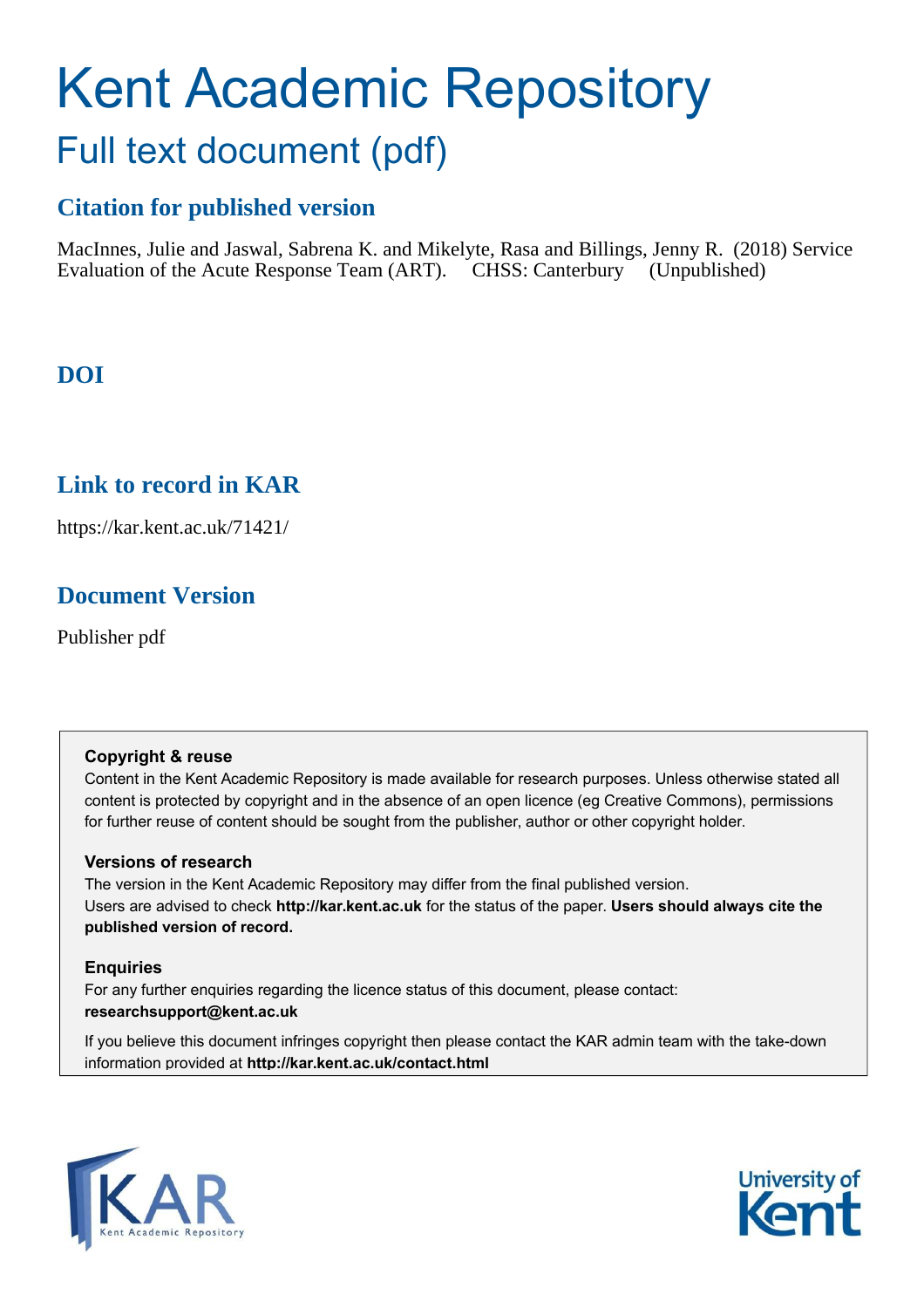Julie MacInnes, Sabrena Jaswal, Rasa Mikelyte and Jenny Billings

# **SERVICE EVALUATION OF THETHANET ACUTE RESPONSE TEAM (ART)**

Report: December 2018

**Centre for Health Services Studies (CHSS), University of Kent, George Allen Wing, Canterbury, CT2 7NF**

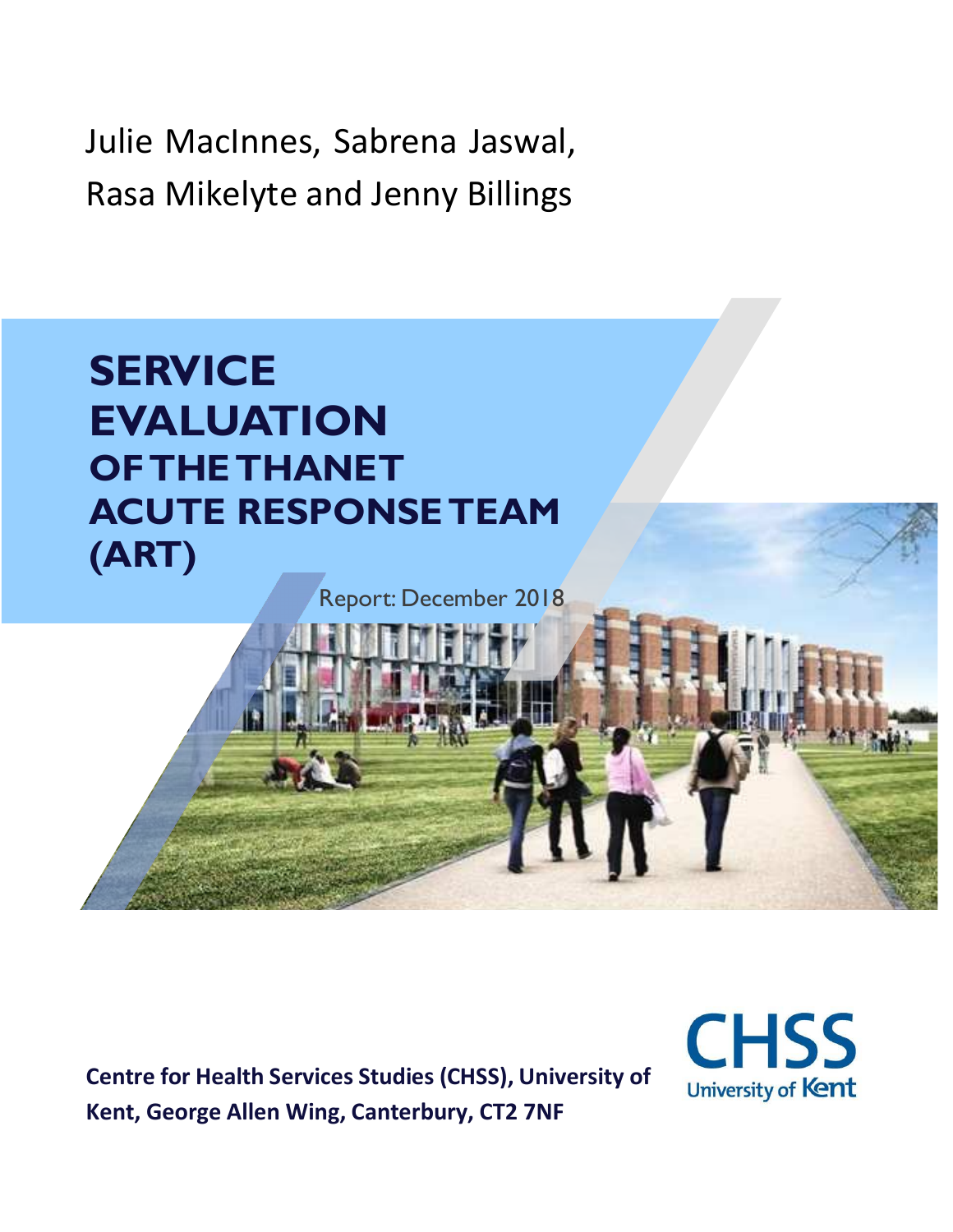# **TABLE OF CONTENTS**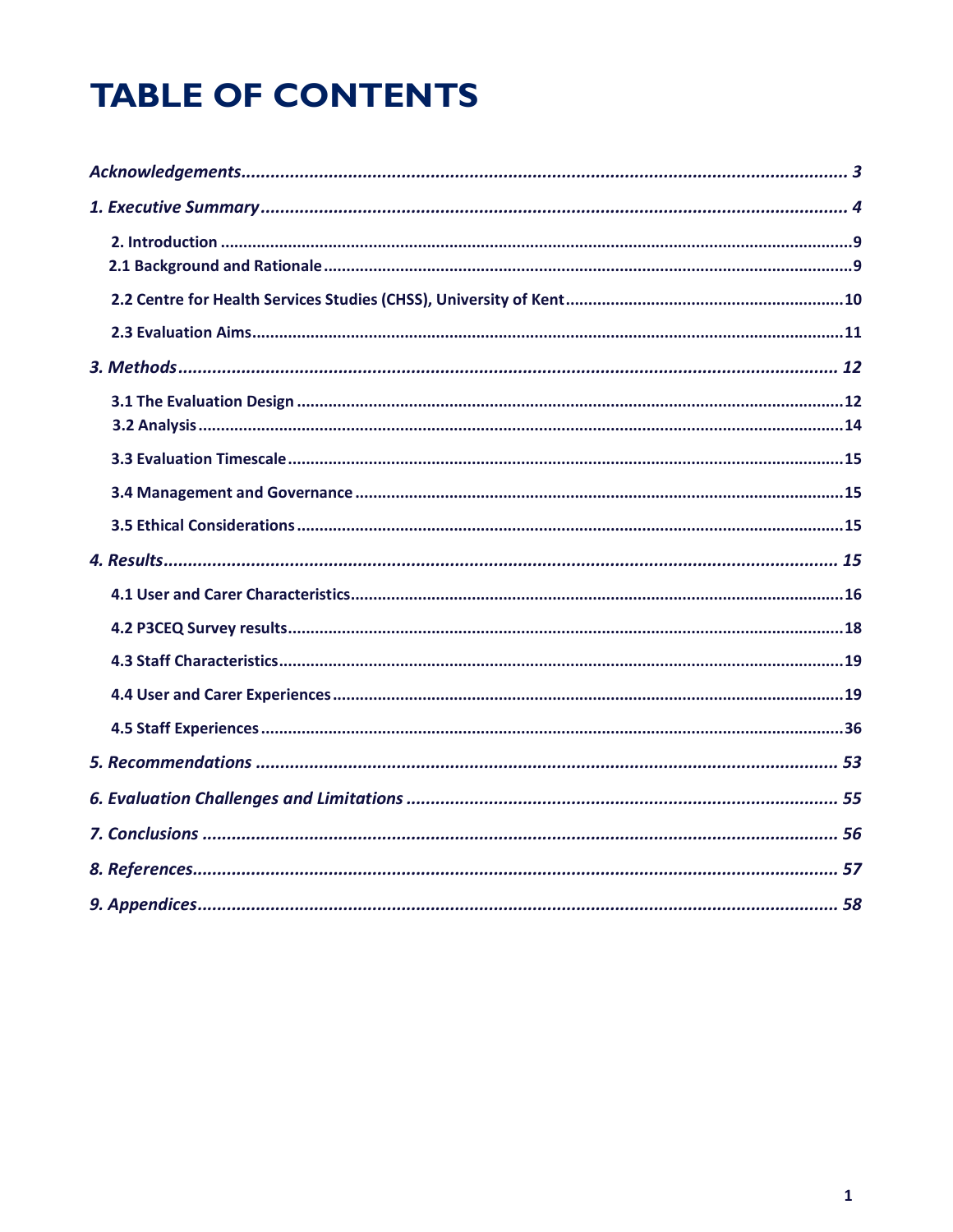#### **List of Tables and Figures**

| Table 1 | <b>Evaluation timescale</b>              |
|---------|------------------------------------------|
| Table 2 | Summary of data sources and sample sizes |
| Table 3 | Age and living situation of users        |
| Table 4 | Age and living situation of carers       |
| Table 5 | Medical conditions of users              |
| Table 6 | Scores for individual items on the P3CEQ |
| Table 7 | Professional groups of participants      |
|         |                                          |

- Figure 1 Gender of users
- Figure 2 Gender of carers
- Figure 3 Carers relationship to users
- Figure 4 Place of first contact with the ART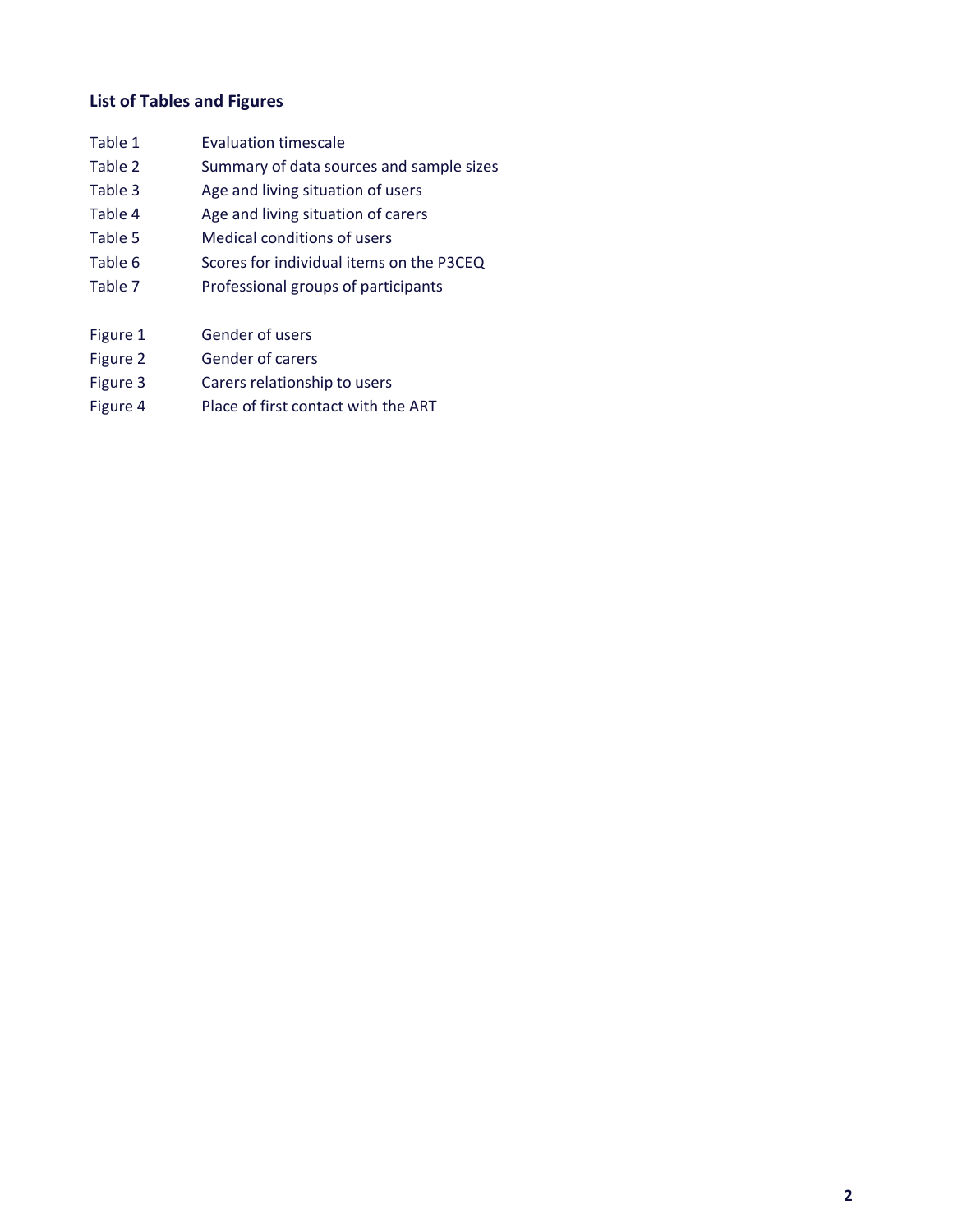# **Acknowledgements**

The University of Kent have enjoyed working with the Acute Response Team (ART) service and being part of the evaluation. We are particularly indebted to **Ged Timson** (ART and IACO Delivery Lead, Thanet Clinical Commissioning Group), **Nicola Davies** (Senior Clinical Decision Maker, ART, Kent Community Health NHS Foundation Trust) and **Sarah Wolf** (Senior Clinical Decision Maker, ART, Kent Community Health NHS Foundation Trust) who gave us valuable insights into the ART. Also Mary Dutton (ART, Kent Community Health NHS Foundation Trust) and **all members of ART** for their support in recruiting participants. Thanks also to the steering group, **Sheena Healy** (Locality Organiser, Kent Enablement at Home, Kent County Council), **Claire Young** (Team Manager, Thanet Adult Community Team, Kent County Council), **Eryl George** (County Service Manager Social Work, Older Persons and Physical Disability, Kent County Council), **Julie Jones**, (Senior Practitioner, Thanet Adult Community Team, Kent County Council) and **Alison Mills** (Project Manager, Design and Learning Centre Programme Team, Kent County Council) for their ongoing support and direction. Finally, **Anne Tidmarsh** (Director of Older People and Physical Disability, Kent County Council), for initiating this evaluation.

Above all, we like to express our sincere thanks to the **service users, carers and professionals** who took the time to take part.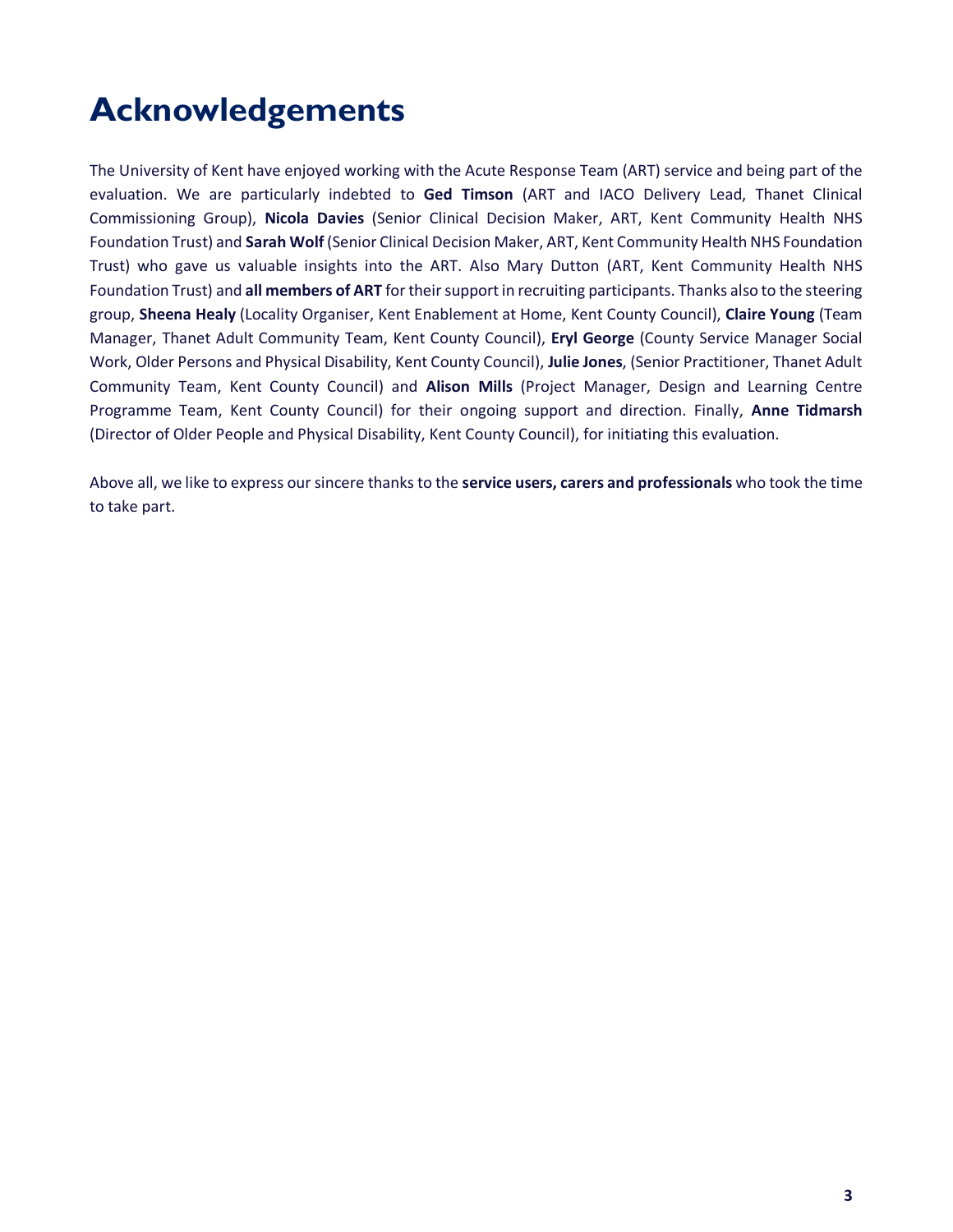# **1. Executive Summary**

#### **Introduction and Aims of the Evaluation**

This report details the findings of a service evaluation of the Acute Response Team (ART), in Thanet. The ART service was developed in November 2016, piloted until March 2017 and continues to be commissioned. Key drivers for the implementation of the ART were that patients were not always seen by the most appropriate practitioner in the most appropriate place. Some patients were being admitted to hospital who could have been cared for in their own home and some patients were taken to hospital by the ambulance service because there was no alternative option. The primary aims of the ART service are to enhance the level of integration of a range of primary, community and acute services specifically to ensure a more timely and appropriate service response for patients who are in the community and at risk of attendance or admission to hospital, and patients who have arrived in the Emergency Department (ED) and could be cared for in the community.

An internal evaluation in 2017 revealed a significant impact on hospital admissions and an associated reduction in costs. To supplement this largely quantitative data, there was an identified need to investigate patient outcomes and perceptions, and assess staff experiences and perceptions of the impact of the ART. Therefore, the aims of this independent evaluation were:

1) To investigate the extent to which the ART has impacted upon the patient experience with respect to personcentred care, co-ordinated care, and wellness.

2) To explore the experiences and perceptions of a wide range of professionals and managers of the ART service and external stakeholders, including aspects of communication, roles and relationships, co-ordinated and person-centred care, the nature of impacts and effectiveness, and sustainability.

#### **Methods**

The overall evaluation design was a mixed methodology using predominantly qualitative but also quantitative methods. To determine the experiences and impact of the ART on users and cares, semi-structured interviews were carried with users (N=16) and carers (N=13). In addition, users completed the P3CEQ (N=21), which is a questionnaire measuring the degree to which care is perceived to be person-centred and co-ordinated. To determine the perceptions of the ART and external stakeholders on the processes of care and outcomes of the service, two focus groups (N=16) and individual interviews (N=5) were carried out. External stakeholders included GPs, paramedics, hospital consultants, CCG employees, care agency staff and members of the KEaH team. Quantitative data were analysed using descriptive statistics. Qualitative data were analysed thematically.

#### **Results**

The following results relate to the two main aims of the evaluation.

1) The extent to which the ART has impacted upon the patient experience with respect to person-centred care, co-ordinated care, and wellness

#### **Strengths**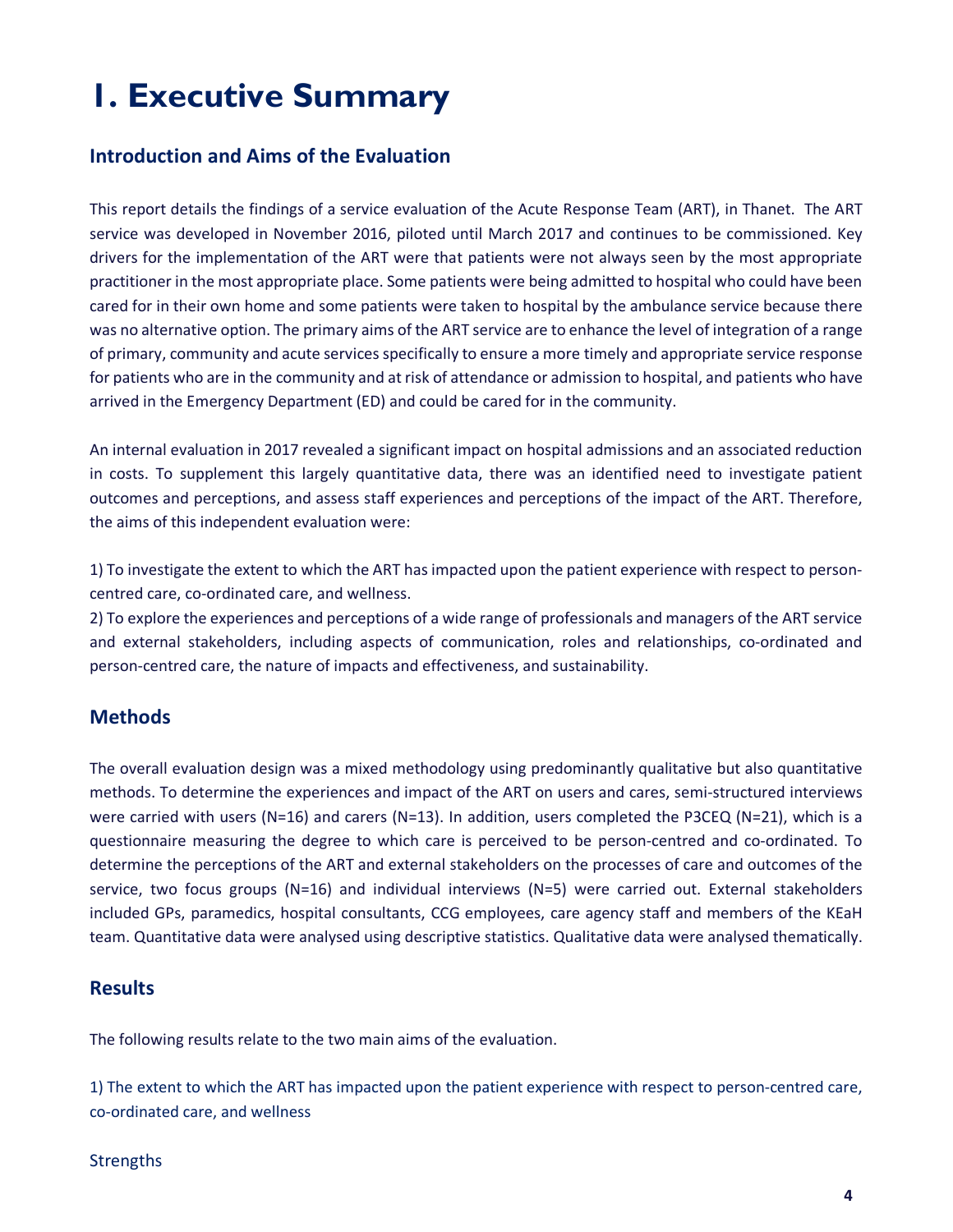- The **overall impressions** of the ART were overwhelmingly positive from both users and carers with individuals feeling fortunate to have received the service.
- Users were satisfied with the **time from referral into the service** and first contact with a member of the ART, with most receiving care within one to two days.
- The **high level of skill** of the ART team was commented upon.
- The **support of carers** was highly valued in terms of practical support and information, reassurance and being involved in decision-making.
- Carers unanimously reported **knowing who to contact and how to contact them** and valued the accessibility and responsiveness of the team.
- Overwhelming, **a person-centred approach to care** was described by both users and carers. Users felt they were listened to and treated with respect throughout the care process. Carers felt the person they cared for were treated with friendliness, respect and patience, especially those with dementia.
- There was a perception by both users and carers that the **ART worked together collaboratively,** for the benefit of the user with information being shared between the team.
- Carers were very positive about the **consistency of information** they received from the ART.
- Most users experienced **smooth transitions in care**, with information shared with relevant providers.
- Some users felt their **physical and emotional health** was improved as a result of the ART service.

#### Areas for further consideration

- Occasionally, there was **some miscommunication around referrals** where the ART did not arrive at the time they were expected or users and carers were unaware that they had been referred to the ART.
- The **time the ART spent with users** was generally felt to be brief. For some, this was seen as efficient, although there may also be a suggestion that some users felt the care could be rushed.
- In general, those users who received predominantly nursing and medical input received ART input for a short period of time (5 days or under), while those also receiving personal care (such as assistance with washing and dressing) were likely to be part of **the ART caseload** for several weeks. Interestingly, those that received ART for just a few days would have liked input for longer.
- Users and carers felt that there was **some lack of communication with primary care,** at times, with GPs and practice nurses not always being aware that the user was being cared for by the ART.
- Users and carers reported **delays in receiving new services** or needing to follow-up services themselves.
- Occasionally, services **ceased their input following their initial assessment.** For example, in terms of enablement the user may have either improved and no longer needed the service or had deteriorated more than expected and so enablement was no longer appropriate.
- **Suggestions for improving the service** centred around communication including the need to explain the purpose of the ART service, that is was time-limited, and that care would be 'handed back' to usual care providers.
- Some users felt their **physical and emotional health** was improved as a result of the ART service. However, there was a recognition that this improvement was, at times, limited in the presence of longterm conditions.
- **Action planning** and preparing for setbacks in the future was less apparent with few reporting this. However, as this was not an aim of the ART service, this was not an unexpected finding.

2) To explore the experiences and perceptions of a wide range of professionals and managers of the ART service and external stakeholders, including aspects of communication, roles and relationships, co-ordinated and person-centred care, the nature of impacts and effectiveness, and sustainability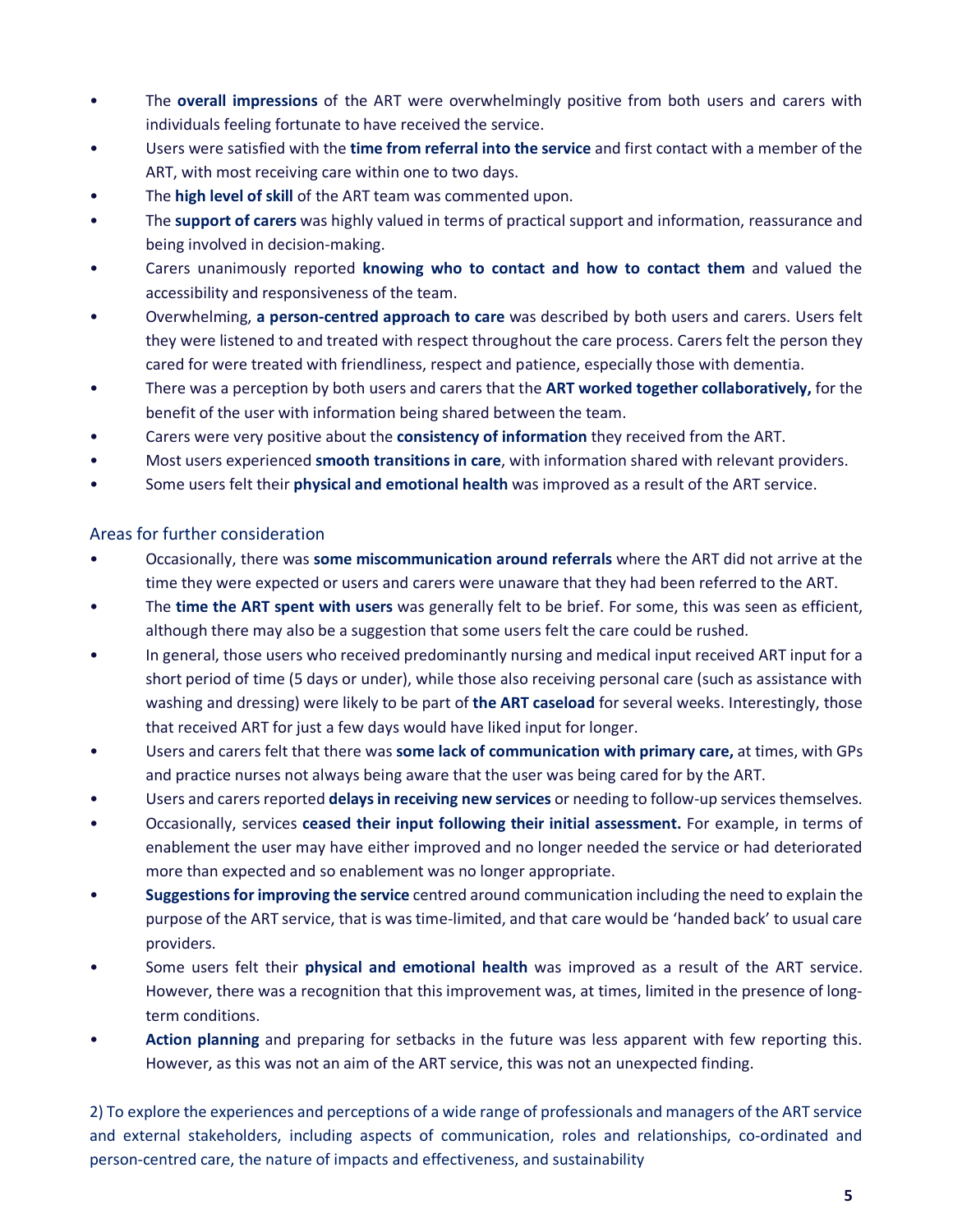#### **Strengths**

- The **purpose of the ART** as described by external agencies, was generally consistent and described as a service which could support people at home with acute and complex health needs, prevent hospital admissions, and provide a smooth transition between hospital and home at discharge.
- A number of **facilitating factors** were identified in setting up the ART service; that the core team developed from an existing service (Rapid Response), enabled the team to be involved in the development of the service; financial support from the CCG was essential as was the engagement and support from other service providers.
- **Care co-ordination and information sharing** with the ART was highly effective and facilitated by frequent handovers.
- All staff within the ART were **valued for their contribution to the team** and listened to.
- **Skill-mix** within the team was also highly valued.
- **Benefits for the ART staff** included access to training and education, skills development, and increased levels of responsibility, especially for support staff.
- The development of **trusted, personal relationships** between members of the ART team and other service providers was key to successful team working and care co-ordination. Ways in which information was shared were various, but the value of personal communication and feedback was of paramount importance.
- Working closely with other health and social care professionals led to greater understanding of each other **roles and responsibilities.**
- For **social care**, the involvement of the ART led to more rapid enablement primarily due to the input of the ART therapists and the provision of equipment provided by the ART.
- **Active ingredients for success** related to the personal qualities and skills of the staff involved and effective multi-professional team working.

#### Areas for further consideration

- **Early challenges to implementation** were around referrals from primary care, ambiguity around roles and responsibilities, the anticipated nature of the work and lack of input from some services.
- The number of **referrals into the ART** was seen as sub-optimal. This was a perception both within the ART service and external agencies. The main reason for this was lack of awareness about the existence of the service, as well as specific challenges for different providers.
- There was a recognition within the ART service that a **re-launch or education** was needed for referrers.
- There were challenges around **transitions out of the ART** which again, were different for different providers, including lack of capacity in social care and replication in the process of referrals.
- **Lack of capacity** was identified within the ART due to lack of staff and patient turnover. Lack of capacity in the wider health and social care economy, particularly social services was a significant factor influencing the turnover of patients within ART, impacting on their ability to take new referrals. The medical needs of some users also meant they some needed to stay in the service for longer than 5 days.
- **Digital information sharing** was problematic due to a lack of a shared IT system, although this was believed to be improving.
- There was a desire among the ART to **expand the service** in terms of taking referrals from care homes and expanding the type of patients served by ART, particularly patients with frailty and more complex health and social care needs. Increasing the hours the ART was available was also an ambition.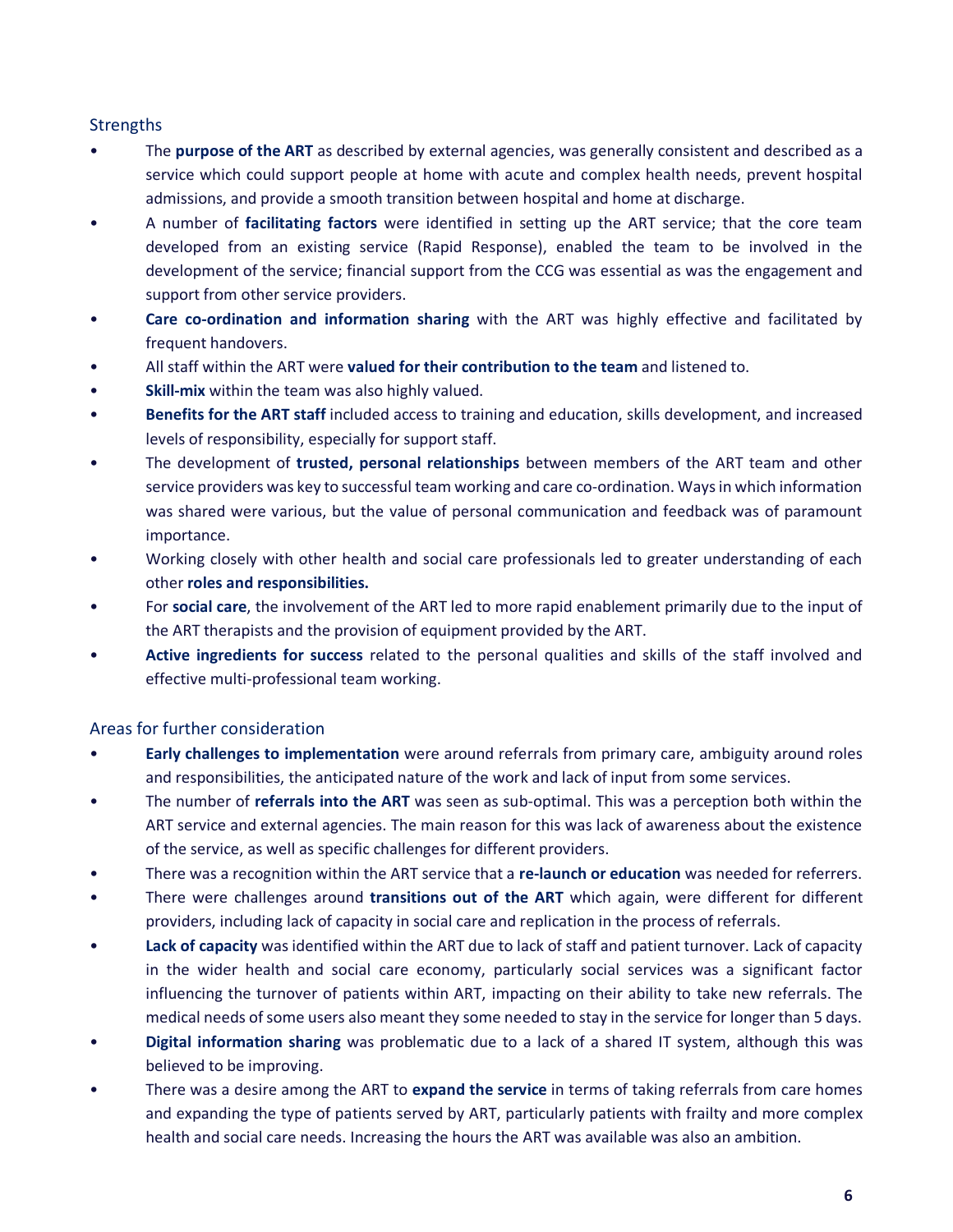- There was also an ambition amongst the ART and external service providers to **increase the geographical area** of the ART, although this would require additional resources.
- **Suggestions for improving the service** included access to GP beds, formalisation of procedures and protocols, a single referral system into social services, and into the ART.
- Going forward, increasing the **establishment of staff and succession planning** were seen as important.

#### **Recommendations**

A number of recommendations are made in relation to the evaluation aims:

#### **1. Recommendations for Users and Carers**

*a) Improve communication and information giving*. Clearer communication is needed by those referring into the service and the ART themselves so that users and carers are aware they will be receipt of the service. The ART should explore with users what information is to be shared with carers who do not live with the user, and how this might best be achieved, for example, telephone calls or written information left with the user at home, if requested. More effective communication is needed about the rapid and time-limited nature of the service. Clarity is needed about the nature of some ongoing services, such as enablement which are not part of a 'rapid response' service.

*b) Prepare for discharge.* A greater emphasis on communication around action planning, preparing for setbacks in the future and self-management support might be considered.

#### **2. Recommendations for Service Delivery**

*a) Maximise referral rates.* The development of an effective information strategy is needed to disseminate knowledge about the service to organisations who refer into the ART. This may include face-to-face meetings or written information, targeted at different organisations. GPs and the Ambulance Service would benefit from feedback on the impact the service has on patients. Consider concentrating on specific referral sources that have the greatest potential for impact. Monitor referrals from care homes to assess the impact on overall referral rates.

*b) Ensure smooth transitions to other service providers.* Streamline the process of referral to social services so that a single referral from the ART is passed on to the appropriate team.

*c) A shared IT system.* Implement access to EMIS and normalise its use to facilitate information sharing.

#### **3. Recommendations for Sustainability, Scale and Spread**

*a) Invest in staff.* There is a need to continue to develop the skills of staff and plan for succession, especially for those in key leadership roles. If the service is to expand, investment in additional staff and other resources will be necessary.

*b) Formalise policies and operating procedures.* To ensure sustainability, policies and procedures should to be developed, agreed and documented so that all staff work in a consistent and safe way. In addition, a clear governance structure needs to be established with all provider organisations.

*c) Focus on key aims and outcomes.* Articulate the primary purpose of the service and develop a shared vision going forward. To realise the ambition of scale and spread, there needs to be buy-in from other CCGs and all relevant service providers.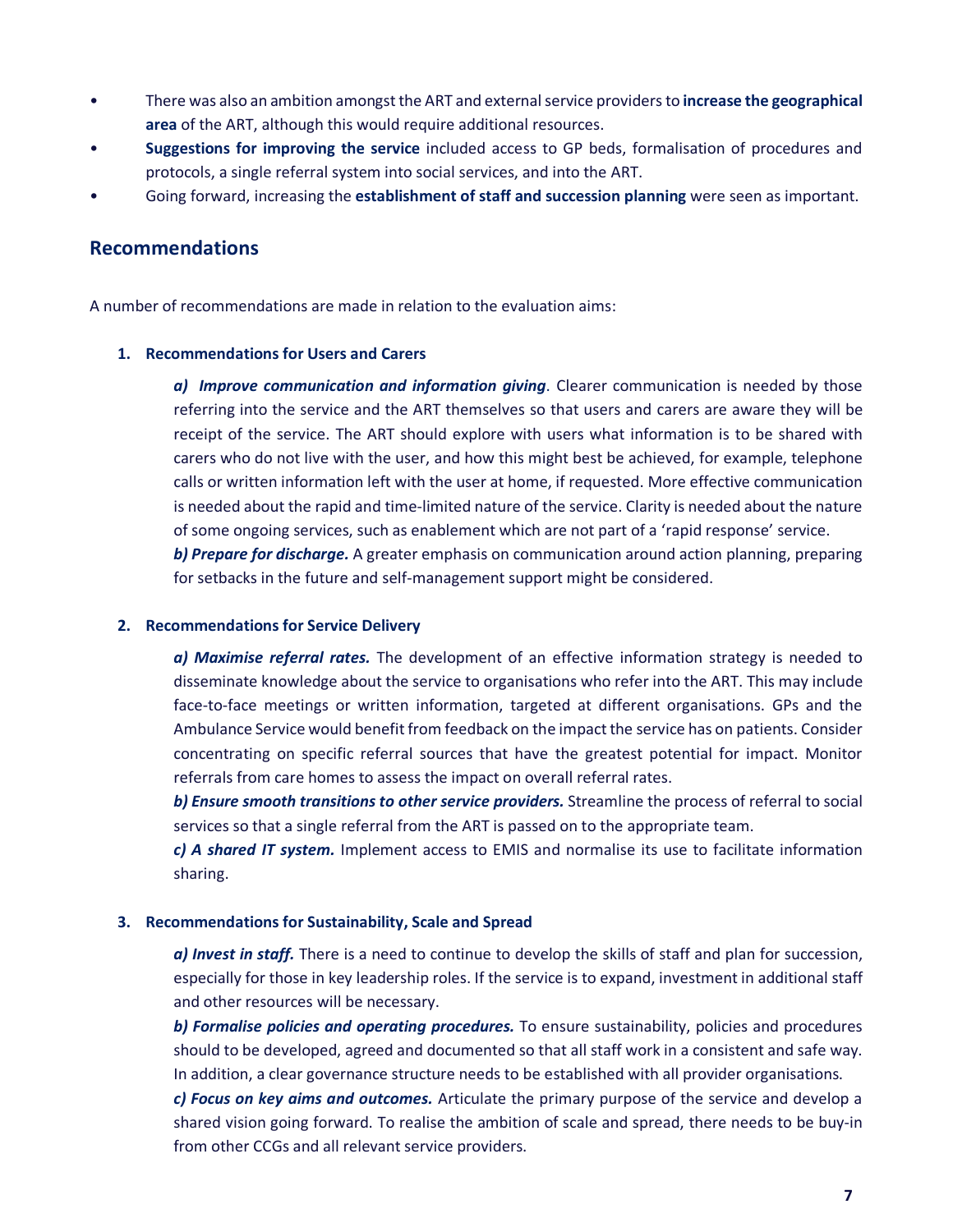#### **Evaluation challenges and limitations**

The main challenges to the evaluation were the recruitment of users and professionals and the administration of the P3CEQ. Recruitment of users was more difficult and took longer than anticipated. The reasons for this were various but included the fact that users in receipt of the service were generally elderly, frail and unwell, with some only recently discharged from hospital. This made it less likely that they would want to participate. As a result, the sample consisted of a greater proportion of informal carers than expected. In addition, recruitment took place at the point of discharge from ART, which was also challenging given that many users remained in receipt of the ART service beyond 5 days and often for many weeks, as described in the findings of this report. This made the turnover of users lower than anticipated. As a result, the decision was made to include some users who had not yet been discharged from the service which in hindsight, added to the richness of the data as the sample then included those with more complex health needs and those in receipt of personal care. The recruitment of professionals external to the ART was also challenging, and was likely due to heavy workloads. As a result some professional groups and organisations were not represented. Most notably, there was no representation from staff based in the ED which was unfortunate given the pivotal role this department plays in referrals to the ART.

During administration of the P3CEQ, two other surveys were also taking place. This meant that users were being asked to complete three different questionnaires all evaluating the service. This was overly burdensome and confusing for users. The small sample size meant that limited sub-group analysis of the P3CEQ could be carried out with only a total mean score and scores for individual items being calculated. Qualitative data from the P3CEQ data was used to supplement the interview data on the themes of person-centred and co-ordinated care.

#### **Conclusions**

In conclusion, this evaluation has considered the extent to which the ART has impacted upon the patient experience with respect to person-centred, co-ordinated care, and wellness. The ART delivers a high standard of care which is valued by users and carers alike. Users are treated with dignity and respect and carers are supported emotionally and practically. There is good collaboration and care co-ordination within the ART and with other service providers. Although users experience an improvement in their health and wellbeing in the short term, for many this is within the context of deteriorating long-term conditions. The evaluation has also explored the experiences and perceptions of professionals and managers of the ART service and external stakeholders. Personal relationships are key and facilitate effective communication. There is a unique understanding of each others roles and responsibilities which enhances integrated working. There is effective leadership and a team climate of trust, respect and shared decision-making. As a result, the ART has a number of key ingredients in place for successful integrated intermediate care, going forward. Although, some improvements to the service are recommended, overall the ART is well-placed to deliver a service which is both sustainable and transferable, given adequate resources.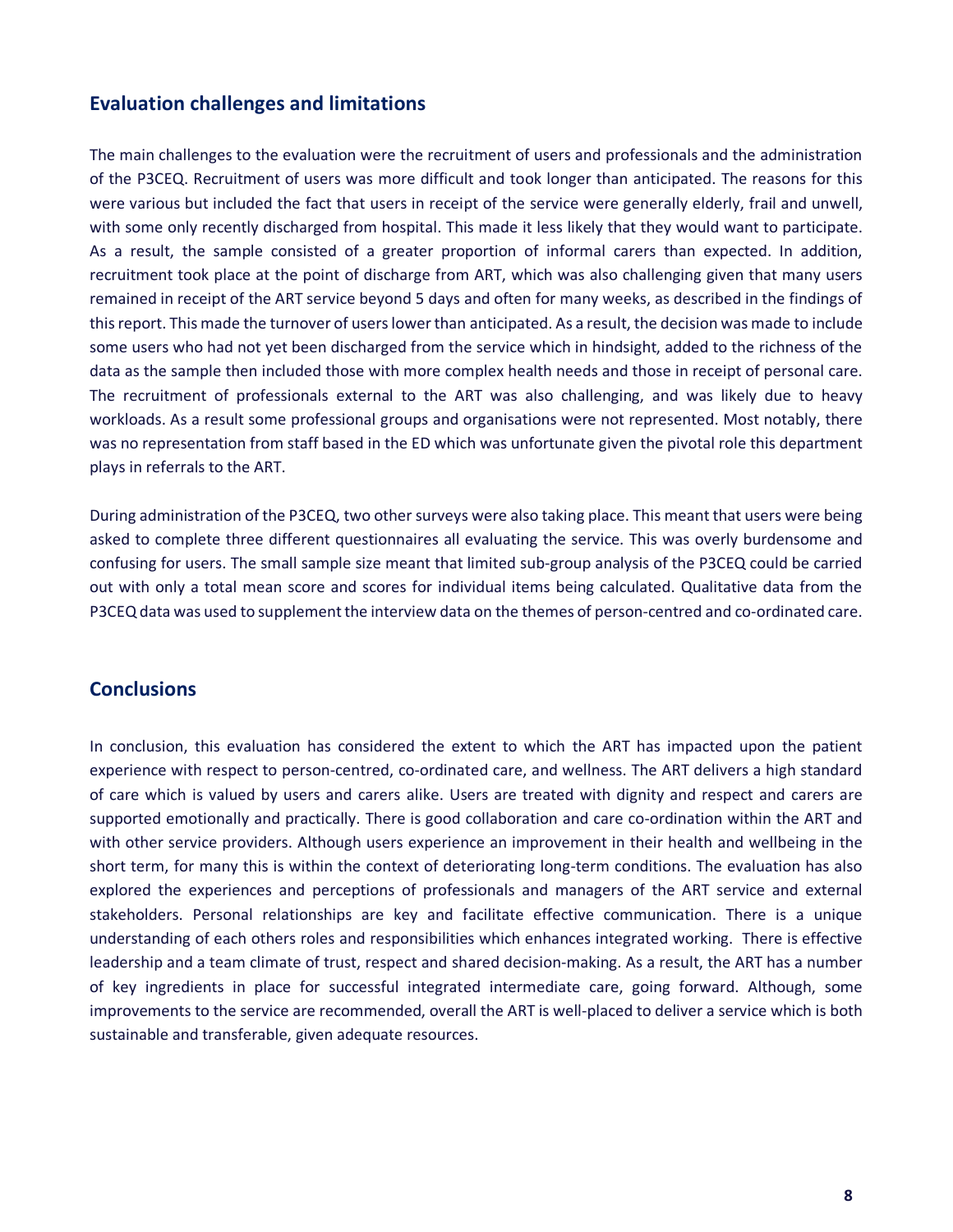# **2. Introduction**

# **2.1 Background and Rationale**

The Integrated Acute Response Team (ART) was developed with local stakeholders building on the work of the Primary Care Homes in Thanet. The service was piloted between 14<sup>th</sup> November 2016 and 31<sup>st</sup> March 2017. Following an internal evaluation, the service continues to be commissioned (Timson et al, 2017).

Key drivers for the implementation of the ART were that patients were not always seen by the most appropriate practitioner in the most appropriate place. Some patients were being admitted to hospital who could have been cared for in their own home and some patients were taken to hospital by the ambulance service because there was no alternative option (Thanet ART pilot proposal, 2016).

The primary aims of the ART service (Thanet ART pilot proposal, 2016), are to enhance the level of integration of a range of services including Primary Care, Rapid Response, Intermediate Care Team (ICT), South East Coast Ambulance Service (SECAmb), Age UK Thanet, Kent Enablement at Home (KEaH), East Kent Hospitals University Foundation Trust (EKHUFT), Pharmacy, Integrated Discharge Team (IDT) and the Acute Medical Model, to ensure a more timely and appropriate service response for:

(i) Those patients who are in the community and at risk of attendance/admission to hospital (ii) Those patients who have arrived in the ED and could be cared for in the community

The clinical criteria for referral into the ART (Thanet ART pilot proposal, 2016), are:

- Exacerbation of long term conditions COPD, Asthma, Heart Failure
- Exacerbation of neurological conditions or any long term condition making patient more frail e.g. MS, Motor Neurone Disease
- Worsening Frailty needing more support for a short period of time.
- End of Life Care crisis management
- Infections excluding sepsis
- Recent onset of recurrent falls
- Poor mobility /unable to cope at home due to medical condition

#### Exception criteria are:

- Acute abdominal pain
- Chest pains
- Medically unstable or time critical patients
- Mental health patients in crisis
- **Obstetrics**
- **Paediatrics**

#### The Operational Model (Timson et al, 2017):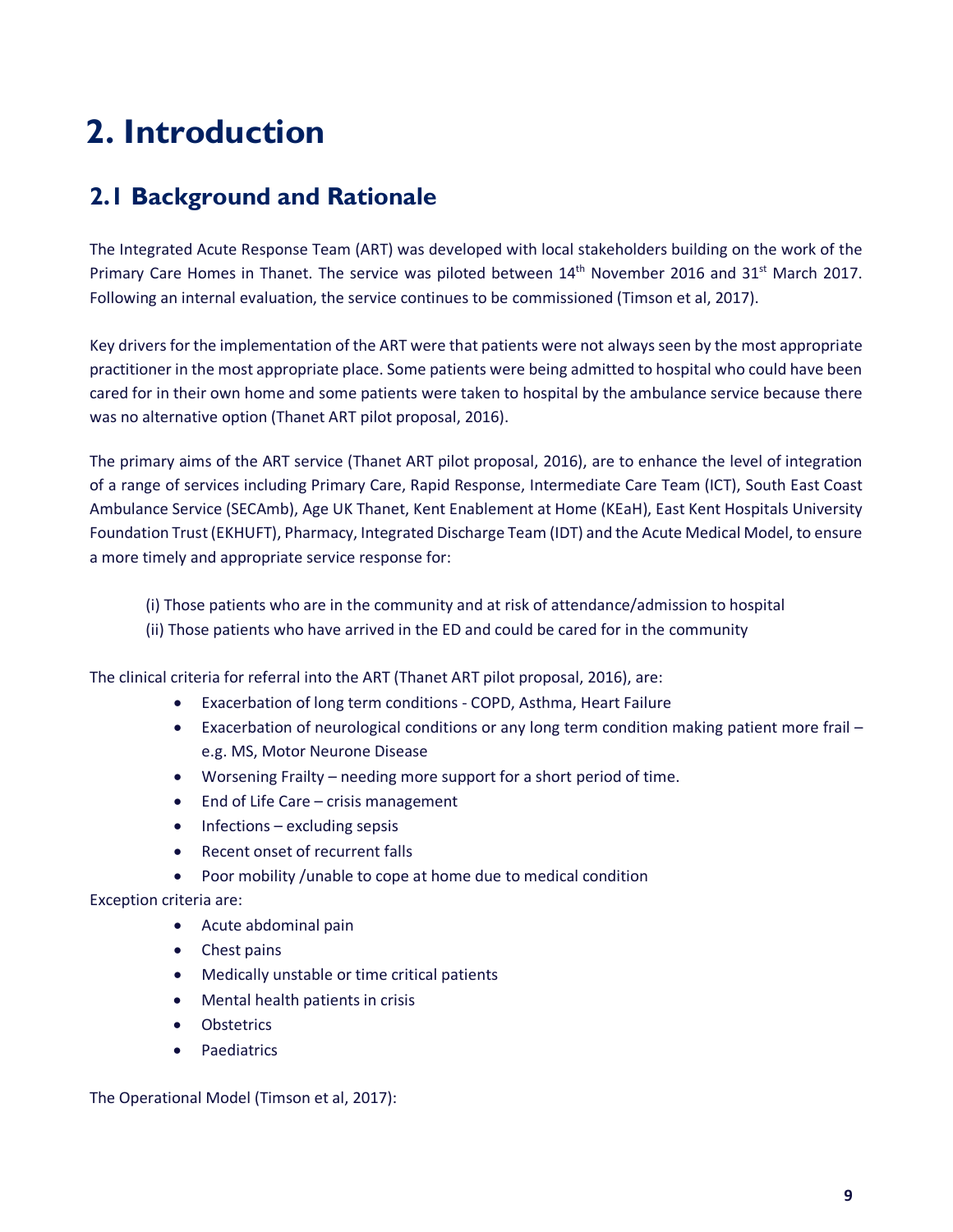- All referrals to the ART are made direct to the Senior Clinical Decision Maker via a single telephone number, or face-to-face in the Emergency Department (ED) and Clinical Decision Unit (CDU).
- SECAmb have direct access to the Senior Clinical Decision Maker via a pager system.
- The ART has two bases, one at QEQM which is adjacent to the ED, and one in the community at Westbrook House. Integrated health and social care support is provided by the ART. In addition to the clinical team, Age UK Thanet, and All Seasons (domiciliary care) provide personal and social care support.
- A package of care and support is put in place for a maximum period of 5 days. Any ongoing needs for support are met by mainstream services.

An internal evaluation of the ART pilot (Timson et al, 2017), revealed:

- The cost of providing the ART for the four and half months from 14th November 2016 to 31st March 2017 was £0.13m. The expected annual cost of the ART for an entire year was forecast to be £0.47m.
- The reduction in Health Care of Older People category (HCOOP), non-elective (NEL) admissions, for patients aged over 70 years, for the 4 and half month period was forecast to be in the range of 153 and 260, which at a rate of £1,527 per episode of care, equates to cost avoidance of between £0.23m and £0.4m.
- The net savings for the four and a half month period were forecast to be in the range between £0.1m and £0.27m. The annual forecast savings for HCOOP NEL admissions for patients over 70 years old could be expected, for Thanet CCG, to be in the range between £0.15m and £0.59m.
- If the ART continues to follow the same pattern, then it may be possible to close between 2 and 4 beds at QEQM.
- As the pilot progressed, since November 2016, the ratio of community referrals to ED/Acute referrals was increased.
- The level of GP activity during the morning QEQM sessions was contingent on the level of referrals from the ED and CDU during that session, and the number of requests for home visits and referrals from SECAmb. The level of activity was therefore variable and there are times when the potential GP input was underutilised.
- There was a clear need to define the management and leadership of the GP workforce.
- The ART would benefit from utilising an integrated electronic patient care record.
- There was a need to extend the multidisciplinary educational sessions to include the ED/CDU clinicians.

Given the predominantly quantitative evaluation that has already taken place to date, there was a need to investigate patient outcomes and perceptions, and assess staff experiences and perceptions of the impact of the ART on a range of factors. This information will provide an in-depth and objective analysis of what is working well and what aspects warrant improvement going forward. This one-year evaluation of the ART service was funded by the East Kent Partnership Consortium.

### **2.2 Centre for Health Services Studies (CHSS), University of Kent**

The Centre for Health Services Studies (CHSS) is a well-established and thriving international centre of excellence for health service research and research training. It is one of three major research units within the School of Social Policy, Sociology and Social Research. The centre has a wide range of research and disciplinary experience. It undertakes commissioned research and has a large portfolio of competitively funded studies. CHSS has specialist groups for its research including health psychology, integrated care, health economics, public health, clinical trials, and addictive behaviours.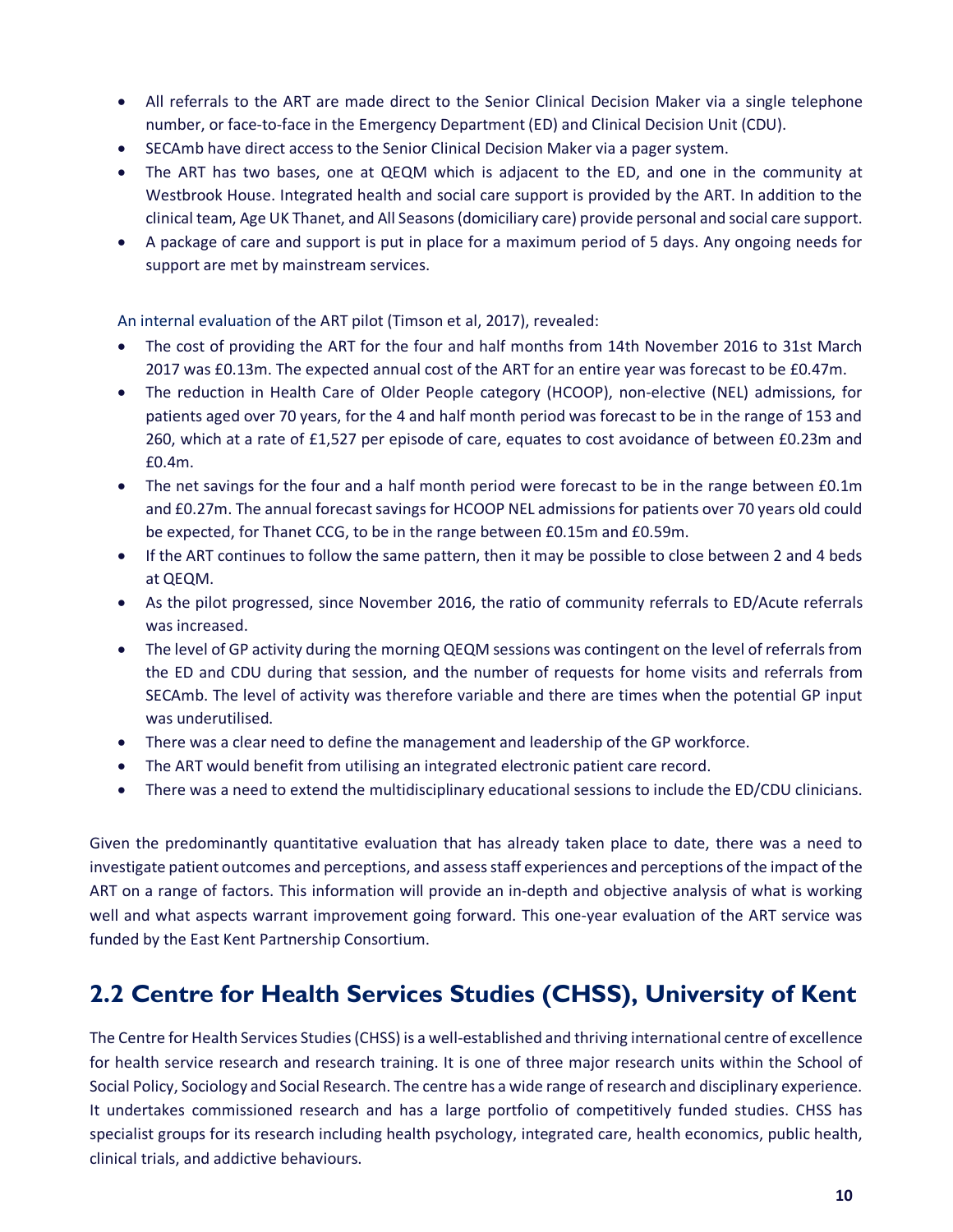# **2.3 Evaluation Aims**

The aims of this evaluation were:

- 1. To conduct an investigation of the extent to which ART has impacted upon the patient experience with respect to person-centred care, co-ordinated care, and wellness.
- 2. To undertake an exploration of the experiences and perceptions of a wide range of professionals and managers of the ART service and external stakeholders, including aspects such as communication, roles and relationships, co-ordinated and person-centred care, the nature of impacts and effectiveness, and sustainability.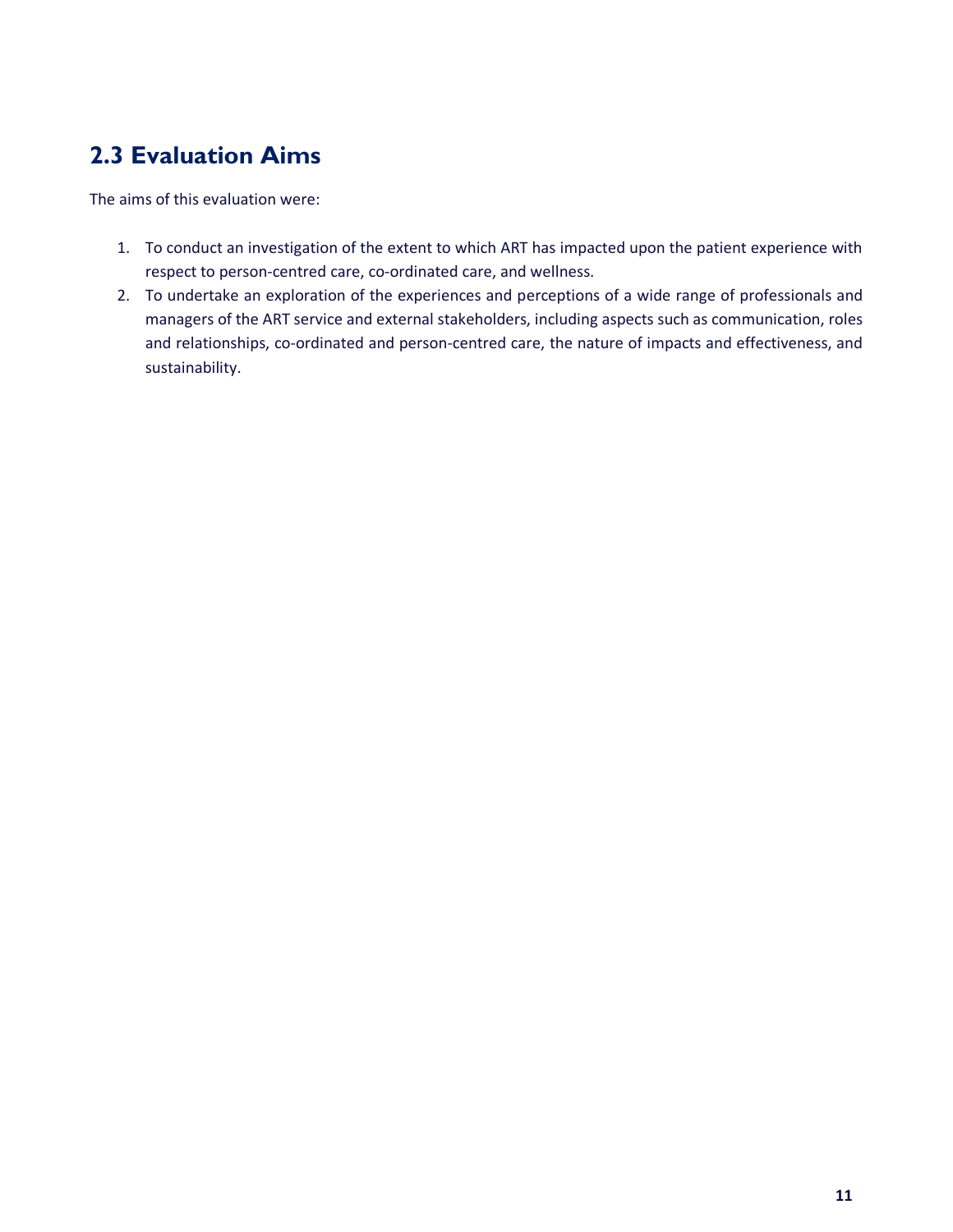# **3. Methods**

# **3.1 The Evaluation Design**

The evaluation was formative (assessing processes) and summative (measuring outcomes) of the ART service over a one year period from October 2017 to September 2018. It focused on understanding the impact of the ART on patients, carers, staff delivering the service, staff referring to the service, managers, commissioners, GPs and other key informants as identified by the steering group. The approach was a mixed methodology using both qualitative and quantitative methods. Data sources consisted of demographic questionnaires, the P3CEQ (Sugavanam et al, 2016), interviews with patients and carers, and focus groups and interviews with staff. The evaluation aimed to create a better understanding of the outcomes for patients, and the processes and 'success factors' of implementation, as well as reporting on areas for improvement.

The methods of each aim of the evaluation are now discussed:

#### **1. An investigation of the extent to which ART has impacted upon the patient experience with respect to person-centred care, co-ordinated care, and wellness**

This consists of quantitative (questionnaires) and qualitative (interviews) methods.

#### **(i) Questionnaires**

Patient demographic information was collected in relation to age, gender, the nature of any long-term conditions, and where the patient received initial contact with the ART, namely the ED at QEQM, Westbrook House or in a home setting.

The Person-Centred Co-ordinated Care Experiences Questionnaire (P3CEQ) (Sugavanam, 2016) was used (*Appendix 1*). Each item on the original 17-point questionnaire was discussed with the ART steering group. As a result of this process, 6 individual items were omitted, largely those related to long-term care planning which were not perceived to be relevant in terms of the ART service, which is time-limited. The final P3CEQ consisted of 11 items scored on 4 or 5-point response scales, and three open-ended questions to elicit a broader picture of patients' opinions on how the service could be improved. Three additional questions were included which captured information about whether services new to the patient were accessed either as part of the ART or in transitioning to mainstream services.

A total population sample of eligible patients fulfilling the inclusion criteria were targeted. It was anticipated that approximately 80 questionnaires could be completed over the eight month data collection period. The questionnaires were completed either over the telephone or face-to-face depending on the preference of the participant, and audio-recorded with permission.

#### **(ii) Interviews**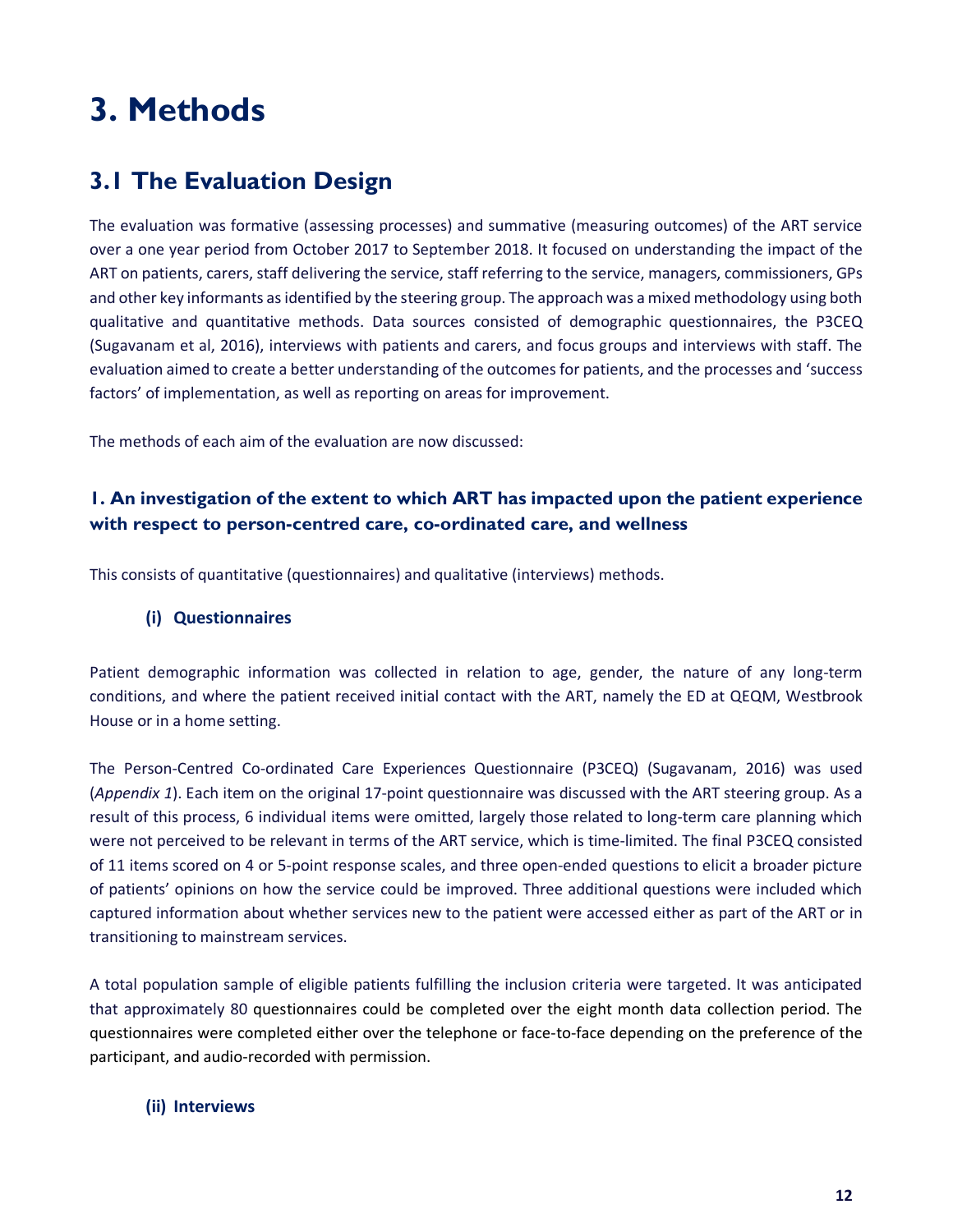Following the administration of the questionnaires, participants were invited by the researchers to take part in a follow-up interview up to a week later. The aim was to recruit 30 patients with a diverse range of conditions and demographic characteristics. The interview explored overall experiences of care, the extent to which needs were identified and met in an holistic way, participation in care, quality of care, the extent to which care was coordinated, effects on health and wellbeing, comparisons with previous service contacts, maintaining independence at home, crisis avoidance and illness prevention, and care transitions following discharge from ART (*Appendix 2*).

If patients were too unwell, frail or lacked capacity to give informed consent, interviews were carried put with family members or informal carers in order to gain their perception of the service (*Appendix 3*). Demographic data was also collected from carers.

Interviews were carried out either over the telephone or face-to-face depending on the preference of the participant and audio-recorded with permission.

The clinical inclusion and exception criteria for ART (see page 9) were applied. Further criteria were added in terms of eligibility to take part in the evaluation:

#### **(iii) The inclusion and exclusion criteria**

- o The patient/carer was cognitively able to participate
- o The patient/carer was able to understand and converse in fluent English
- $\circ$  The patient was based at home (their own home, in care facilities, or sheltered housing)

#### **(iv) Recruitment**

All patients fulfilling the inclusion criteria, or their carers were told about the research and given an information sheet by an ART professional at the point of discharge from the service. If they were willing to take part, their contact details were passed to the research team securely using an expression of interest form. Participants were then contacted directly by a researcher to arrange a suitable time to complete the questionnaires or interview.

#### **2. An exploration of the experiences and perceptions of professionals and managers of the ART service and external stakeholders**

This evaluation was qualitative in nature, using focus groups and interviews, in order to fully explore the processes that appeared successful and those that warranted improvement.

#### **(i) Focus groups**

Two focus groups were conducted. A total population sample of the ART and a focus group with social care managers and team leads from adult social care and the enablement team. It was requested by the steering group that the focus groups were carried out separately as there was loose integration between the two teams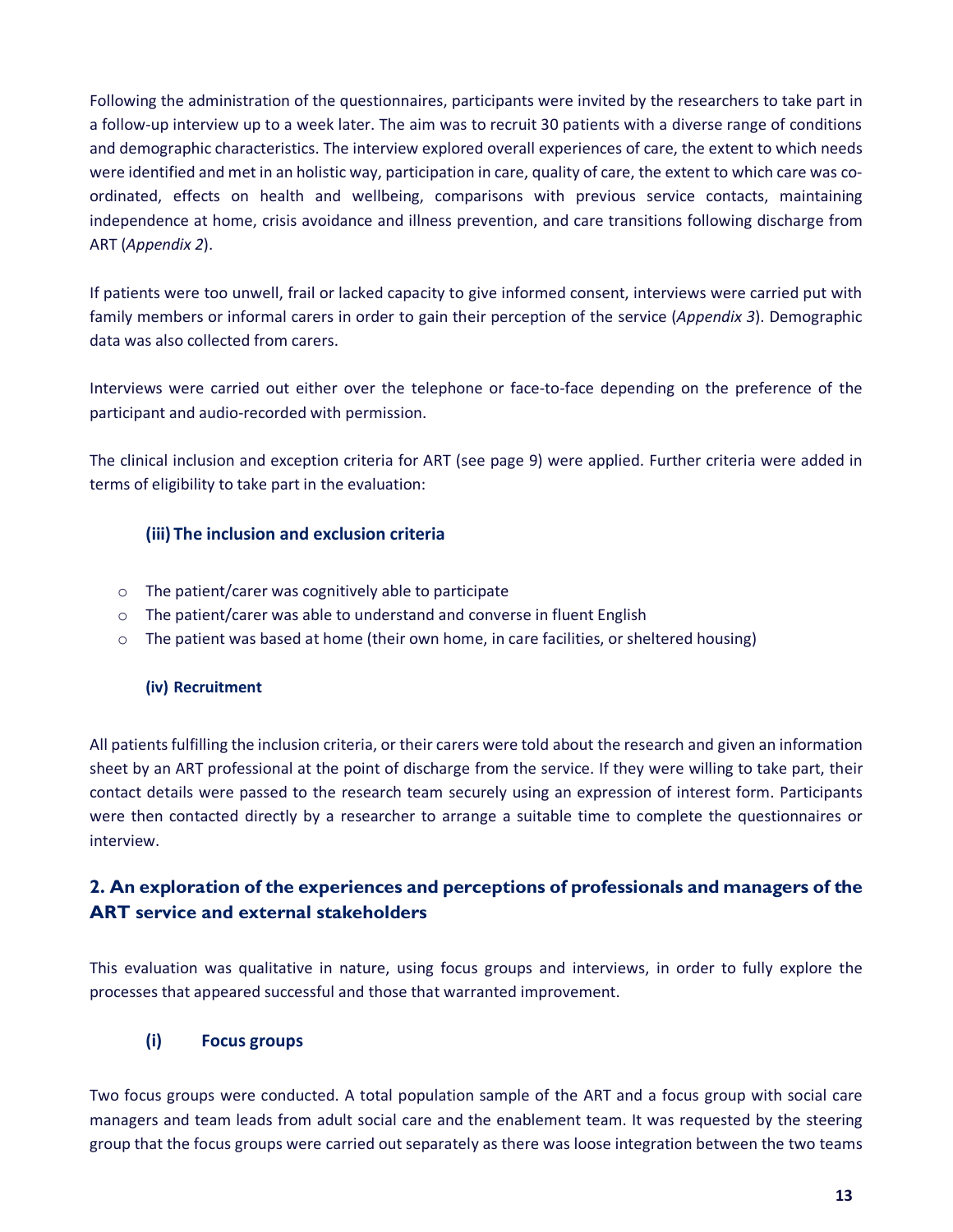so separate perspectives would be more informative to the evaluation. The focus groups explored key themes such as how communication worked, roles and relationships including trust, co-ordinated and person-centred care, what quality care looked like, the nature of impacts on patients and the service, and the effectiveness and sustainability of service delivery *(Appendix 4)*. The focus groups took place at the workplace and were audiorecorded, with permission.

#### **(ii) Interviews**

Individual staff interviews were conducted with key stakeholders, external to the service, as identified by the steering group. The purpose was to explore a range of perceptions about the impact of the service to provide depth of data. Topic areas mirrored the main themes of the focus groups (*Appendix 5*). The interviews were conducted over the telephone and audio-recorded, with permission.

#### **(iii) Recruitment**

Participant information sheets were sent to members of the ART and social care team. The focus groups were arranged by the individual teams. The contact details of external stakeholders for individual interviews were provided by the ART and members of the steering group and the research team contacted individuals directly. Participant information sheets were sent to the external stakeholders.

# **3.2 Analysis**

Demographic characteristics were analysed using descriptive statistics of means, standard deviations and percentages. The mean total score, range and standard deviation on the P3CEQ were calculated. Quantitative data analysis was carried out using SPSS v 24.

The audio-recordings of interviews and focus groups were transcribed and analysed thematically using Flick's (1998) approach. This required bringing predetermined templates to the data, in this case the interview and focus group schedules. Quotes were sorted into categories and coded according to the origin of the quotes. Each category was then analysed into themes using the quotes to justify interpretation. The qualitative data analysis software, NVivo 11, was used to facilitate this process. Data from users, carers and professionals were analysed separately. Users, carers and professionals were assigned a unique identification number, with 'U' representing a user, 'C' representing a carer and 'P' representing a professional. Individual members of the focus groups were not identified individually, rather 'FG1' represented the focus group consisting of ART team members and 'FG2' represented the KEaH focus group. Qualitative data obtained from the open questions on the P3CEQ were added to the analysis.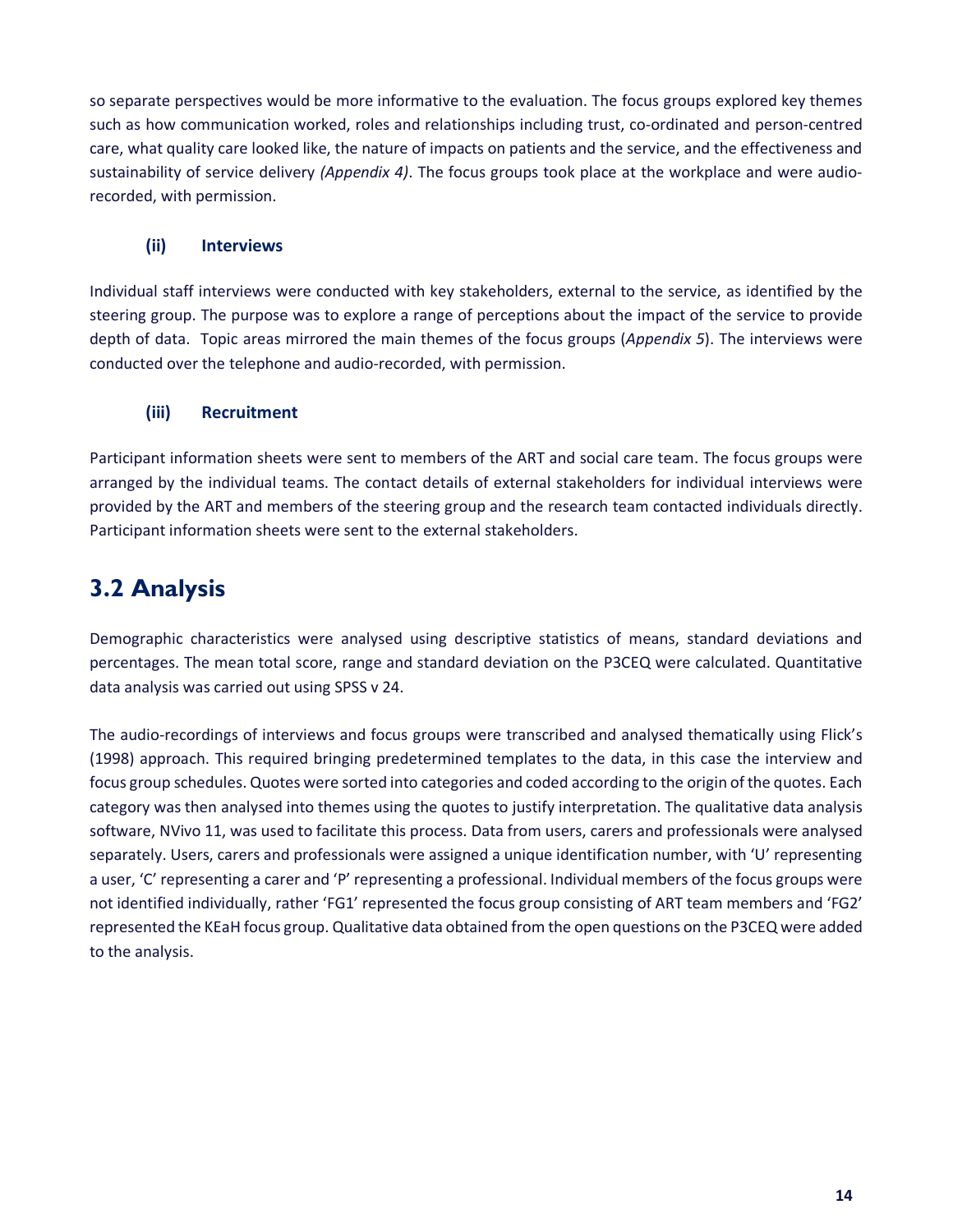# **4. Results**

# **3.3 Evaluation Timescale**

#### **Table 1: Evaluation Timescale**

| <b>Activity</b>                                                       | <b>Month</b>            |
|-----------------------------------------------------------------------|-------------------------|
| Development and co-design of the evaluation framework;                | October – December 2017 |
| University ethics approval;                                           |                         |
| Setting up the management and monitoring function;                    |                         |
| Development of dissemination methods.                                 |                         |
| Questionnaire distribution and recruitment for interviews;            | January-August 2018     |
| Contemporaneous data collection and analysis;                         |                         |
| Monitoring meetings two monthly with briefing reports on progress and |                         |
| findings.                                                             |                         |
| Completion of data collection and analysis;                           | August - November 2018  |
| Co-production of recommendations;                                     |                         |
| Write and deliver report.                                             |                         |

### **3.4 Management and Governance**

Dr. Julie MacInnes and Professor Jenny Billings was responsible for the management of the evaluation. A research steering group was set up to support, advise and monitor progress. This consisted of the research team, a CCG representative, ART members and social care leads. Meetings took place approximately every 2 months either face-to-face or by telephone with individual team members. Terms of reference were co-produced and agreed with the steering group.

# **3.5 Ethical Considerations**

Ethical approval was gained from the University Research Ethics Committee, School of Sociology, Social Policy and Social Research (SRCEA 195). Ethical principles of anonymity, confidentiality, and non-maleficence were adhered to. All data relating to participants was anonymised using an identification coding system that only the research team had access to. Although the ART is identifiable as it is unique in the local area, individuals within it cannot be identified. Informed consent was gained at the point of data collection. For those taking part in the focus groups or face-to-face interviews, written consent was obtained. For those taking part in telephone interviews, consent was verbal and audio-recorded. Data was collected and stored according to GDPR regulations and will be destroyed after 5 years.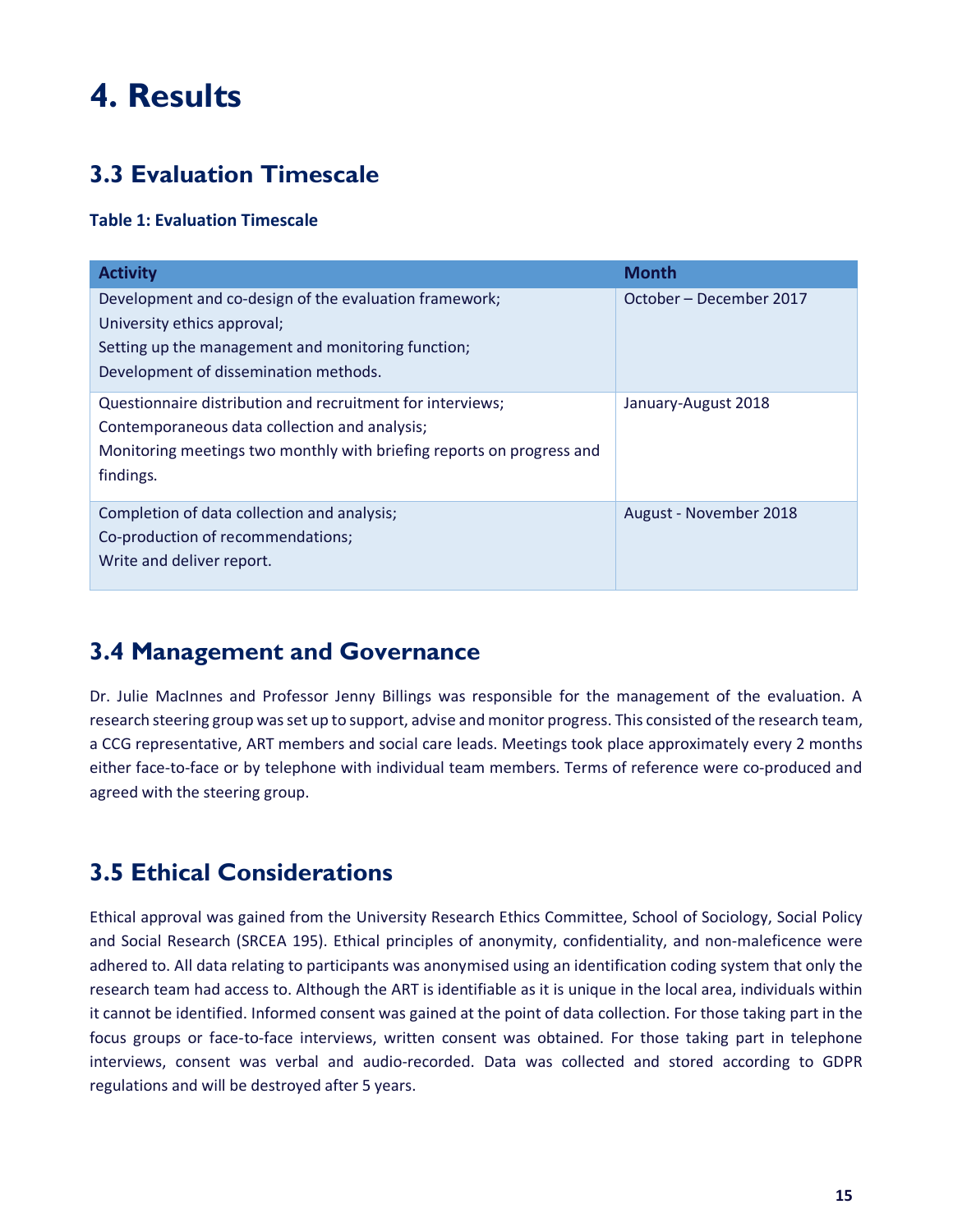#### **Table 2: Summary of data sources and sample sizes**

| Data collection method             | <b>Sample</b><br><b>Size</b> |
|------------------------------------|------------------------------|
| Demographic questionnaire (user)   | 22                           |
| Demographic questionnaire (carer)  | 13                           |
| Interview (user)                   | 16                           |
| Interview (carer)                  | 13                           |
| P3CEQ (user)                       | 21                           |
| Focus group (ART)                  | 11                           |
| Focus group (KEaH)                 | 5                            |
| Interviews (external stakeholders) | 5                            |

# **4.1 User and Carer Characteristics**

There was a broadly equal number of men and women users in this sample. Nearly half were over 80 years old and around a third lived alone. The average number of medical conditions was five. This sample therefore, represented a particularly frail and vulnerable population. Most users first came into contact with the ART at home although around a quarter met them in hospital.

Most carers were women and were the partner/spouse of the cared for person. Not surprisingly, then, many were themselves elderly. The following figures (1-4) and tables (2-5) elaborate on the above information.

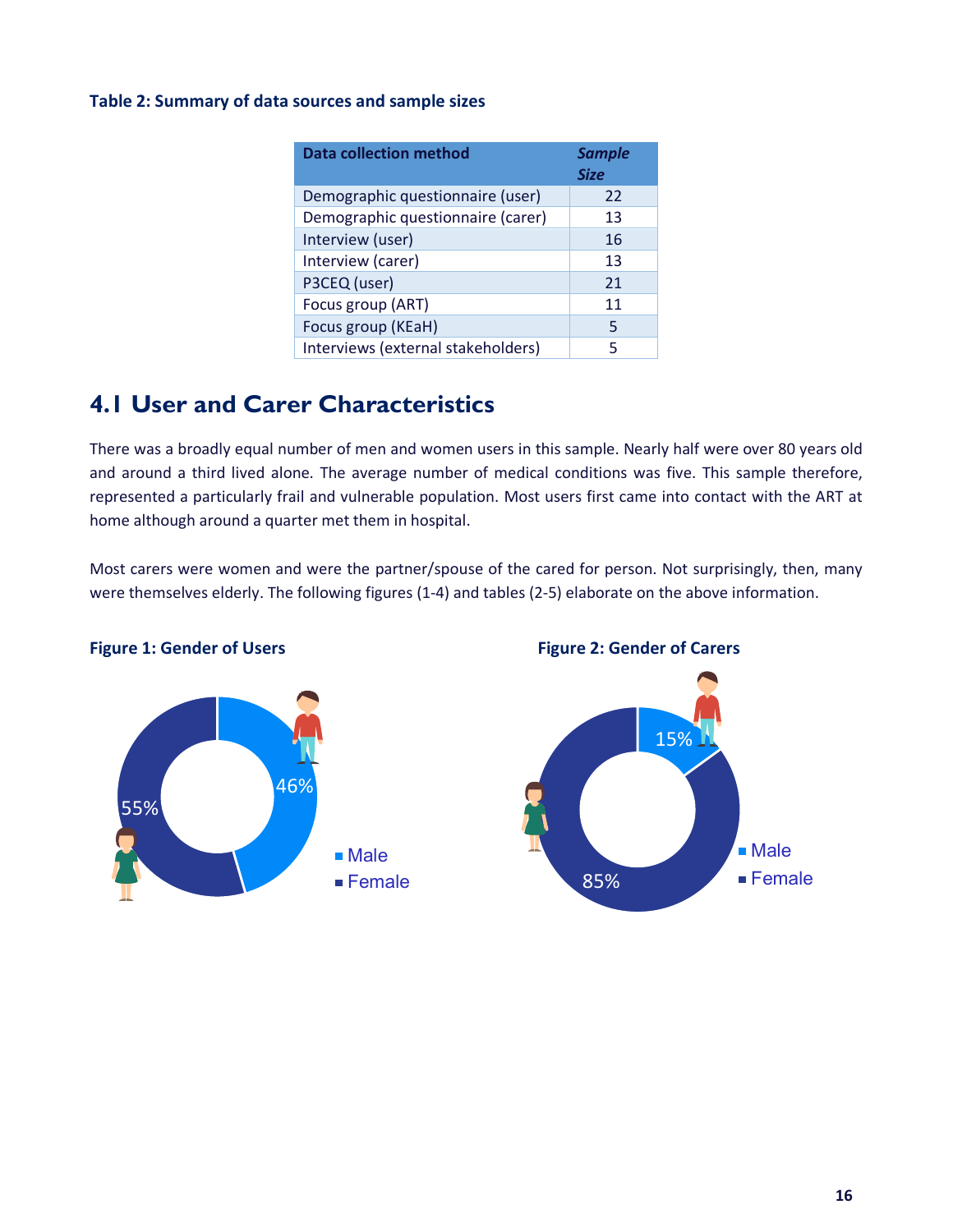| Age group (years)         | $% (N=22)$ |
|---------------------------|------------|
| $51 - 60$                 | 9.1        |
| 61-70                     | 18.2       |
| 71-80                     | 27.3       |
| 81-90                     | 36.4       |
| $90+$                     | 9.1        |
| <b>Living situation</b>   |            |
| Lives alone               | 33.3       |
| Lives with spouse/partner | 57.1       |
| Lives with carer          | 4.8        |
| Other                     | 4.8        |

#### **Table 3: Age and living situation of Users Table 4: Age and living situation of Carers**

| <b>Age group (years)</b>                        | $% (N=13)$ |
|-------------------------------------------------|------------|
| 51-60                                           | 7.7        |
| 61-70                                           | 23.0       |
| 71-80                                           | 69.2       |
| <b>Living situation</b>                         |            |
| User lives alone                                | 15.4       |
| User lives with carer                           | 69.2       |
| User lives with someone other<br>than the carer | 7.7        |
| User lives in a care home                       | 7.7        |

#### **Figure 3: Carer Relationship to User**

#### **Table 5: Medical Conditions of User**

The mean number of medical conditions was 5.09 (range 1-12, SD±2.67)

| <b>Medical condition</b>      | $% (N=22)$ |                         |      |
|-------------------------------|------------|-------------------------|------|
| Wearing of joints             | 54.5       | Cancer                  | 22.7 |
| Respiratory condition         | 50.0       | Depression              | 22.7 |
| Broken bones (other than hip) | 40.9       | Vision problems         | 22.7 |
| Back pain                     | 36.4       | Anxiety/panic attacks   | 18.2 |
| <b>Diabetes</b>               | 31.8       | <b>Hearing problems</b> | 18.2 |
| <b>Dizziness</b>              | 31.8       | Prostate problems       | 12.6 |
| <b>Heart failure</b>          | 27.3       | Incontinence            | 9.1  |
| <b>Stroke</b>                 | 22.7       | Other condition*        | 52.2 |

\*Other conditions, as defined by users, included problems with blood clotting, coeliac disease, amyloidosis, cellulitis, peripheral vascular disease, hypertension, hyperthyroidism, difficulty in walking, neuralgia, burns, Sjogren's syndrome, varicose veins, water retention.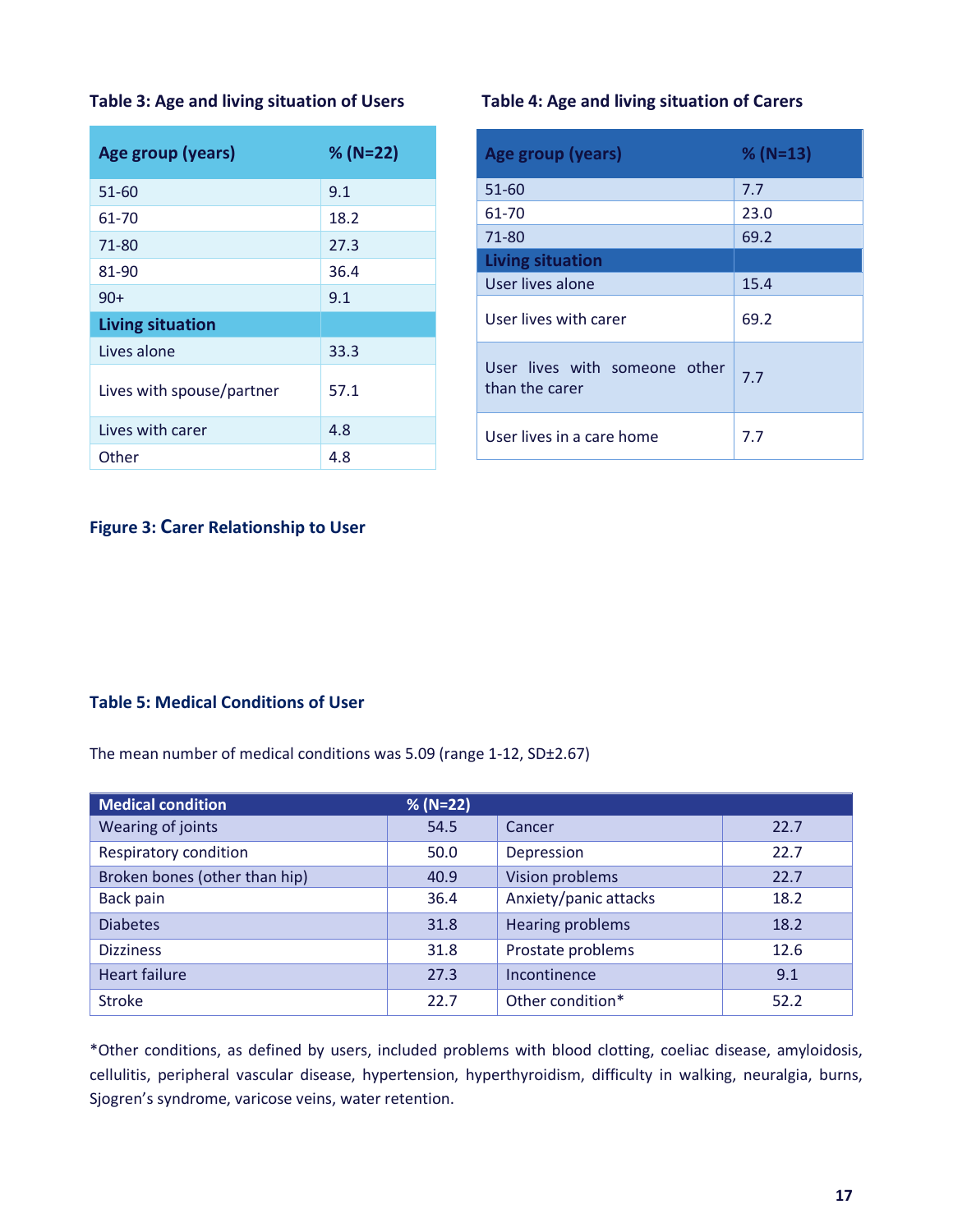#### **Figure 4: Place of first contact with ART**



### **4.2 P3CEQ Survey results**

The P3CEQ measures the extent to which care is perceived to be person-centred and co-ordinated. Personcentred and co-ordinated care is defined here as "care where individuals' values and preferences are elicited to guide all aspects of their health care, supporting their realistic health and life goals". The mean total score on the P3CEQ was 21.52 out of a maximum 33 (range 10-31, SD±5.49) which indicates a moderate to high degree of person-centredness and co-ordinated care.

Scores for individual items ranged from 0.62 to 2.62 (out of a maximum score of 3). The lowest score was for the item relating to the availability of single professional co-ordinating care. This is consistent with the ART procedures and user and carer interview data which suggests that users and carers were given a telephone number for the ART service rather than a named individual. The availability of a care plan item was also a low score, which again is consistent with the interview data where there was limited written information available to the user and carer and limited forward planning, which was not an aim of the ART service. Highest scores were for involving family and friends in decision-making, which was also evident in the interview data and experiencing 'joined-up' care. Items relating to person-centredness also scored highly.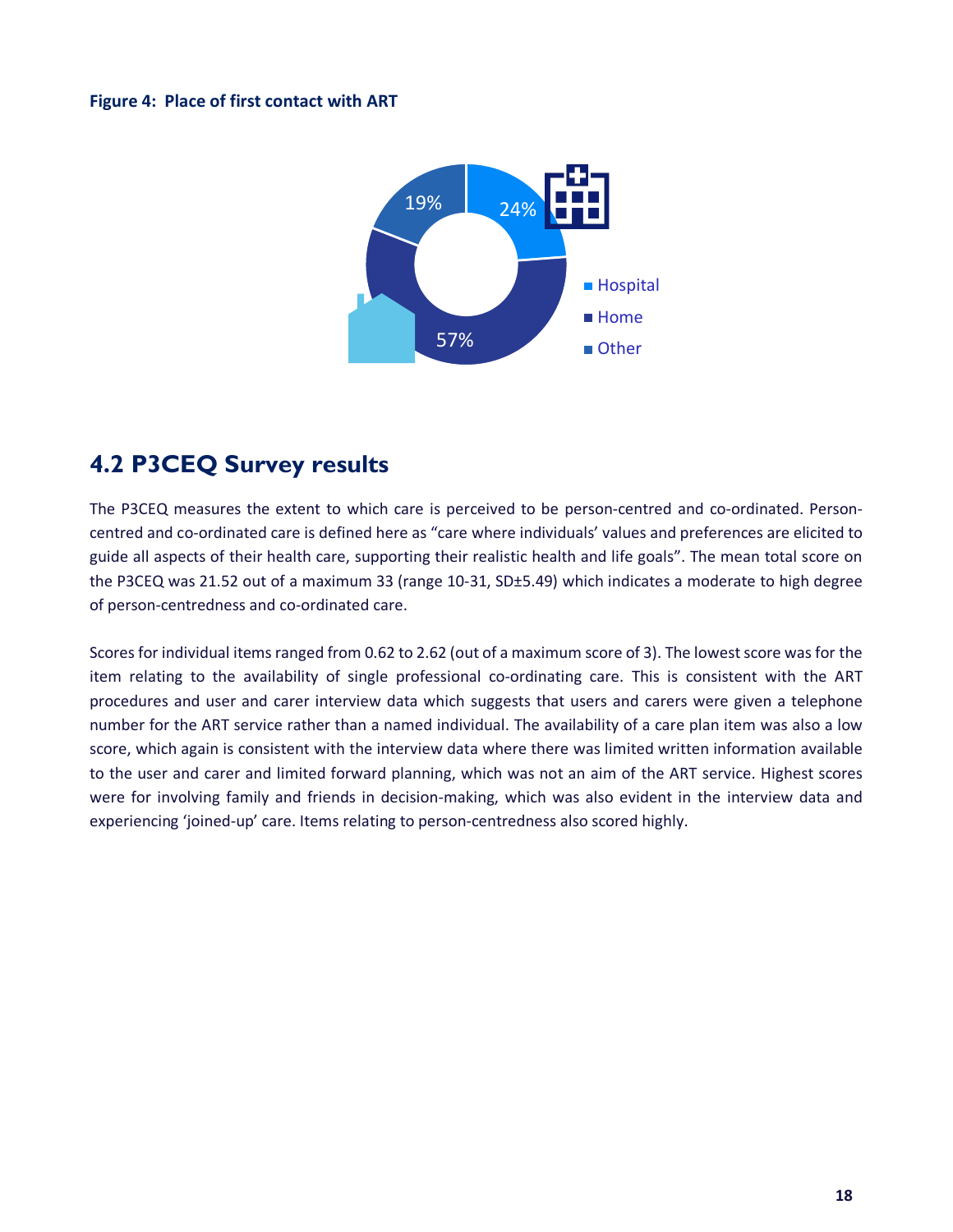#### **Table 6: Scores for individual items on the P3CEQ**

|            |                                                                   | $(N=)$ | Mean | Std.<br><b>Deviation</b><br>$(+/-)$ |
|------------|-------------------------------------------------------------------|--------|------|-------------------------------------|
| Individual | 1. Most important in managing health and wellbeing                | 21     | 2.00 | 1.26                                |
| P3CEQ item | 2. Older person involved in decision-making as much as wanted     | 19     | 2.42 | 1.17                                |
|            | 3. Considered as a 'whole' person                                 | 21     | 2.43 | 0.92                                |
|            | 4. Necessary to repeat information                                | 21     | 2.52 | 0.93                                |
|            | 5. Extent to which care is joined up                              | 19     | 2.58 | 0.90                                |
|            | 6. Availability of a single coordinating professional(s)          | 21     | 0.62 | 1.20                                |
|            | 7. Availability of care plan                                      | 21     | 0.71 | 1.30                                |
|            | 8. Extent to which received support is sufficient to older person | 20     | 2.40 | 0.88                                |
|            | 9. Extent to which information when needed is useful              | 16     | 2.25 | 1.12                                |
|            | 10. Confidence in managing health and wellbeing                   | 20     | 2.20 | 0.69                                |
|            | 11. Family/ friends involved in decision-making as much as wanted | 21     | 2.62 | 0.97                                |

### **4.3 Staff Characteristics**

Overall, a broad range of health and social care professionals were represented in the analysis. The exception was ED staff (see section 6, Evaluation limitations and challenges).

#### **Table 7: Professional groups of participants**

| Focus group (ART) (FG1)                | $N=11$ | GPs, nurses, allied health professionals, support workers   |
|----------------------------------------|--------|-------------------------------------------------------------|
| <b>Focus group (Social care) (FG2)</b> | $N=5$  | <b>KE</b> aH                                                |
| <b>External stakeholder interviews</b> | $N=5$  | GP, CCG member, paramedic, hospital consultant, care agency |
| $(P1-P5)$                              |        | worker                                                      |

### **4.4 User and Carer Experiences**

#### 4.4.1 Overall impressions of the service

The overall impressions of the ART were overwhelmingly positive from both users and carers with individuals feeling fortunate to have received the service:

*"From the time I had my accident to the time I [was] signed off from ART, I would like...to say how delighted I was, I've written to them but please write and let everybody know what a wonderful team they are" (U3)*

*"I just wish more people would be quicker to praise this service, what they're getting, seeing that we don't do too badly, as opposed to people knocking the service all the time and complaining, I think it's very unjustified a lot of the time" (U13)*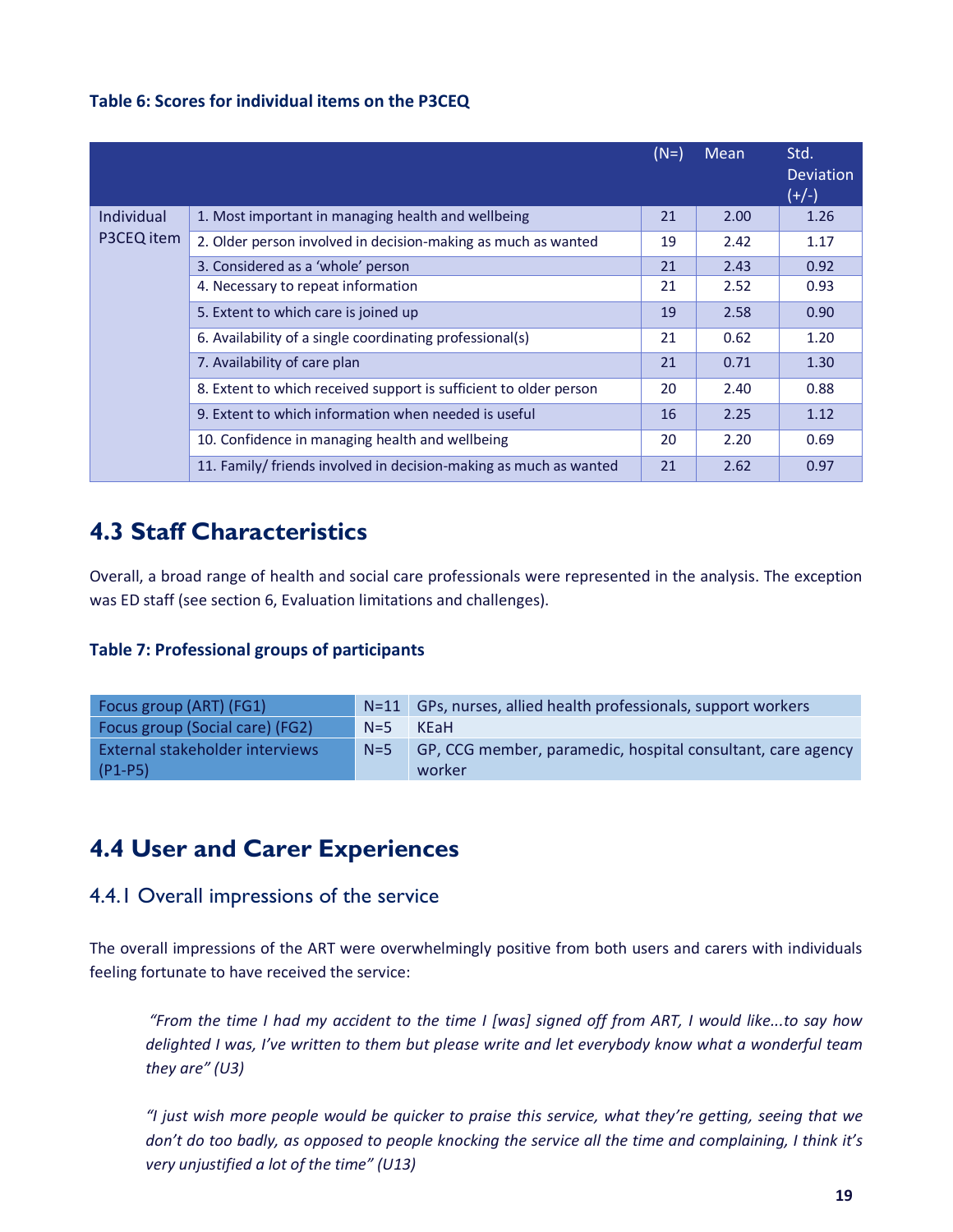*"Well, if this is what the National Health offers then it's an excellent service" (U14)*

"*I've said to all my family, we couldn't have had better care" (C11)*

Carers hoped the service would continue to operate and wished it was available in other areas:

"*I think the whole service is fantastic, it should be all over the country" (C4)*

*"I hope this service keeps going and they don't sort of give it up because it's absolutely brilliant" (C5)*

There was a recognition that the service kept people out of hospital, which was appreciated:

*"The idea of keeping people who want to be at home out of hospital is an excellent idea. I think it's a proactive idea and I hope it continues the service" (U20)*

*"What a good idea it is to keep such vulnerable people out of A&E" (C7)*

*"Previously, when I've been to the hospital with the same thing a month prior I sat for sixteen hours in A&E, they did exactly the same as what they did this time and then just sent me home. There was no support. There was nothing. Again, it was borderline whether I was going to be admitted or not. So the fact that there was the support…was really good" (U10)*

Carers stressed the benefit of the ART, not just for the user, but also for themselves:

"*They really make it easier for me, because then I know I've got someone on the other end of the phone and I'm not stuck here on my own wondering if he's alright" (C5)*

#### 4.4.2 Referral into the service

Users were referred to the ART via a number of routes including paramedics, GPs, care co-ordinators and hospital staff. In one case, a request for the service was initiated by a family member:

"*The doctor actually phoned for an ambulance and the ambulance people, when they came out said, 'This might be the ideal candidate for the ART team coming out'" (C1)*

*"My husband actually went down to the GP surgery and said 'We've been told about the emergency response team, we need somebody out now to help us'" (C6)*

The triggers prompting entry to the service were diverse, including sepsis, breathing difficulties, low blood oxygen levels, poor nutrition, falls and pneumonia. Several carers identified the main reason for referral to the ART was to keep the user out of hospital: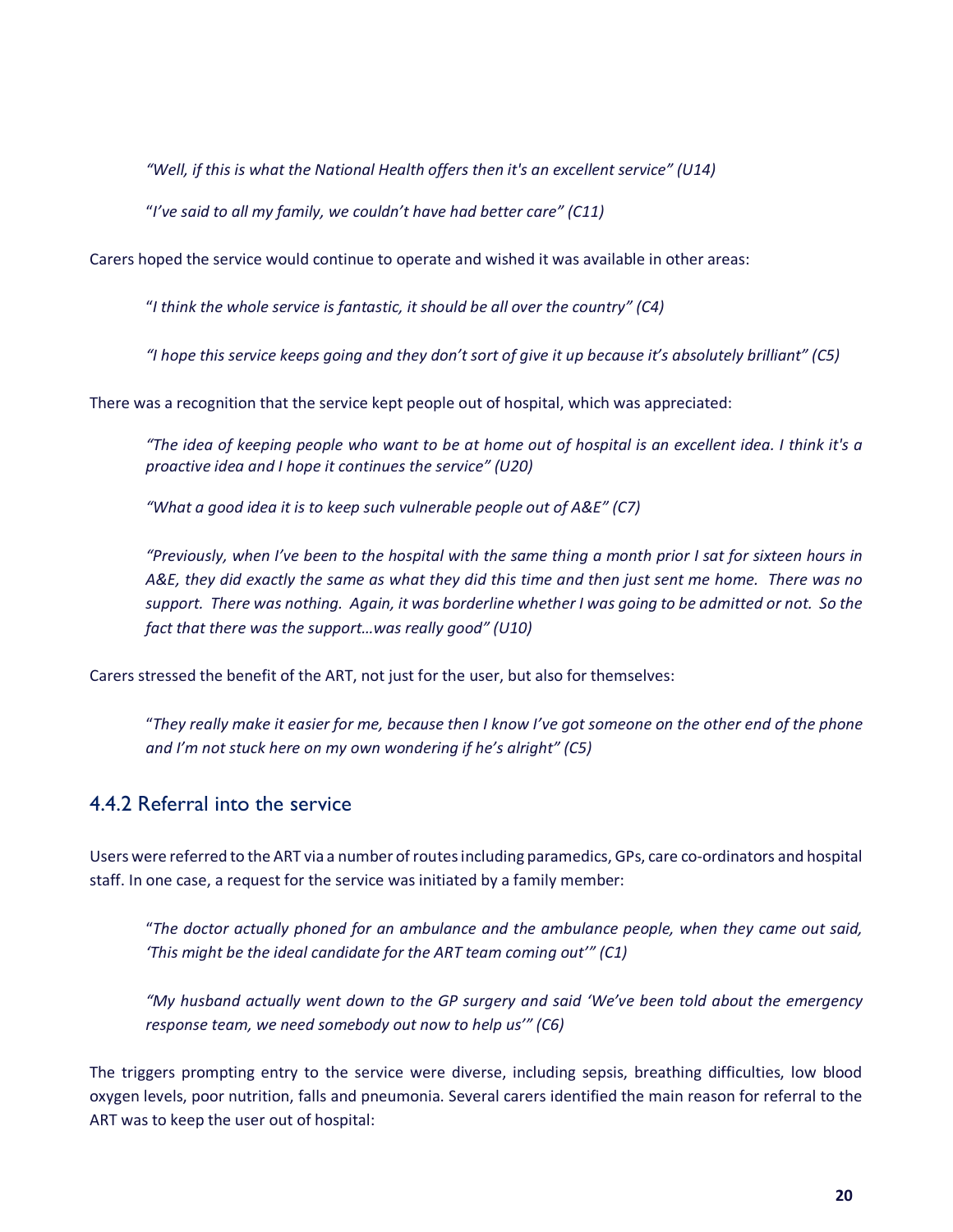*"Because he was out of hospital for such a short time before he had to go back in, they referred him to the ART team… because they thought that would save him going back into hospital" (C4)*

#### **Speed of response**

Users were satisfied with the time from referral into the service and first contact with a member of the ART, with most receiving care within one to two days:

*"I came out on the Monday and, I think, Tuesday morning [Name] from the acute team rang me up and said who he was and what their team did, could he come and see me and I said, 'Yeah, no problem', he said, 'Half an hour fine?, I said, 'Yeah, no problem whatsoever', so bang on half an hour he was here" (U23)*

Although one user attributed this prompt response to their geographical proximity to the ART:

*"I think maybe because they operate from QEQM, and I only live probably, what, ten minutes from the hospital" (U23)*

This rapid response was also echoed and appreciated by carers:

*"Within a couple of hours! I mean, where else can you get a nurse and a doctor in the afternoon" (C9)*

*"They arrived the next day and I couldn't believe the speed...I was imagining that it would take a long time before they arrived, but they arrived the very next morning and just took everything off my shoulders. It was great" (C1)*

However, at times there was some miscommunication where the ART did not arrive at the time they were expected based on the information given by the referrer:

*"[The paramedic] said they would call in the afternoon, because it was about lunch time when the paramedics came, but nobody came and I thought, 'oh well, wait and see', but the following day they phoned up by 11 o'clock to say that they would be there and it was about 12.30/1pm, just after lunch [when they came]" (C2)*

On another occasion, the carer did not know a referral had been made to the ART:

*"I didn't expect them, so...I just accepted that they came...I wasn't really expecting anything to be honest" (C10)*

### 4.4.3 Care received

Users and carers described the type of care that was received, who delivered the care, whether the needs of the service user were met, and whether the care was delivered in a timely and co-ordinated manner.

The type of care provided by the ART varied but predominantly involved bloods tests and clinical observations and monitoring.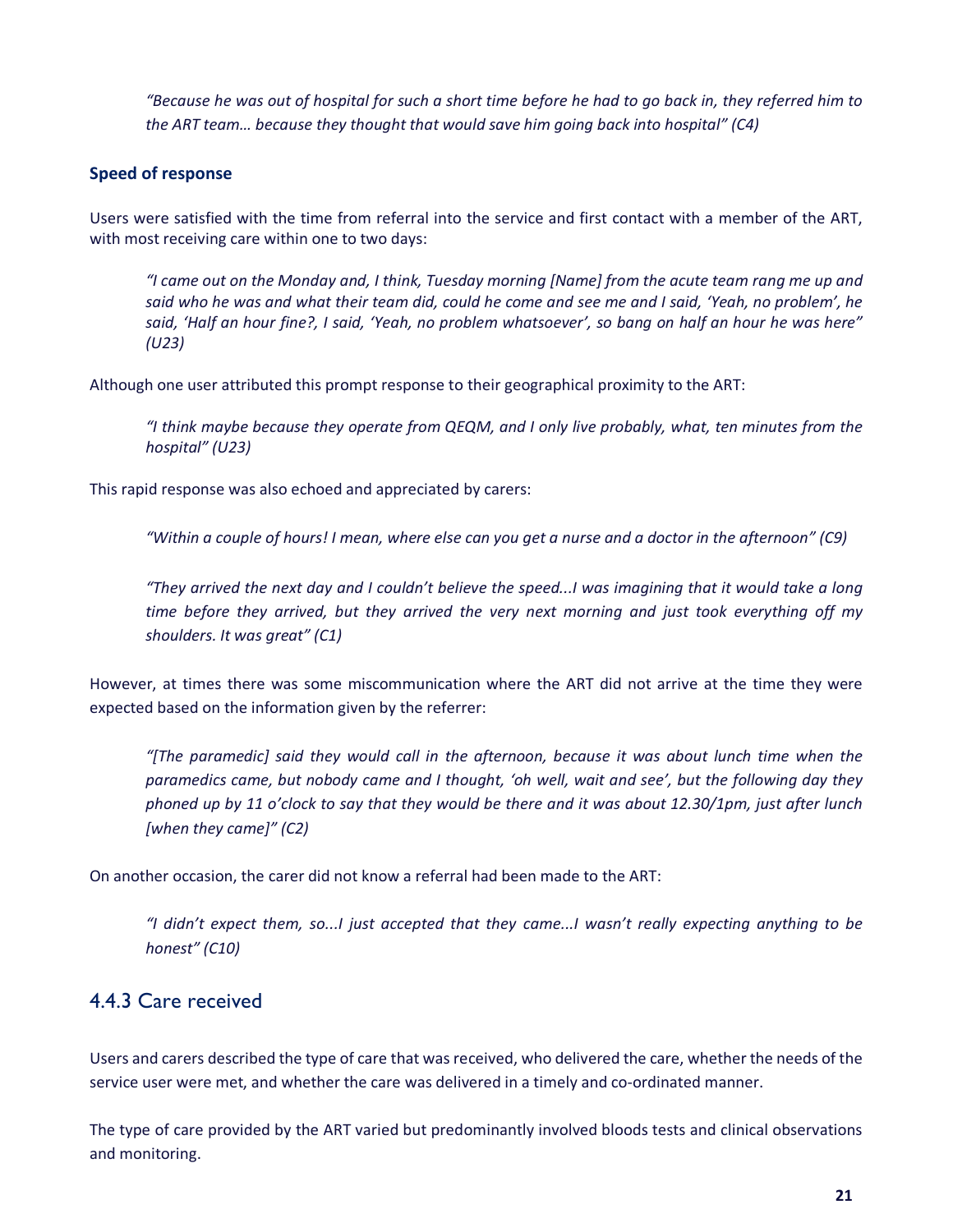*"They just took my blood pressure and that was it, that's all they could do, and they probably took my temperature and all that sort of stuff…but they didn't do any care as such because they didn't think I needed it probably" (U7)*

*"They just came to take blood, temperature and blood pressure" (C11)*

One user would have liked to have been more involved in their care by having these results shared with them:

*"The only thing I would have liked to have was a recording of the figures that they used" (U20)*

In many instances, interventions also involved personal care:

*"All I asked them to do is just mainly fill up my two kettles with water because I'm non-weight bearing on my foot, I can't, because I'm on crutches…and they emptied my commode every day and they do my washing up for me and that's all I needed really" (U12)*

*"Every morning they gave her a wash. Sometimes they'd get her dressed - it depends how she felt on the day. They put cream on her legs and her bottom to make sure she doesn't get sore, they [emptied] her commode and they'd always ask if there's anything else they can do" (C4)*

Carers felt particularly reassured that any problems identified by the care team would be fedback to the nurses:

"*Washing and dressing him…but of course when they do that, if they see something's wrong they will tell me and they will speak to the chief nurse about it" (C1)*

Carers reported the ART tailoring their input to meet both the needs of the user and that of the carer and also described advocating on their behalf with social services:

*"They'd make him a cup of tea as well, or if he hadn't had any dinner, they'd help as well as waiting for his carers to come in" (C6)*

*"They contacted the continuing care people to come and assess…apparently I'm not going to get it, but...the ART team are going to try again, because they feel I should get it and they don't agree with the decision" (C1)*

Helping with obtaining medication and ensuring adequate nutrition was also areas of support:

*"They looked after her medication, the doctors have been out to see her, which her own GP doesn't" (C4)*

*"The [ART] doctor said he needed stronger antibiotics so they put him on something really strong and then gradually the blood pressure started to reduce" (C2)* 

*"They've got a prescription sorted for me...one of the carers, she got the prescription, took it home with her, got it filled and brought mum's tablets the next morning" (C4)*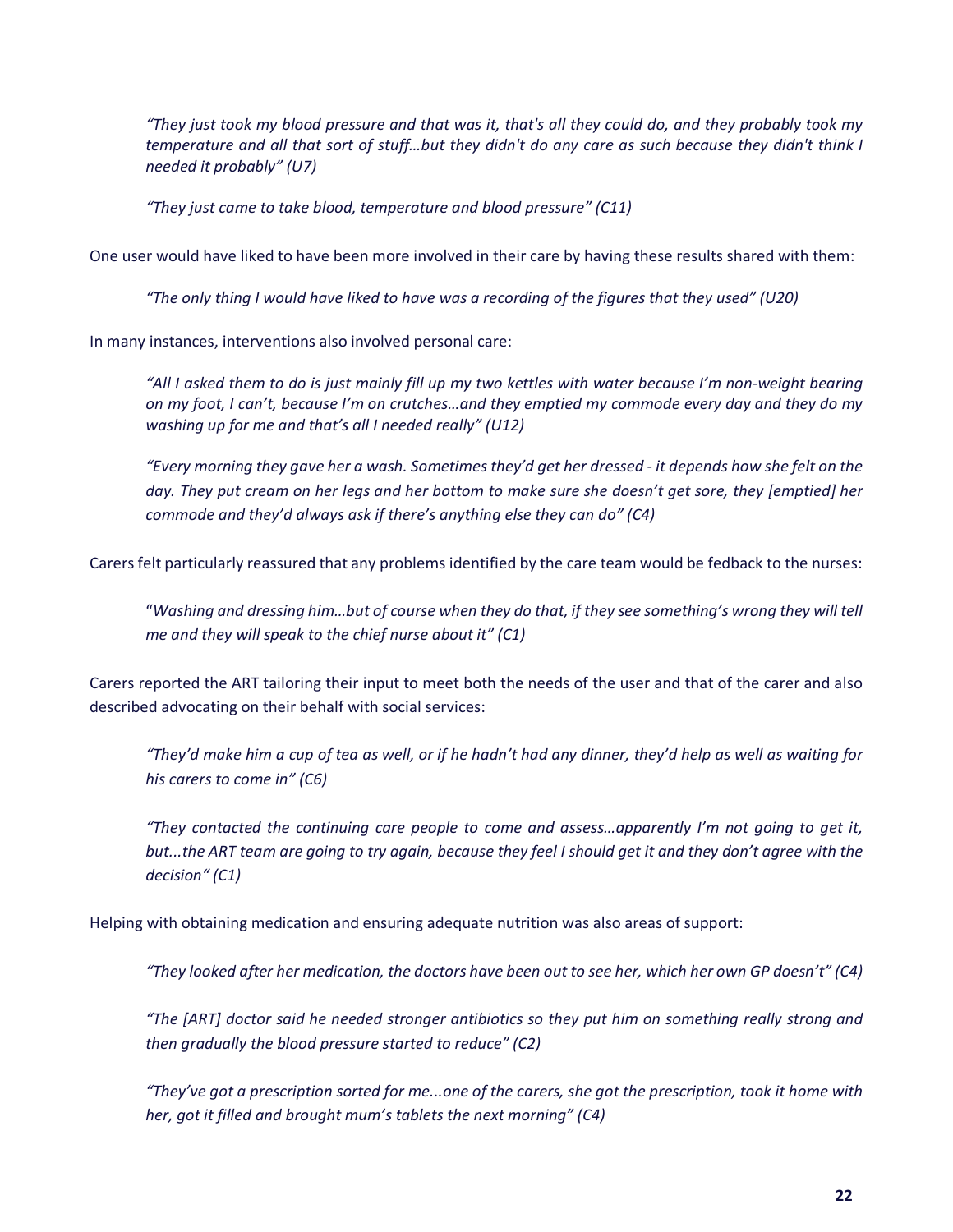*"They were...enabling my mum to have her meals, made sure she'd had enough nutrition. There was no necessity whatsoever to be aiding her with her personal care... it was just making sure that she was consuming enough" (C13)*

Users also valued the support with shopping provided by Age UK when they were most vulnerable and unable to leave the house:

*"Whenever I need some shopping doing, I just type out a list on the computer, print it and hand the list and some money…ask them to let the lady know I need some shopping doing, she turns up, I give her the list and some money and a few hours later I've got my shopping back" (U11)*

#### **Time spent with users**

The time the ART spent with users was generally felt to be brief. For some, this was seen as efficient, although there may also be a suggestion that some users felt the care could be rushed:

*"They just sort of like get on with it, and it's all matter of fact and as I said, it's lovely, they turn up and 10, 15 minutes later I'm washed, clean and they're off again" (U11)*

*"They came in for about quarter of an hour each day I suppose. It doesn't take long to check, you know, with the automatic things they have these days, like temperature and blood pressure and so forth, to do it, so they were probably in and out within a quarter of an hour I would say" (U20)*

*"They didn't stay long really, they were gone in less than fifteen minutes or something" (U7)*

#### **Length of time in the service and frequency of visits**

The length of time users received care from the ART varied; some users received a brief intervention lasting 2 to 5 days, while others had input from the team for a number of weeks or had yet to be discharged at the time of the interview:

*"They came out for five days" (C3)*

*"Oh, it must be about five or six weeks...I can't tell you the exact date...they're still coming at the moment" (C4)*

Some carers mentioned that the period of ART involvement could not be set at the start:

*"It was day-by-day" (C2)*

In some cases, user deterioration (or fluctuations in health) led to a longer than planned input from the ART.

*"They came in extra, a couple of extra days, because [the user] hasn't been that great at one point" (C2)*

In general, those users who received predominantly nursing and medical input received ART input for a short period of time (5 days or under), while those receiving personal care (such as help with washing and dressing)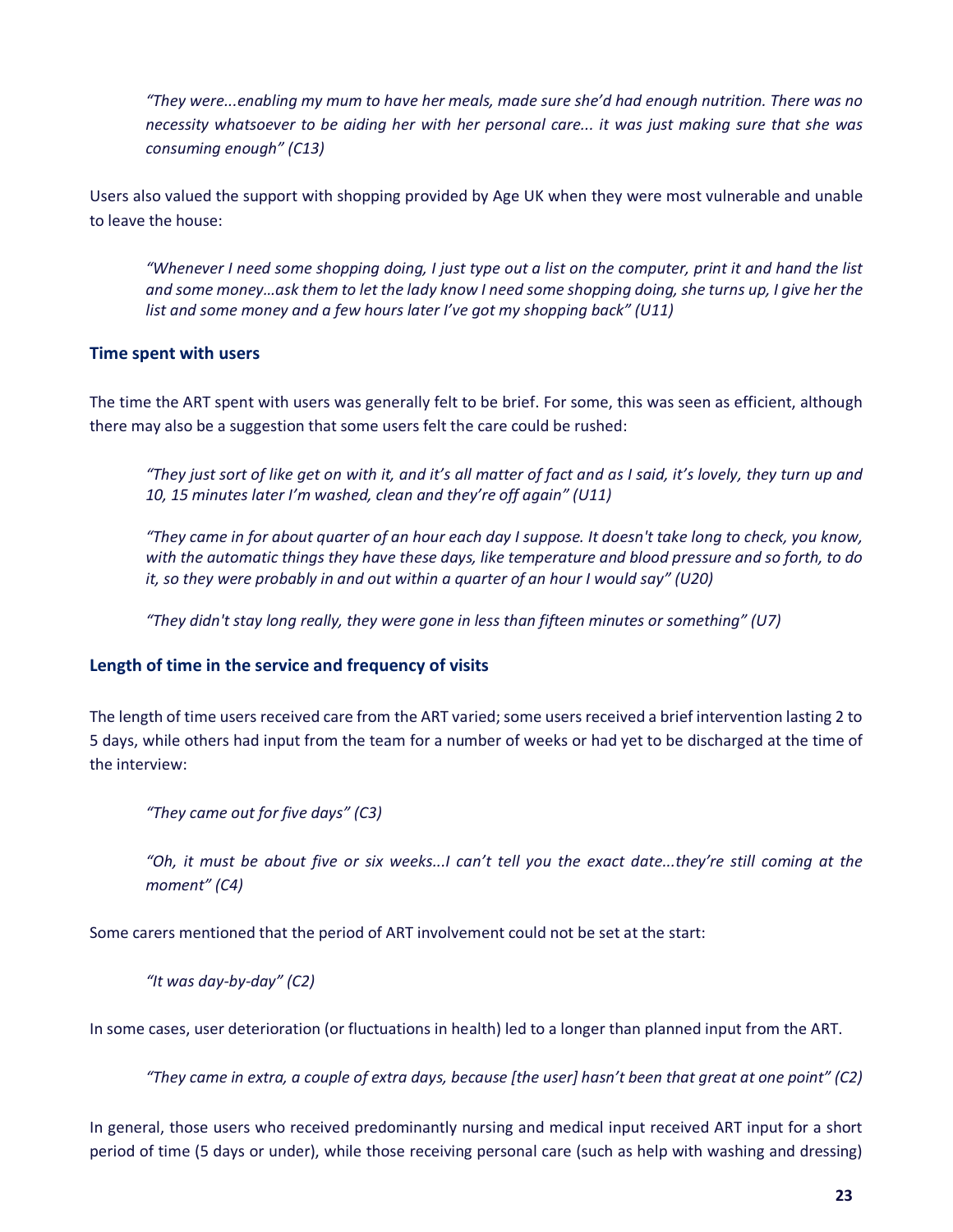as well, were likely to be part of the ART caseload for several weeks. Some users in receipt of care for a short period would have valued input for longer:

"*They checked her tablets, blood pressure and monitored her pulse every day [for] 5 days. If anything, I'd probably say it would have been nice to continue a few more days...I probably would have liked 5 to 8 days or 5 to 10 days, that would be good, but I know time is tight and people are busy" (C3)*

The majority of cared for individuals received one visit a day although some received calls more frequently if personal care was also needed:

*"They were coming three times a day: morning, lunch and teatime" (C12)*

*"It was personal daily care and three meals a day: morning, lunchtime and evening" (C6)*

#### **Staff involved and skill level**

Nurses, support workers and doctors (including a trainee doctor) were identified as part of the ART although some carers were less sure of staff identities:

*"A lady came first to assess what mum would need...then we just got five different ladies that come and do mums washing in the mornings" (C4)*

*"I think they were healthcare assistants. I'm not sure, they were wearing blue tops and I don't really…They could be nurses"(C10)*

One user commented on the level of skill of the ART team, comparing this favorably to hospital staff:

*"The nurses that took the blood samples, they were, probably the nicest nurses for taking blood I've had over the whole treatment in the hospital, because quite a few in the hospital were like struggling to find veins…whether they were bigger needles or not, I'm not sure, but the ladies, the two nurses did say they use a colour coded needle… and she said, 'No, we use a finer one', and so I couldn't feel the needles going in and the blood coming out whatsoever" (U23)*

### 4.4.4 Overall views of the ART service

#### **Aspects seen as successful**

Carers, in particular, mentioned a diverse range of aspects that they felt went well. Intensive clinical monitoring and the reassurance this provided was identified as a clear strength, as was the ability to build rapport with the user and the carer, and the help and support provided to the family or the couple as a unit. Relational aspects were particularly important to carers as were regular visits and 'keeping promises' in relation to calls:

*"If they said they were coming, they came, and when they said they were going to phone, they phoned, so you were never left not knowing what's happening" (C5)*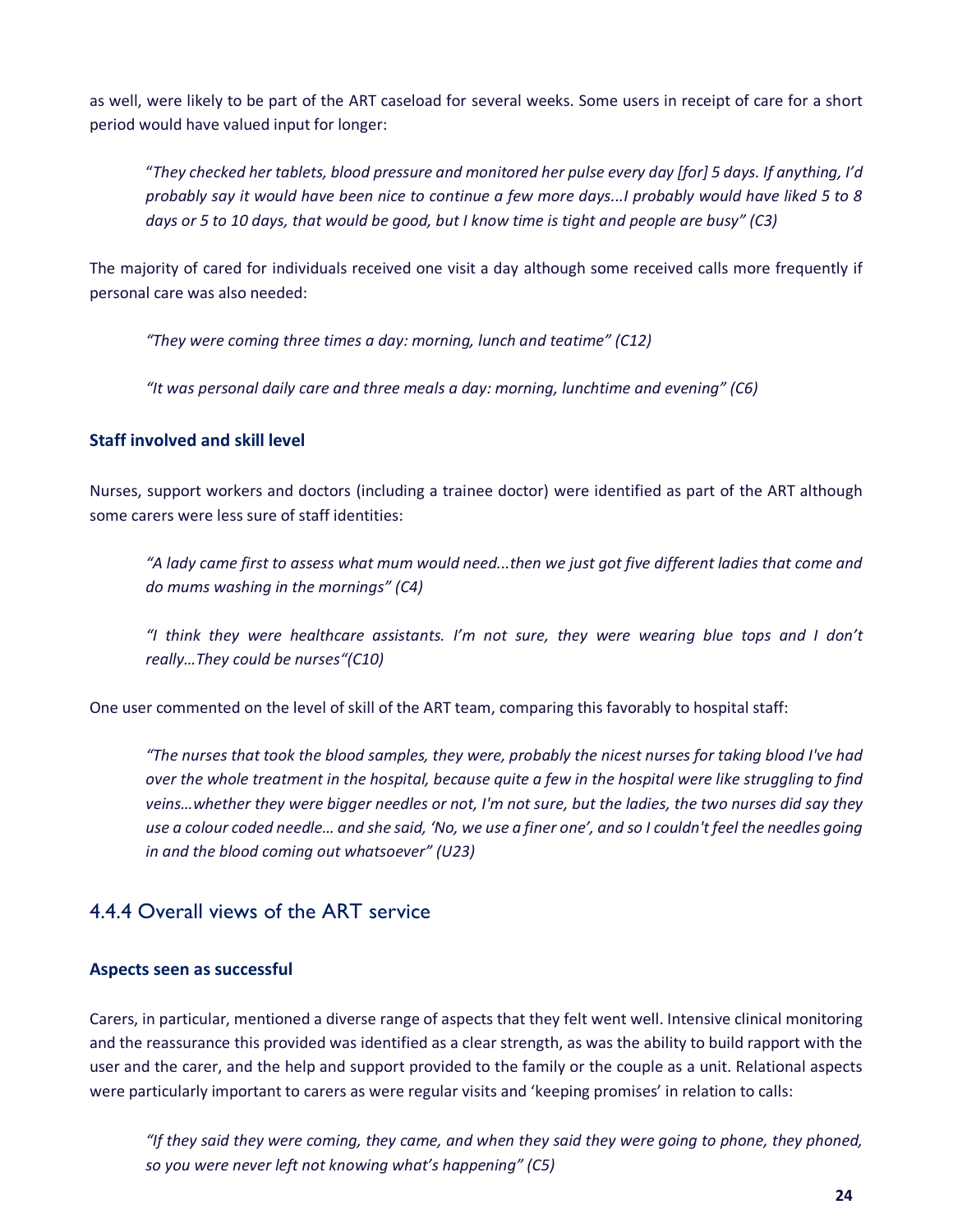Practical help and support was highly valued and was compared to the input received from other services:

"*They've done more for mum in a few short weeks than her GP has done for the last three years" (C4)*

Relaying important information to the GP or other professionals outside the ART, as well as a positive relationship with these services, was also important:

"*[They] also kept the our doctor informed...it was so helpful all round" (C11)*

Signs of getting better or improvement of symptoms was seen as an aspect of the ART success, but this was not frequently mentioned:

*"What was working well was the fact that it was obvious to me mum was eating...she was getting back into a routine of eating food...she seemed to be brighter and slightly more alert" (C13)*

Lastly, keeping the service user out of hospital or the ED was seen by many carers as an indicator of success:

*"Just the fact of keeping her out of A&E really, because...we'd been there earlier in the week and it was horrific there...it's like landing in a war zone" (C7)*

*"I've found that having the ART team put my mind at rest, because they were coming every day and I didn't need to call...the paramedics again" (C2)*

#### **Less Successful Aspects**

In terms of what did not go so well, most users or carers did not express any criticism of the service. However, some issues were identified in terms of communication. This centered around not being aware that ART were coming and lack of communication with primary care:

*"We weren't actually told at the hospital that we were going to have anybody from the ART team and when they actually turned up I thought they were from my surgery...it wasn't until the second time they came, about an hour after, a nurse came from our surgery for blood, and I said he's already given it. And she went, 'who to?' and I went, 'the ART people, didn't that come from the surgery?' She said 'no'...there was a miscommunication somewhere, I presume it was the hospital that should have told us that we were going to have the ART team" (C10)*

*"I don't think the surgery knew I was having [the ART], because I had to take him [to the surgery], and a nurse that saw him seemed to be surprised that the ART team were coming" (C2)*

There was also some lack of communication with the ART team and a carer who did not live with the user:

*"There was no communication so that I would know for sure that they'd visited and what had been achieved as a result of the visit. So there was no diary or anything to tell me that she'd had a visit in the morning at 9 and had taken her breakfast and at lunch she had her lunch - there was nothing like that to*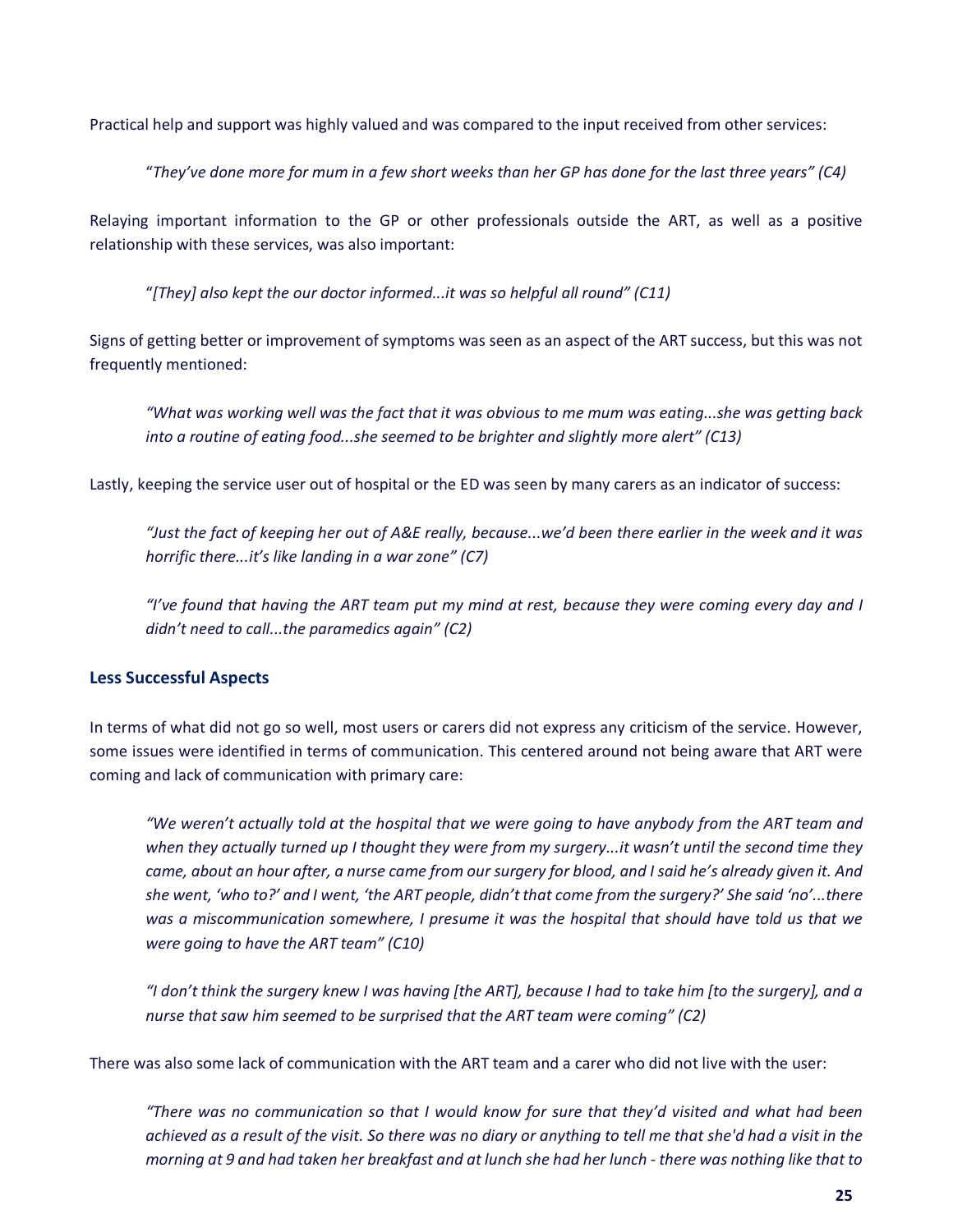*reassure me, I was just hoping for the best. So there was, in fact, a lack of communication with myself being her main carer with obvious concerns about her welfare" (C13)*

The same carer was also unsure what communication had happened between ART and other services:

*"I'm on the outside, so I couldn't tell you what communication ART has with KEaH and I couldn't tell you what communication ART has with Age Concern. It was only at the end that [ART team member] phoned me and said, 'I just wanted to let you know that we have been coming in every day, three times a day, and that we are going to be handing over to KEaH" (C13)*

#### 4.4.5 Care co-ordination and information sharing

There was a perception by both users and carers that the ART worked together collaboratively, for the benefit of the user. This finding is consistent with the P3CEQ.

*"They very much came over as having common aims, and supporting each other, you know, not just supporting me, because you see different people and I felt they were very much supporting each other as well" (U17)*

Information was believed to be shared within the team, which compared favourably to experiences with other care services:

*"A girl can turn up and I've never seen her before but she knows what my needs are because somebody else has told her, that's because of the fact that they work together as well as working on their own out in the community…whereas the private ones, I think they probably get the jobs for the day sent to them on their phone and they probably don't see somebody from one week to the next unless they need to get supplies and bits from their headquarters" (U11)*

*"They all had their books with everything they did and that was written down so I assume they shared the information (with the team)" (U2)*

*"They had good background information…they seemed to have done their homework" (U17)*

Some carers commented specifically about good teamwork during visits carried out by two or more ART professionals:

*"They were both so friendly and...made you feel comfortable" (C12)*

*"They all worked well together, they explained everything they were doing as they did it, what was needed" (C8)*

Others reflected on team members sharing information and knowing the case well even if a particular professional had not visited for a while: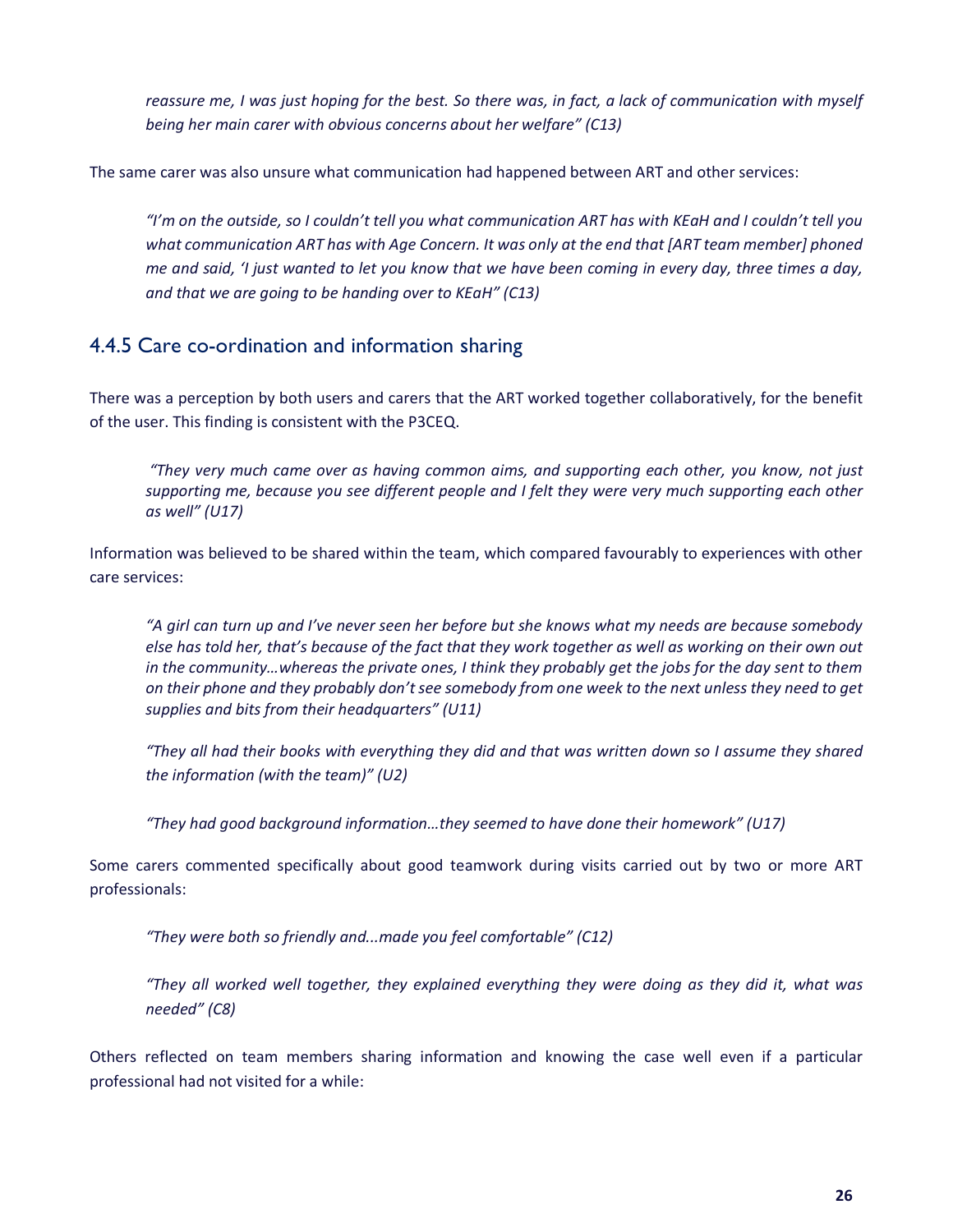*"[She] said, 'oh, that's the chair that's going back, but the occupational therapist is going to come over and see if there's another option that they can find' and this is the girl that I hadn't seen for a week, and yet she knows everything about what's going on" (C1)*

*"It seems as though they've read notes...they didn't seem [like] they didn't know what to do...so they obviously knew what was needed" (C3)*

*"They've got it all written down, so there must be a central office that puts it all together and passes it on. When they said the nurse wasn't particularly happy that particular day, I got a phone call... saying that, 'oh the nurse is a bit concerned about your husband today so a doctor will be coming out, one of our doctors from our team will be coming out to see your tomorrow...and if you've got any worries between now and then, you've got our number and phone us" (C9)*

Carers were also very positive about the consistency of information they received from the ART:

"*Very consistent, very much so" (C9)*

*"I think that was what was quite reassuring about the ART team that things didn't change much" (C3)*

Information and advice was shared with carers about how to care for the user, and carers were actively involved in decision-making, which was appreciated. This was consistent with the findings from the P3CEQ where the involvement of family and friends in decision-making was the most highly scored item.

*"They would make suggestions that I didn't know [about], [that] he would need to put his feet up…they actually gave me a few information leaflets and things to help me, they were really good" (C2)*

*"I feel that they're sharing with me any information that they've gleaned from elsewhere. I haven't been excluded just because I'm not a professional" (C1)*

Carers unanimously reported knowing who to contact and how to contact them:

*"They gave us some information all about them, they told us if we needed help we could always ring them for advice...most people don't do that, you know?" (C12)*

However, many carers stressed that aside from knowing who to contact, the accessibility and responsiveness of the team were crucial:

*"They were very good and I could speak to the doctor as well. They were on call. They are there from 8 in the morning until 8 at night" (C2)*

*"I know they are at the end of the phone if I'm worried about anything and I don't feel I have to hesitate twice to phone them. I know their phone number off by heart. I don't use it that much, I've only phoned them perhaps once or twice, but I know I can" (C1)*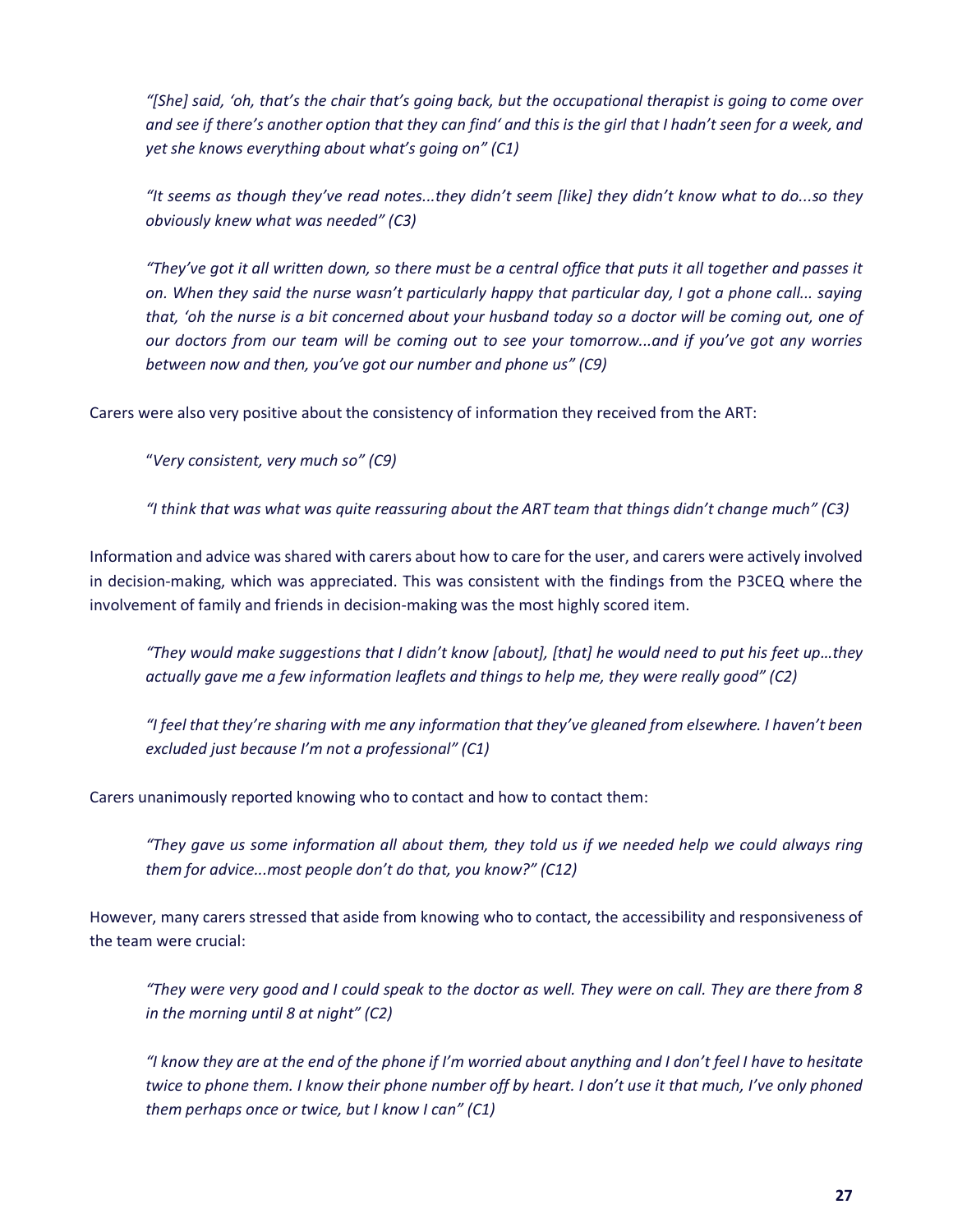### 4.4.6 Person-centred care

Overwhelming, a person-centred approach to care was described by both users and carers. This was consistent with the P3CEQ survey results. Users felt they were listened to and treated with respect throughout the care process:

*"There's an awful lot of people, they don't listen to you and they just treat you like you're a what's-name in the works, [but] they're very understanding and intelligent, do you know what I mean? And it's sort of like I trust them. That's the word I need, trust!" (U11)*

*"You can get people that come in, it's almost like you're talking over their heads, you know, they don't really listen to you, but these people absolutely do" (U17)*

Carers reported that the person they cared for were treated with friendliness, respect and patience:

*"He wasn't very keen on them coming and washing and dressing him in the past...he'd lock himself in the bathroom if he did not like the look of the [carers] and then the ART team came in and I know initially he wasn't keen, but he allowed them, and now he's putty in their hands...They go in so lovingly and wake him up gently and just get him along in his own time, don't rush him" (C1)*

*The ART team, every single person who's come to look after [husband] has been really good and have got on with him...I can hear them when I'm downstairs, talking to him, and it's exactly the way he'd like to be talked to" (C1)*

*"They tended to make her relaxed...very friendly, very positive and quite reassuring" (C3)*

*"Each one, they respected him. Very friendly people" (C11)*

*"They looked at her as a whole, they were very kind to her, very gentle with her, the doctor was absolutely charming, we couldn't have received nicer care from nicer people to be honest" (C7)*

Some carers stressed the importance of genuine connection and humanness of the professionals:

*"They're so kind, they really are kind and, I mean, it's like having a visitor in the house" (C4)*

*"Very friendly, in fact the last one, she said 'ooh, I feel like one of the family!" (C5)*

*"They were lovely lovely people and they were very good with my stepmother - and that's all you can ask, is they're treated how you'd like to be treated" (C6)*

The care of those with dementia, was also stressed as a particular strength of the ART:

*"The patience they gave him was second to none...they asked his opinion and they didn't talk over his head or ignore him as a person…they had patience, they had time, there was no, 'hurry up you're inconvenient'" (C9)*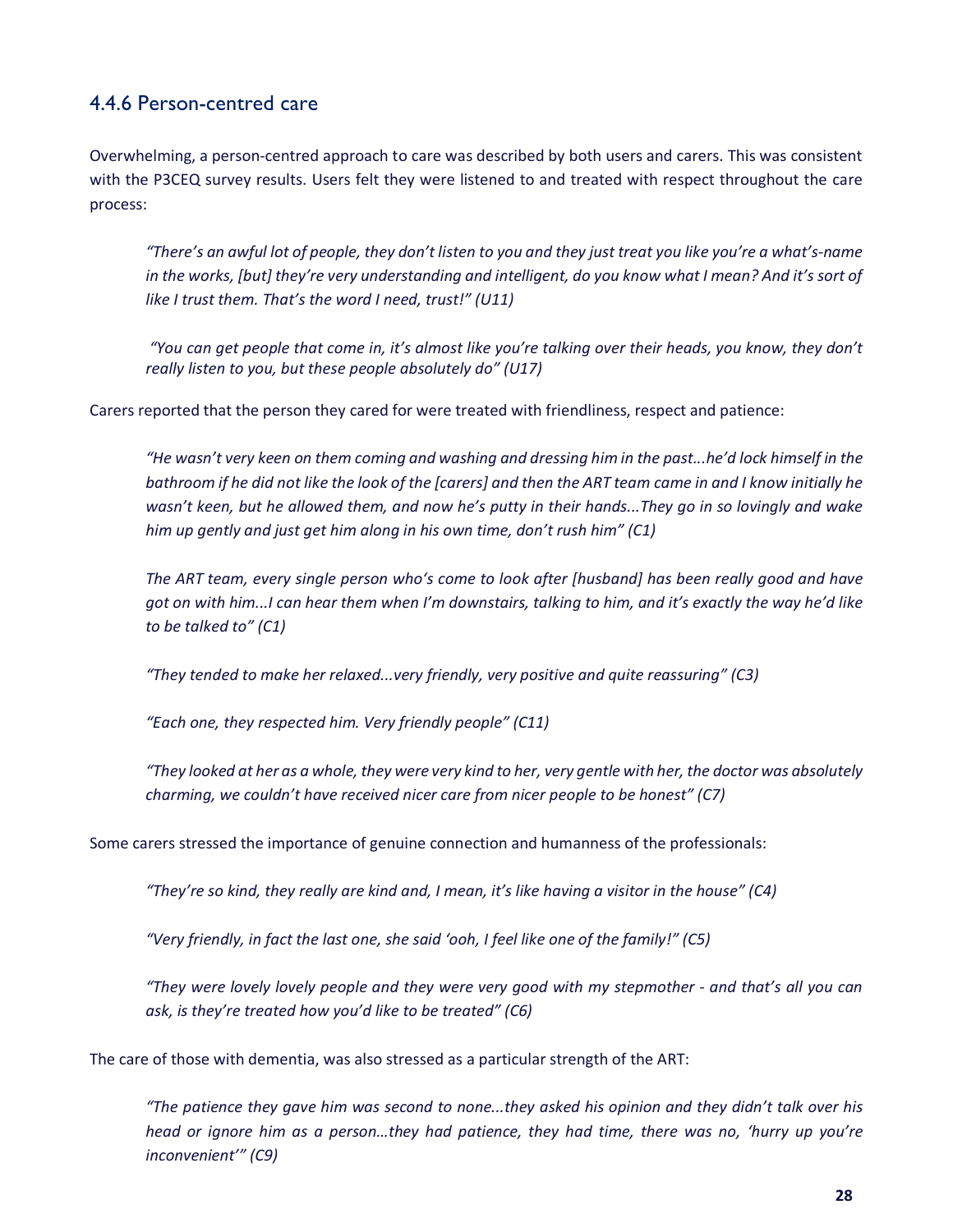*"They have been so pleasant to my husband…we've had carers before, but these are a different caliber completely" (C1)*

*"I don't think some people know how to treat people with dementia and they were very, very kind...and they actually had quite a sense of humour" (C10)*

However, one user felt that the ART, much like many other health and social care services, did have a tendency to talk to older people in a certain manner:

*"One of my beefs is when you get to a certain age, people are inclined to think you're…a bit silly and they have to go into a lot of detail and shout or something like that, you know. But that's general, you get that in hospitals as well. I'd say they were OK…I wouldn't say they were wonderful or anything like that, but they were OK" (U7)*

In one situation, the terminology used may not have been most appropriate, despite the user seemingly not being offended:

*"The idea was ...for the service, they explained to me, was to stop me going into hospital and bed-block, bed-blocking as they call it!" (U20)*

In terms of how the ART team treated the carers, most stressed the friendly and accessible nature of the team:

*"It's like having new friends" (C4)*

*"I felt when they came into the house, I felt I wanted to welcome them because they were so nice" (C12)*

Ability to speak to the team and being listened to in relation to the users care were also frequently mentioned by carers:

*"You could talk to them and they understood what you were talking about" (C12)*

*"If I say anything, they listen" (C9)*

*"They've been open to my suggestions as well and they understand that I know him and know how to get round him because I've practiced [laughs]. They will listen if in the end something's not working and they will try my way, and they're happy to, and it works" (C1)*

Practical input and sharing the caring tasks was also highlighted:

*"They looked at absolutely everything...I didn't have to do anything apart from when they left" (C8)*

*"When the ART team stepped in, it was another pair of shoulders to lean on and they've given me so much support that it's just been wonderful...They can go straight to the occupational therapy, the medical, the doctors, everything...I just feel as if it's a burden shared now" (C1)*

Helping to liaise with other services, and in so doing enabling the carer to look after the user, was also important: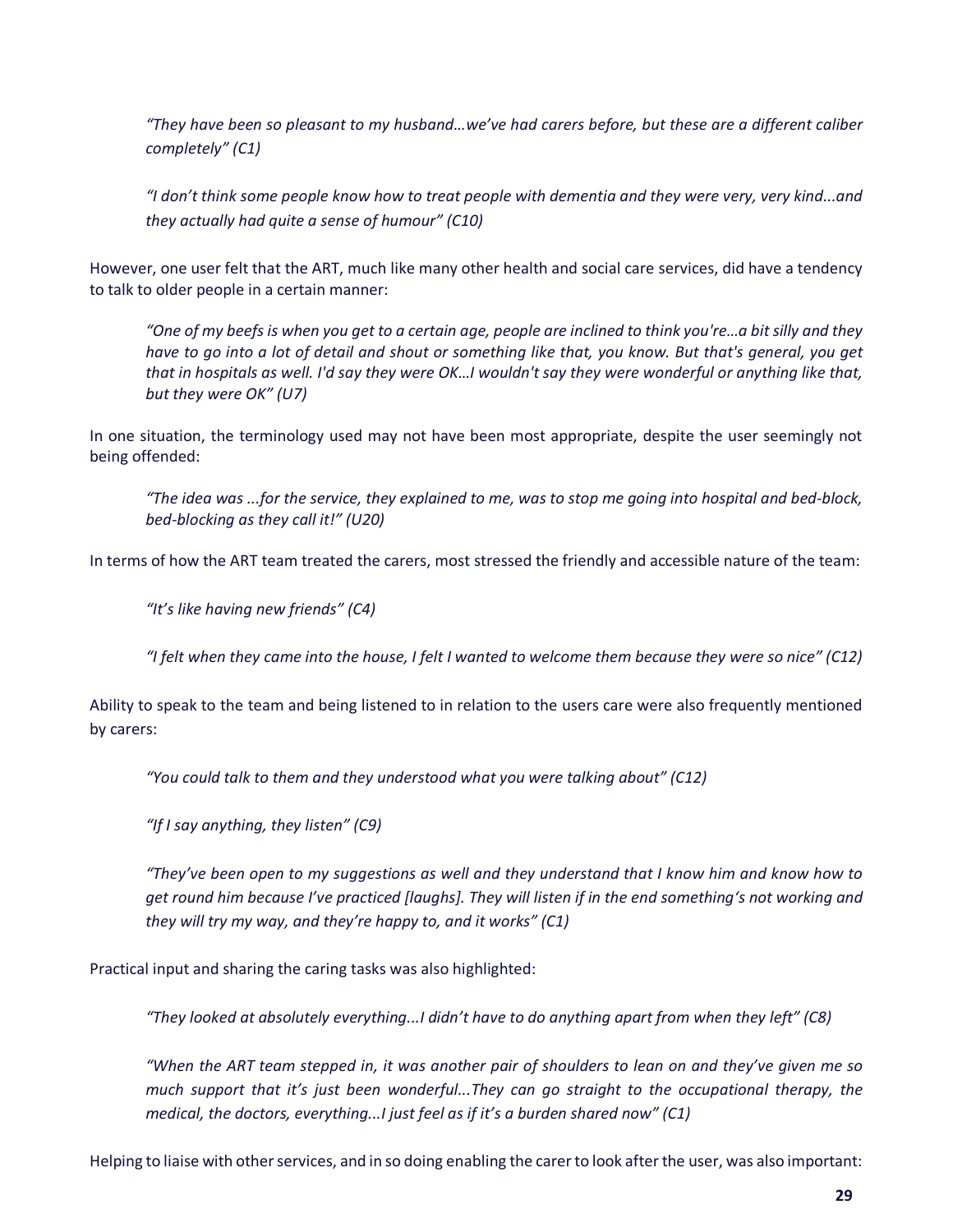*"It's taken a bit of pressure off me because I'm her sole carer...I phoned the ART team and I said look, I've got a bit of a problem, mum's run out of some tablets and I can't get to the surgery, and they got it sorted straight away" (C4)*

The importance of considering the carer and the service user as a unit, and appreciating their interdependence, was apparent:

*"They said 'we're also concerned about you, how you are, and because if you go down, he goes down so you've got to look after yourself" (C5)*

*"[My husband] feels safe with them, because he knows that I feel that he's safe with them" (C1)*

*"We are more independent [now]" (C8)*

"*They met all the needs, my needs, his needs, without us even realising that's what we needed" (C1)*

#### 4.4.7 Health and well-being and maintaining independence

Some users felt their physical and emotional health was improved as a result of the ART service. However, there was a recognition that this improvement was, at times, limited in the presence of long-term conditions:

*"There's very little that they can do to solve the (health condition). What they've done is they've made it a lot more comfortable for me and psychologically, I feel a lot better because if they weren't there I'd be completely up the wall" (U11)*

*"They dressed the wound, made it comfortable, so that made a difference to me and I got better in myself quicker, my wellbeing came back quicker and obviously because I was taking the antibiotics as well, it all came together quite well, because of the ART team and their attendance on me, it helped a great deal" (U9)*

Some carers also reported an improvement in service users' health and wellbeing, which was related to be cared for out of hospital:

*"When he came out of hospital [his health and wellbeing] greatly improved. What [ART] did was amazing" (C8)*

*"Probably the medication and just relaxing at home I'd imagine, it's far better than being in hospital" (C3)*

However, as echoed by users, there was a recognition that improvement may be temporary due to the nature of a long-term condition, with most carers feeling that health and well-being was more variable. Nonetheless, ART were adept at reacting to any changes in health:

*"Yeah, but it [improves] each time before he goes down" (C5)*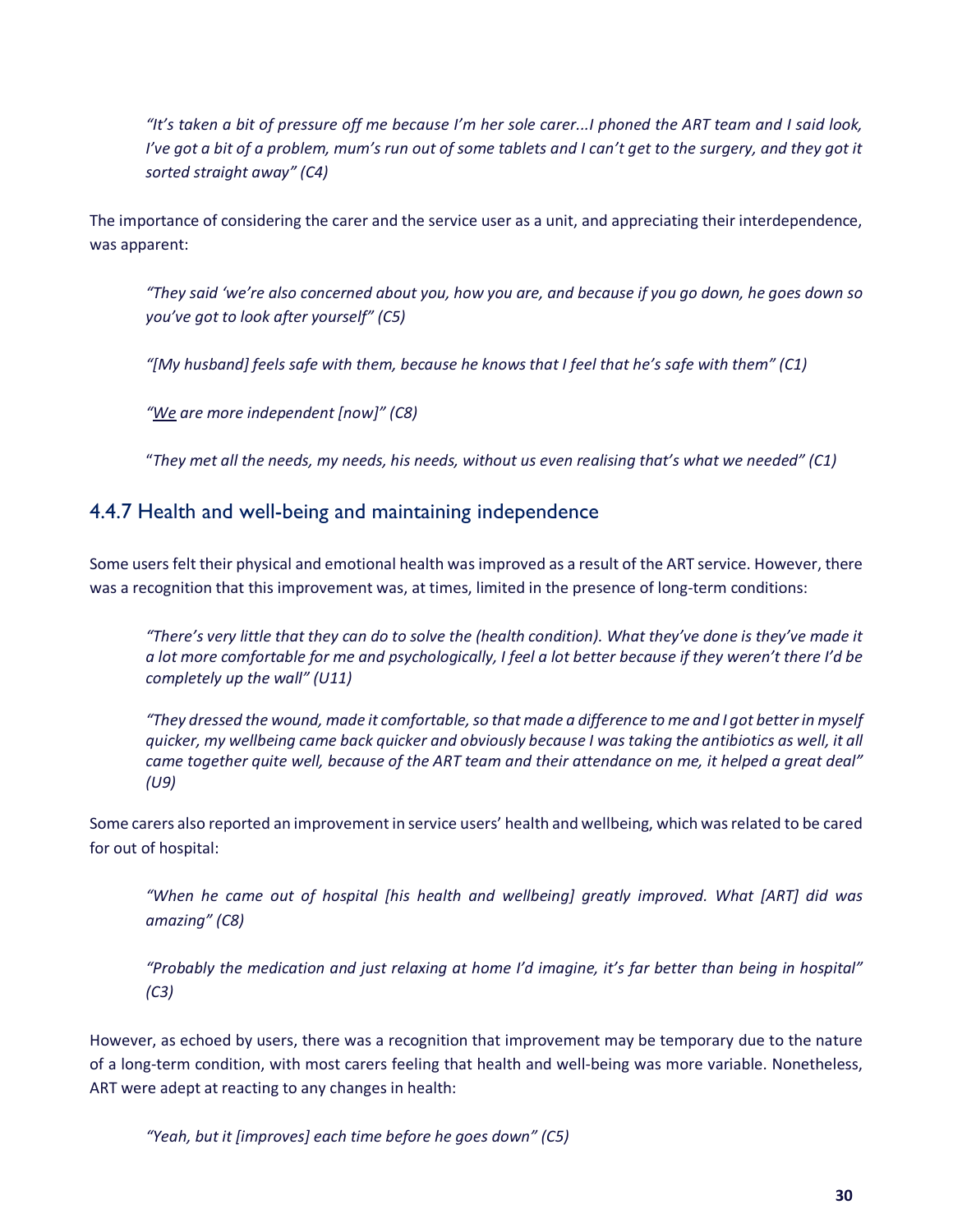*"To be honest it's a bit of a rollercoaster, it goes up and down. She did improve and then she became ill again a couple of days ago, but now she seems to be improving again" (C7)*

*"He has a chest infection every winter...His walking is not very good. His chest is still not... his breathing is not good, but I just calm him down, and you know he's 89 so he's not doing too bad really" (C2)*

*"It varies every day, but the way she's treated - the [ART workers] will react to whatever is going on" (C4)*

Some carers felt that the service user's health had stayed the same:

*"So really nothing changed, it's just the benefit of not going to A&E really and having medical attention at home" (C7)*

*"I think the reason they were coming was they do blood pressure, etc etc - that has improved, but the rest of his health hasn't" (C11)*

Lastly, some of the carers felt that the service user's health has deteriorated during and/or since ART input. Some felt that while deterioration was inevitable, this would have been quicker without ART input.

*"Actually it has just got worse last night...he has been asked to go into hospice" (C12)*

*"I think if it wasn't for the team coming in, he'd be much much worse, much much worse than he is. I think he's deteriorated, because he's going to deteriorate...I don't think I'm being over dramatic when I way that he could have been dead by now had it not been for the constant help" (C1)*

Importantly, when a deterioration was expected, one of the carers stressed the importance of the ART workers helping them prepare for that deterioration:

*"But [ART worker] said to me, 'He's not always going to do this, he's not always going to bounce back', and she's absolutely right to do this, to keep our feet on the ground about it" (C1)*

In terms of maintaining independence, one carer remarked on a particular instance when ART helped a service user to gain confidence and consider going out:

*"Well, he doesn't want to go out, he's frightened to go out, but he's had a word with the nurses yesterday, just before they discharged him, and she said, 'there's no reason why you can't go out, only do as much as you feel you can, but there's no reason why you can't go out. And now he's thinking he's going to try to go out"*

For some users a needs assessment resulted in equipment being installed and a care package being implemented, to ensure they could continue to carry on with their everyday activities as independently as possible:

*"It was wonderful…they arranged for me to get things that would help me like a bed, a stool for the shower, a cushion and they arranged for carers to come to look after me" (U1)*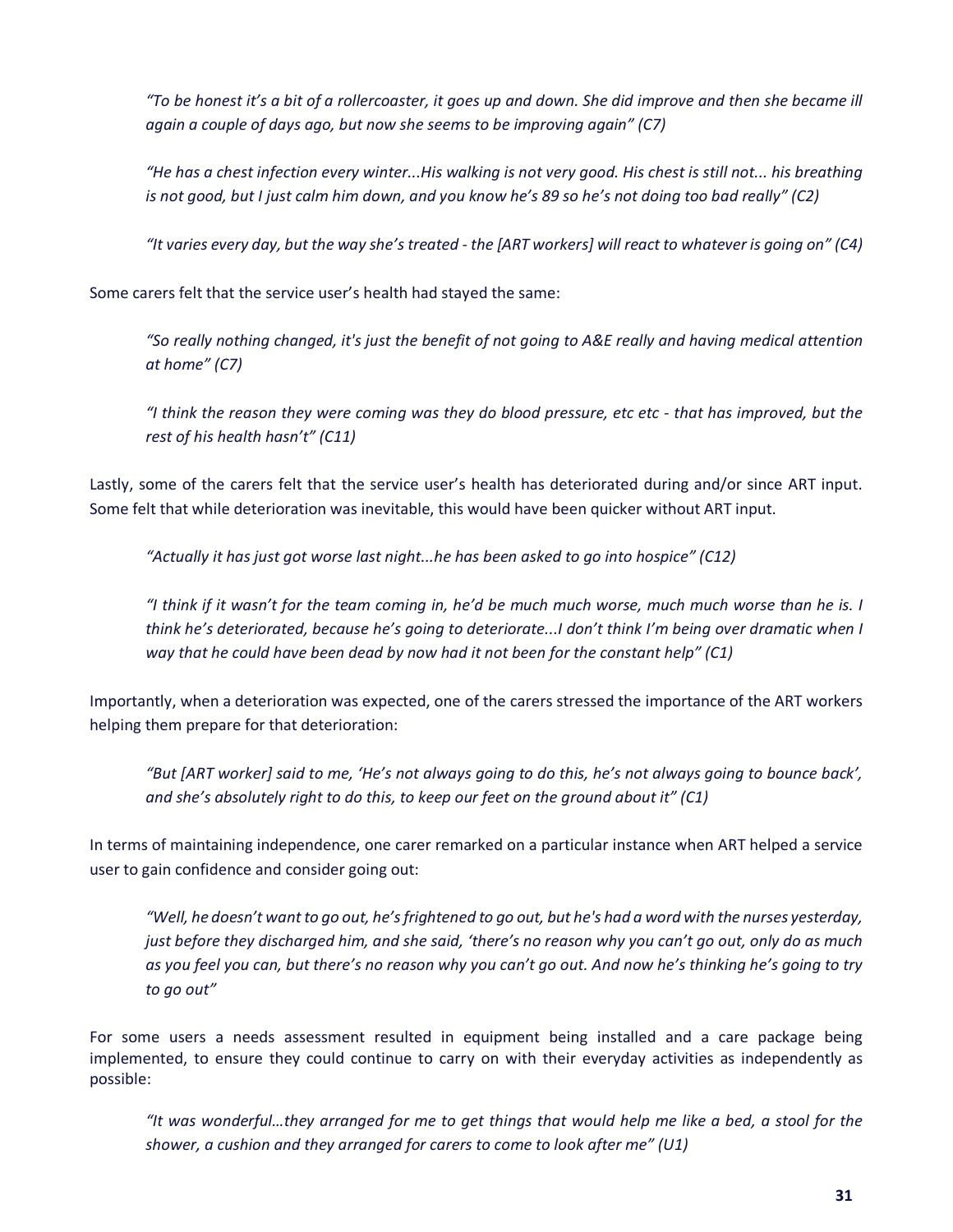*"They helped me with equipment, when I needed some equipment, and they also helped me with, just running through what was the best strategy for me to improve" (U17)*

Many carers reported that they already had all the equipment they needed from other sources such as KEaH or local hospitals although did mention getting equipment from the ART, including beds, wheelchairs, grab rails and pressure mattresses or cushions. However, some remarked that getting the equipment was not quick:

*"A grab rail for my husband which they came and measured up about 3 or 4 weeks ago…so I don't know who long that's going to take, but they did measure up" (C8)*

Carers mentioned the importance of flexibility and person-centeredness when offering new equipment:

*"She suggested perhaps having a 'wheeler' that would help him to walk and I had borrowed one from a neighbour downstairs, but it was a very old one, so she ordered a new one which I've got in the bedroom at the moment" (C2)*

*"The electric reclining chair...they tried it and it could have worked had it not been for the fact that he would wake up from the recliner and then try and get out of the chair in the wrong position and go straight onto his face three times, so that's going back. But everything else - great. They tried and been successful in everything except for the chair, it's not their failure" (C1)*

However, one carer felt that ART discouraged independence by microwaving the meals for a user, instead of encouraging her to do this herself:

*"I don't think that they should be there to do things for the person if they are able...It seems at the moment mum is tending to depend on somebody coming to put the meal in the microwave, whereas she could be doing it, but I think it's become a habit now to perhaps expect somebody to come around in the middle of the day. So rather than it being an enablement for her to become more independent, I think she's beginning to depend on them more" (C13)* 

Action planning and preparing for setbacks in the future was less apparent than day-to-day independence. Some carers reported that the team did not help to plan for the future:

*"Not really, no....I would have actually repeated the thing I did in the first place with me phoning 111 and an ambulance" (C3)*

*"No, we haven't really discussed it but, you know, they have said I can phone them any time and talk to them" (C4)*

However, there were also a couple of cases were future action was already planned outside of the ART input:

"*We've already got that in place with the hospice and our GP" (C11)*

Where the team have discussed preparing for the future this was seen as highly beneficial: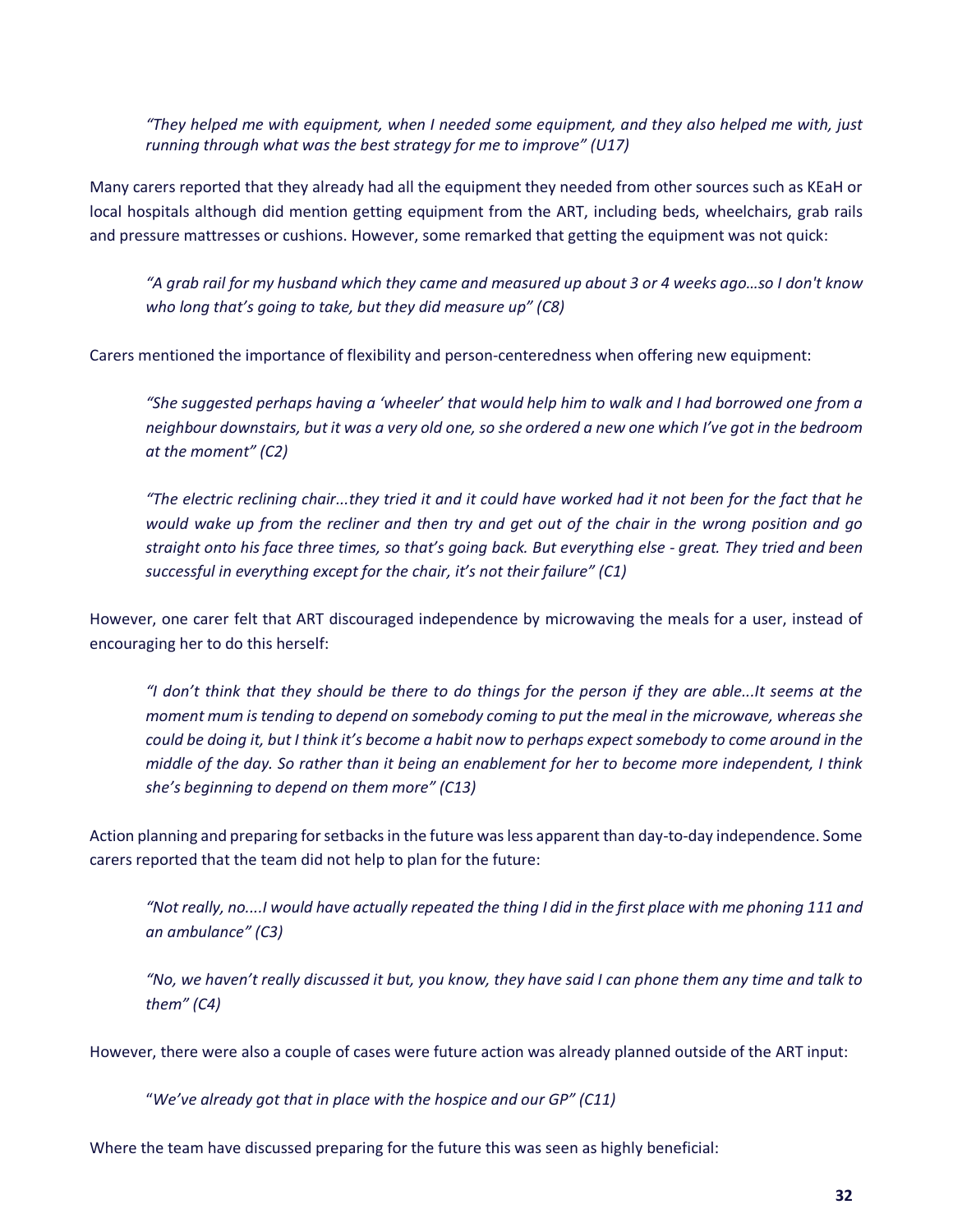*"I think it's been a comfort... to know that they're open...the possibility is getting closer and closer of him [whispers] dying, and I think it's a comfort, because it's what I've been feeling...that he's not going to get better. In fact some of [the ART team] have mentioned this in the most gentle way, and not coming out with it bluntly, it's when I've ventured something towards it...You feel they understand and we're on the same wavelength and they're not trying to kid me that he's going to be alright, they're treating me like an adult, and you have got to have a plan for death" (C1)*

#### 4.4.8 Moving to other services after the ART

Some users were still receiving the ART service at the time of the interview, however, most had been discharged from ART and care transferred to other providers, including their GP. Although most users experienced smooth transitions in care, there was lack of clarity, for some, around where referrals for new services originated:

*"I've got a home visit tomorrow and I've got a sneaking suspicion it was originated by them [ART]" (U13)*

At times, co-ordination between the services was excellent:

*"I think they [ART and hospice nurses] worked together...they seemed to be sort of joined in some way together" (C12)*

*"[ART] assured me that at no point in time would she be left without care [KEaH] and she wasn't and it was seamless" (C6)*

In most instances, carers felt information about the user had been shared with the relevant providers:

"*Relatively seamless...everyone sort of knew what was going on" (C6)*

*"Yes, they did [have information about the user]. So I don't know where they would have got that from" (C3)*

However, this was not always the case and at times, there was some lack of information sharing between the ART and other providers:

*"I don't think they told the Intermediate Care Team anything" (U14)*

Where a lack of information was felt, one carer attributed this to the type of the new service, rather than insufficient handover from ART:

*"I don't know if they [KEaH] know all of his problems, no, because they are just carers, aren't they? They're not nurses or anything like that" (C11)*

When asked about the length of time it took to receive the new service, some carers reported a quick handover:

*"[ART] finished on a Friday and I think the following Monday, the District Nurses came" (C3)*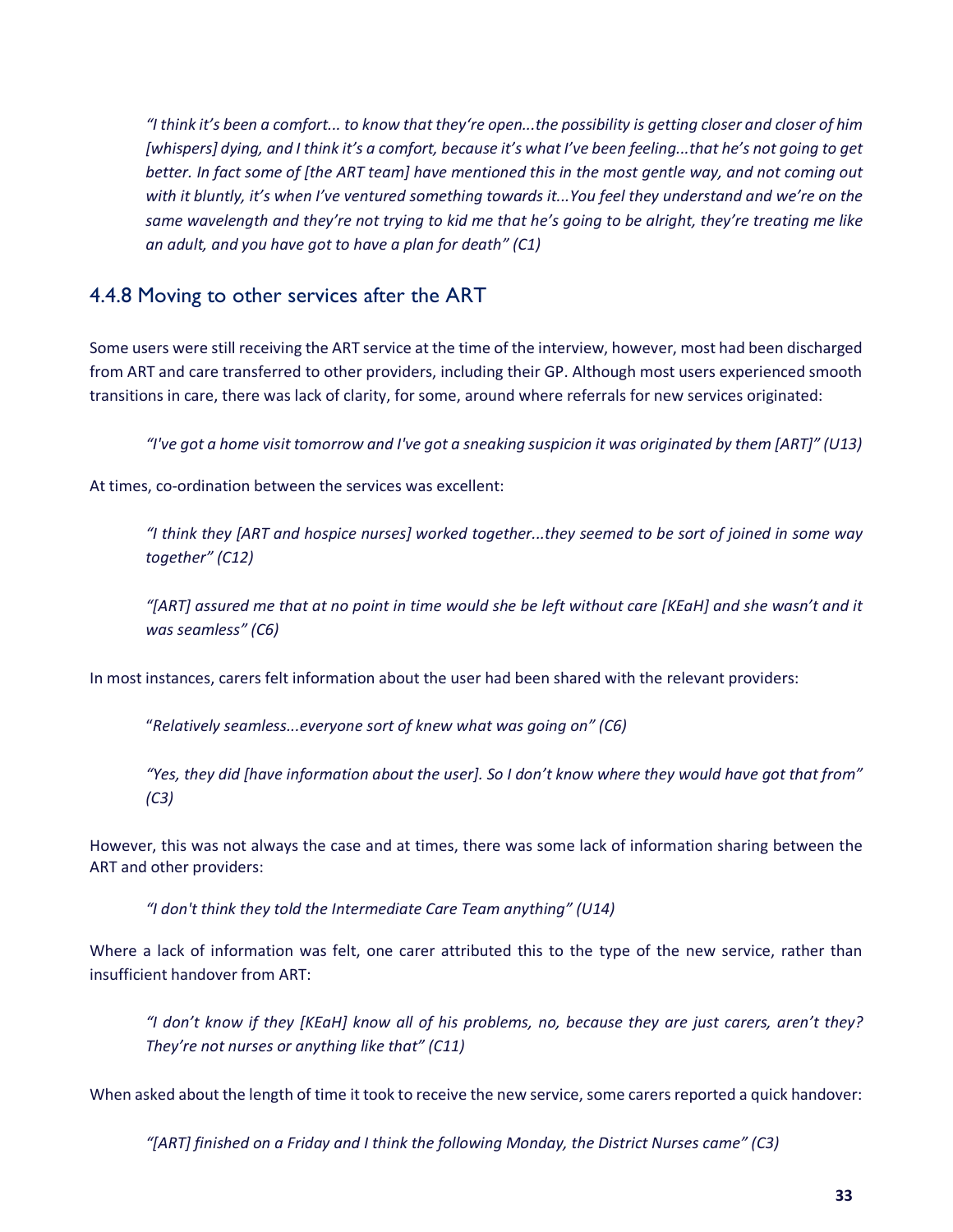*"I've had somebody phone up from the falls prevention and we start exercising next Monday" (C2)*

While others spoke of a lack of service, delays or a need to follow-up services themselves:

*"[ART member] was supposed to get in touch with the respiratory people because they also do a physio side, but I don't think that ever happened" (C5)*

*"I spoke with the ART team, this was on the Thursday, they did say to me that the District Nurse will…they'll contact the District Nurse and I should expect a visit on the Saturday…I didn't see anybody from the District Nurse on the Saturday, so I contacted the ART team, spoke to them and they were surprised that nobody had been and that was when they gave me the information that if I wanted to get contact, for me to contact the District Nurse… I'd need to go through 111. And that's what I did, and I did get through to the District Nurse and they came out on the following day" (U9)*

Some carers remarked that the new services were fairly basic and non-intensive, perhaps when compared to the intensive intervention provided by the ART, and a lack of medical input:

*"I think it was very rudimentary. I think it was just somebody calling in and just making sure she was alive and breathing more than anything else" (C13)*

*"Well, they've dwindled down now, it's just the District Nurses were having a few problems with, sometimes they turn up, sometimes they don't" (C8)*

*"The care that she's getting now is...it's care rather than medical help....ART team took blood tests, monitored her blood pressure" (C7)*

There were also occasions when the new services ceased their input following their initial assessment, either because the service user has improved or because they deteriorated more than expected:

*"Kent Enablement came in for a few days but [user] can now walk on a Zimmer around the room, so there wasn't really a lot they could do" (C8)*

*"Kent Enablement came [and] said, 'I'm really sorry there is nothing we can do to help at the moment because you're too poorly', but they will come back at a later date if things improve" (C4)*

### 4.4.9 Improving the service

Most users and carers could not suggest ways in which the service could be improved:

*"Personally, I think it's excellent. I think if it's keeping people out of hospital it's improving their health because, especially older people, who've got this terrible fear of going into hospital...and this is keeping people out of hospitals, and its freeing up a bed for somebody" (C9)*

*"There's been no circumstance where I've thought, 'oh, I wish I had a little extra from them'" (C1)*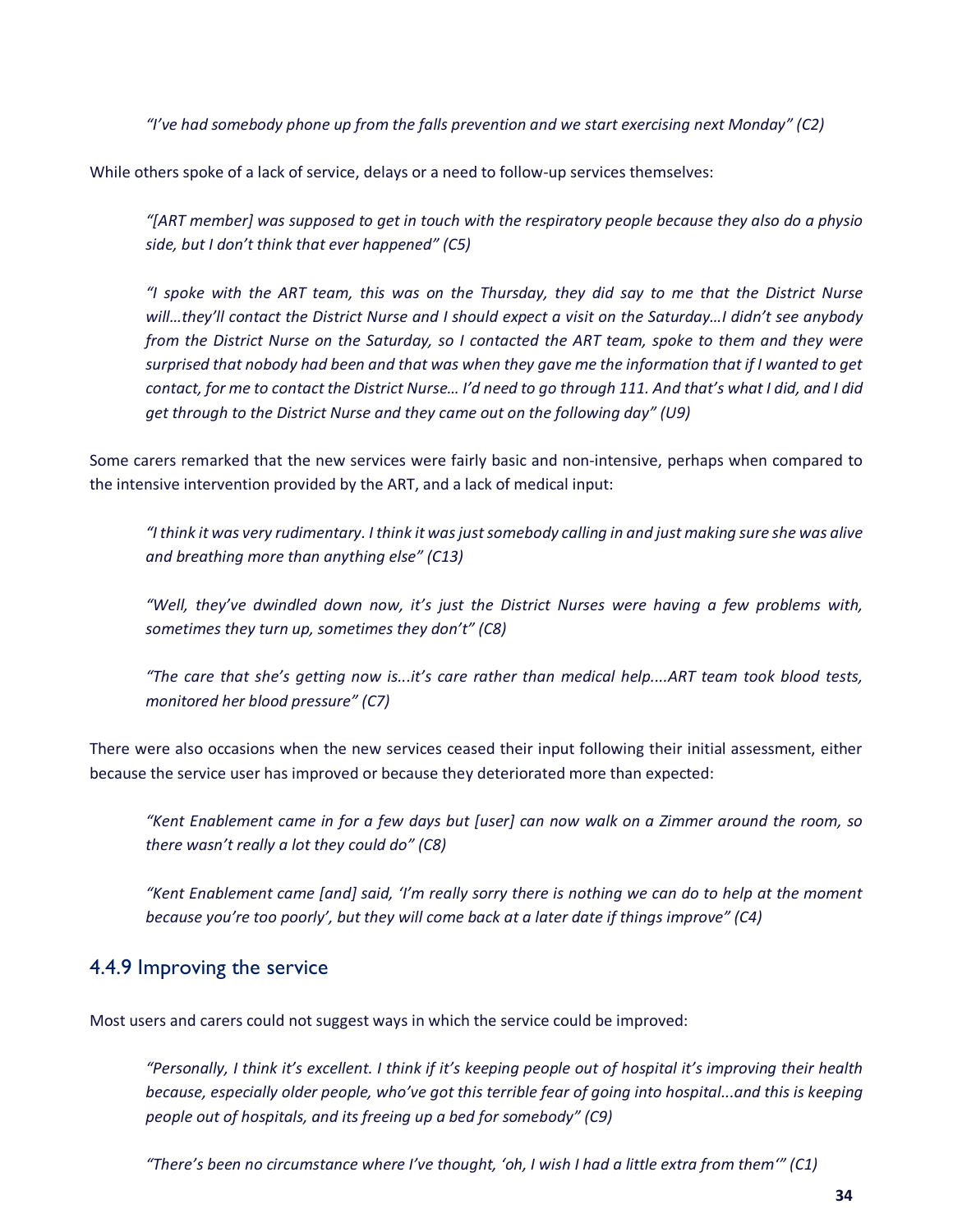However, there were suggestions around issues of communication, especially the need to explain the purpose of the ART service, that is was the time-limited, and that care would be 'handed back' to the usual care providers:

*"I'm still not 100% what their role is to be quite honest" (U7)*

The lack of clarification with regard to the ART's remit, including the length of the service may have resulted in potential misunderstandings of the service:

*"They're more of a community type service, so I think they could do more and find out more and give more assistance if they had a broader scope…I don't quite see what they do to make it worth their while and whether they're good value for money, I'm a bit uncertain about that, as an outsider. See, I might only be seeing a little part of what they do, I don't know" (U7)*

A small number of service users expressed confusion over how the service ended. This user felt an explanation of why they no longer needed care from the ART was needed:

*"It just seemed to peter out, I don't know whether they were satisfied with what they'd done and there was nothing more to do but somewhere along the way communication seemed to have failed, not the service itself because I was well pleased with them…I wasn't too sure whether they'd just run out of time or whatever. I didn't know why they'd stopped, put it that way, but I presumed there was nothing too dramatically wrong with me otherwise it would have kept on the case, so to speak" (U13)*

*"When I come out of the hospital, they come in the next day and the day after that…and then they sort of left, but the two days was reassuring"(U7)*

It is difficult to ascertain whether in some instances this was the result of the purpose of the ART service not being effectively communicated or whether service users were unable to recall such details:

*"The second time they turned up, but after that, as I say…, it just seemed to have died a death (the service) and it's either my memory sort of serves me badly and they did tell me something but I can't recollect that they did" (U17)*

It was also felt that the time of visits or delays to appointments could have been more appropriately conveyed:

*"I knew they were coming but they never…they just come and knocked on the door…I do appreciate the phone call to say roughly what time they're coming, you know" (U7)*

*"They could be consistent on time of visits...when someone says they're coming in the morning, but actually come in the afternoon...if there was a regular AM visit or a regular PM visit, I think the users probably get to know that" (C3)*

*"Only a slight hiccup, nothing major, but it would be useful for them…communication really…sometimes there was a delay…All I needed was a telephone call or a text of some sort to say they've been delayed, that's the only thing" (U9)*

Other suggestions made by carers involved quicker test results and written notes in the service user's house that could be read by carers, especially those who did not live with the user. The lack of written information and care planning is also apparent from the P3CEQ results.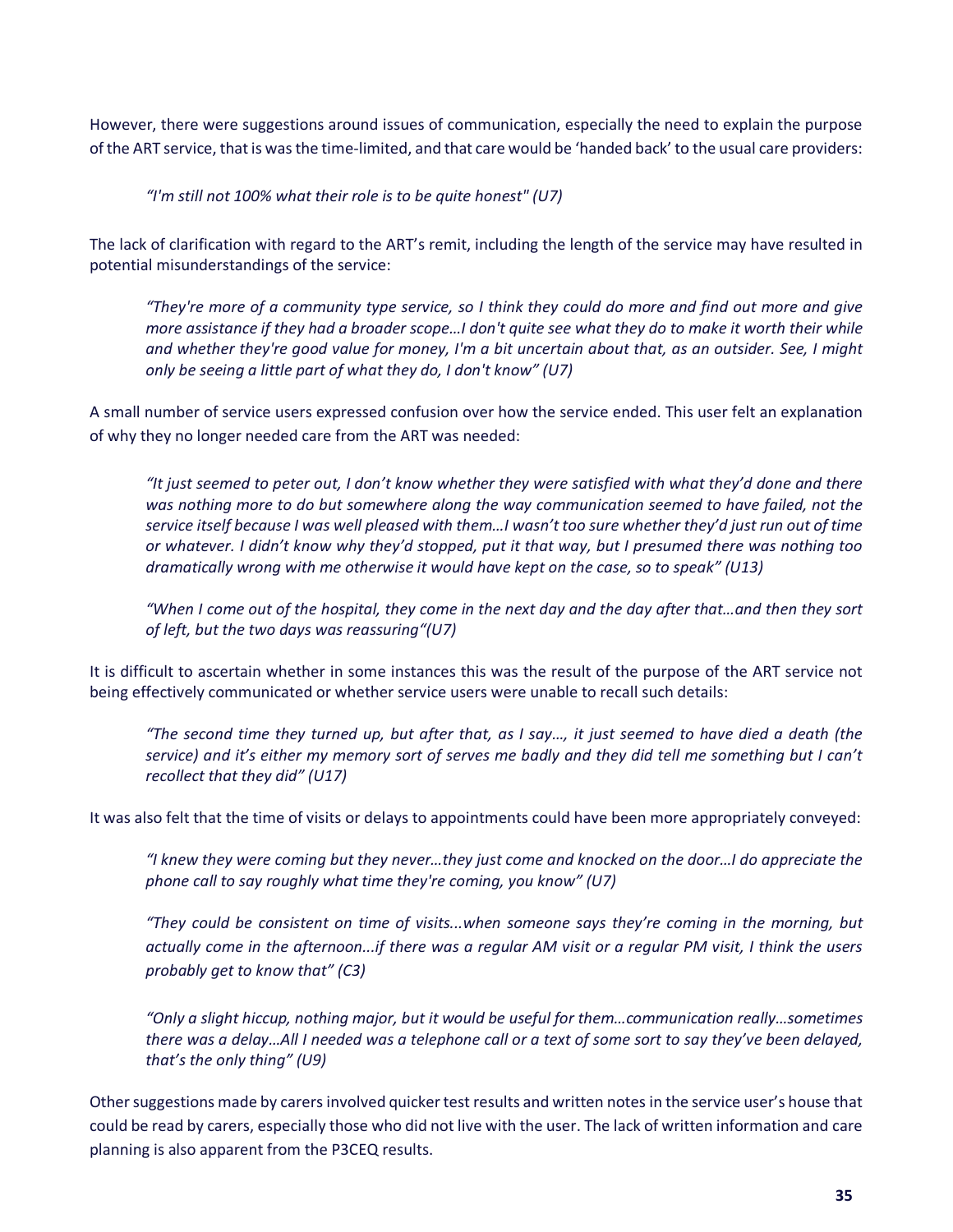*"One thing that could be improved was the speed of the blood test, because she had blood tests we were waiting for results...that could have been sped up a little bit" (C7)*

Several carers mentioned wishing the service was available in the past when they were in similar circumstances:

*"I wish I had this years ago"(C1)*

*"It's a shame they didn't do it before, because I had my husband, my first husband died ten years ago and there was nothing, I had no support whatsoever" (C5)*

#### In summary

The overall impressions of the ART were overwhelmingly positive from both user and carer perspectives with individuals feeling fortunate to have received the service from staff who were seen as highly skilled. Most received a very prompt service from the time of referral. Occasionally, there was some lack of awareness that users had been referred to the ART. In addition, some felt that there was a lack of communication with primary care. Carers experienced a high level of practical support, received consistent information and were involved in decision-making. Care co-ordination was seen as effective with users and carers knowing how to contact the ART if they needed to. There was a perception that the ART worked collaboratively and shared information between team members for the benefit of the user. Overwhelming, a person-centred approach to care was described by both users and carers - they felt they were listened to and treated with respect throughout the care process. Some users felt their physical and emotional health was improved as a result of the ART service. However, there was a recognition that this improvement was, at times, limited in the presence of long-term conditions. Most users experienced smooth transitions in care, with information shared with relevant providers although some reported delays in receiving new services or needing to follow-up services themselves. Action planning and preparing for setbacks in the future was less apparent with few users or carers reporting this. However, as this was not an aim of the ART service, this was not an unexpected finding.

### **4.5 Staff Experiences**

### 4.5.1 External agencies understanding of the purpose of the ART

The purpose of the ART as described by external agencies (GPs, paramedics, hospital consultants, CCG members, care agency workers and KEaH staff) was generally consistent and described as a service which could support people at home with acute and complex health needs, prevent hospital admissions, and provide a smooth transition between hospital and home at discharge:

*"Someone that's got a higher need than just a basic level of care… if someone needed emergency medications, that potentially a care company would struggle with…they've got people that can give those medications, and it's more the higher risk patient" (FG2)*

*"To reduce the number of admissions that would have been passing through the hospital ward had the service not been there" (P1)*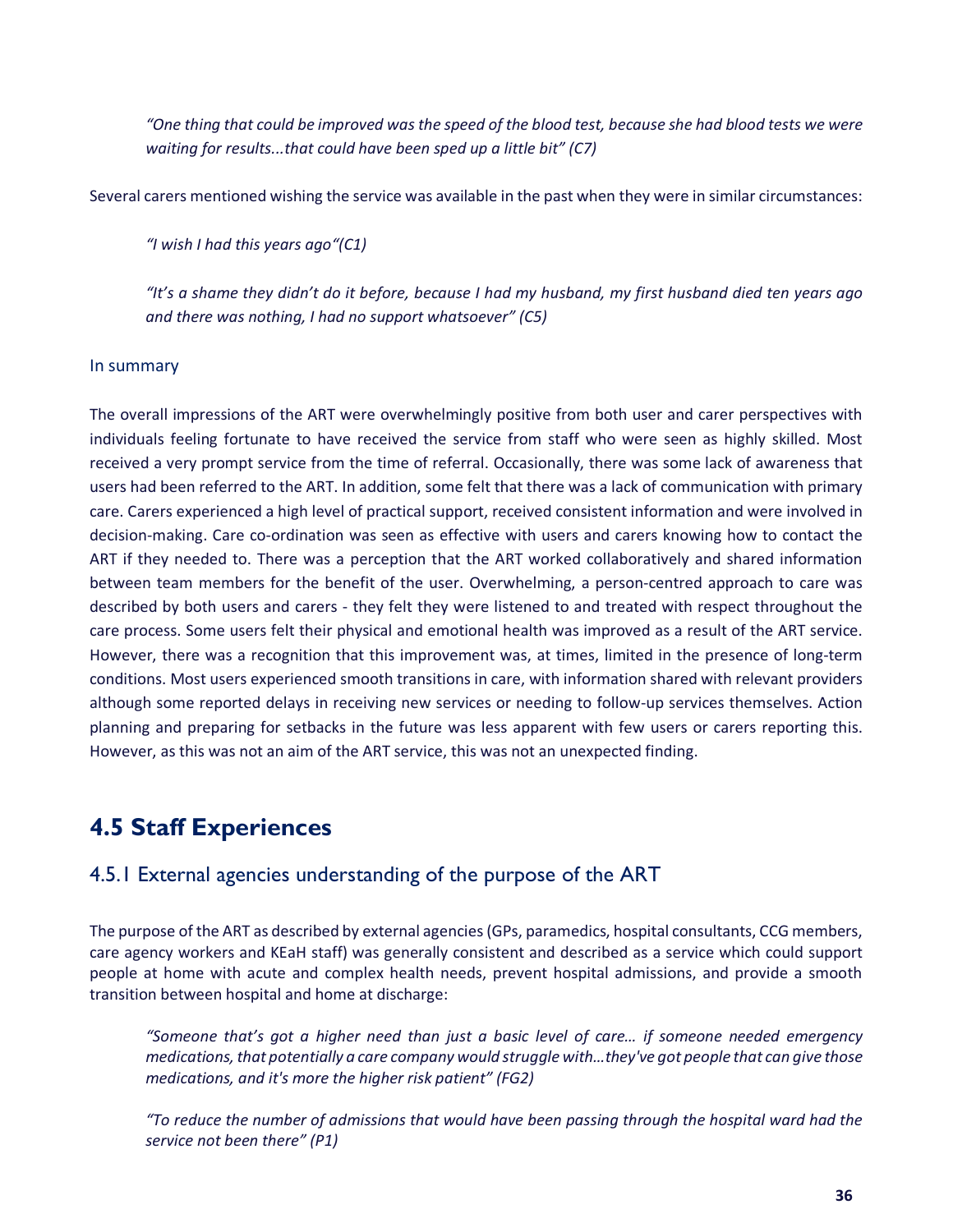*"The service was set up to support patients on discharge who needed some kind of support early after the discharge process to try and remain safe at home, to continue their recovery at home and have a smooth transition between the hospital and home" (P5)*

However, for one participant, the ART was used when as an alternative service to the GP:

*"I've had one service user that was in a lot of pain and the GP wasn't actually doing a lot about it, so we asked the GP if they could refer to the ART team, see if they could help" (FG2)*

### 4.5.2 Facilitating factors and challenges to implementation

A number of facilitating factors were identified in setting up the ART service; The core team developed from an existing service (Rapid Response) which was beneficial in terms of recruitment. This also enabled the existing team to be involved in the development of the service which meant there was an early commitment to its implementation and delivery:

*"We have had the luxury of being able to redesign an existing team, we haven't had to go out to recruit new posts" (P1)*

*"The core clinical team who've actually led the delivery of the service, were completely on board from day one…in terms of designing and developing the model pre-October 2016. So, there wasn't a hard sell, if you like, having to be made to the clinicians who were going to be providing the service" (P1)*

The team felt supported in trying out new ideas and were allowed to find creative solutions:

*"We've got the ability to say, "Right, okay, I think this might work, can we try it?" and 100% the CCG and the GPs are behind us, they're happy for us to trial anything, as part of our role, so that's really beneficial to us" (FG1)*

Financial support from the CCG was essential:

*"There was financial support from the CCG, because there were some, you know, significant additional costs. I mean quite a bit of the team has been created within existing resources, so it was about redesigning what some of those staff were already doing, but the GP input into the team has had to be paid for as an additional cost. So, there were those sorts of commitments" (P1)*

*"We've been saying for years that we would be able to do this, but without that backing and that support [from the CCG] it was really difficult to get it on its feet, so that kind of really was the game changer" (FG1)*

Engagement and support from other service providers was also instrumental to successful implementation early on:

*"There was virtually whole system sign up to the idea of testing the model so it wasn't a question of having to go out and persuade other stakeholders" (P1)*

*"All Seasons and Age UK and their engagement in the project, that's been 100% since day one and never wavered…In fact they're continuing to look for opportunities in terms of developing their own organisations to be more supportive to the team" (P1)*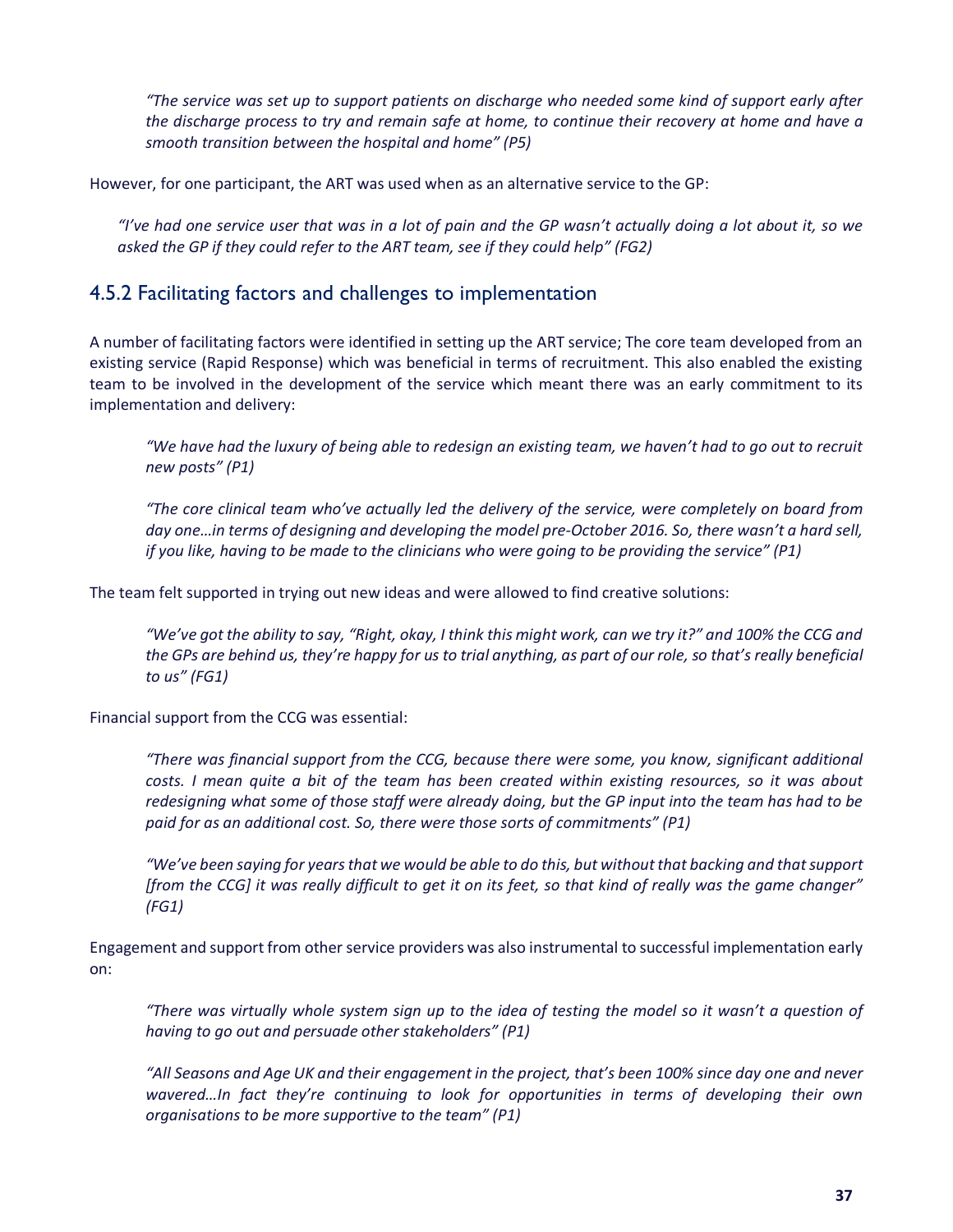*"Thinking about it from the hospital's perspective, I mean they continued to be challenged in terms of their performance in relation to waiting times and the four-hour standard in A&E etc. So, there was support from that quarter to see it work" (P1)*

Support from a key individual (GP) was highly valued by the team in the early stages of implementation:

*"Without [Name], it would have been extremely difficult to get the service established in the way it has been…it's about his passion for the service and for the local hospital and the health system and in primary care" (P1)*

*"When we did Rapid Response we always knew that the service could be a lot more and we were fortunate that the GP kind of helped to set it up, came in and actually took time to see what the team was doing at that point, and listened to where we thought we could take it" (FG1)*

However, there were some early challenges to implementation around referrals from primary care, ambiguity around roles and responsibilities, the anticipated nature of the work and lack of input from other services:

*"In the early stages, and it wasn't unexpected…there was some reluctance in terms of primary care, primarily GPs being reluctant to refer into the service" (P1)*

*"There might have been a bit of confusion in the early weeks of the service between the Age UK and the All Seasons input, but that was one of those niggles that was just sorted out" (P1)*

*"I don't think that we thought we would have as much a personal care aspect of the job…it was meant to be sort of 40% personal care, and 60% medical, however, there isn't any other service out there that can deal with personal care patients that have a health need" (FG1)*

*"In the original concept it was meant to be a larger team with social services and mental health being in there as well" (FG1)*

### 4.5.3 Processes of care – referrals in and transitions out of the ART service

### **Referrals in**

There was a perception that the number of referrals into the ART was sub-optimal i.e there was a significant number of patients meeting the inclusion criteria that were not being referred. This was a perception both within the ART service and external agencies. The main reason for this was lack of awareness about the existence of the service, however, the reasons for this lack of awareness varied according to the referrer.

### *Hospital –The ED and wards:*

Lack of awareness of the ART service was seemingly related to staff turnover and internal hospital policies and procedures:

*"They sort of operate in splendid isolation and that's not a criticism, but there are other parts of the system. So, if I think about the integrated discharge team in the hospital, both services, whilst the clinicians speak to each other, both services are managed and provided completely separately and there isn't, if you like, a joined up patient pathway" (P1)* 

*"The hospital end of the service, it's quite difficult when you've got a rotating…particularly the medical workforce, a rotating medical workforce which changes every four months" (P17)*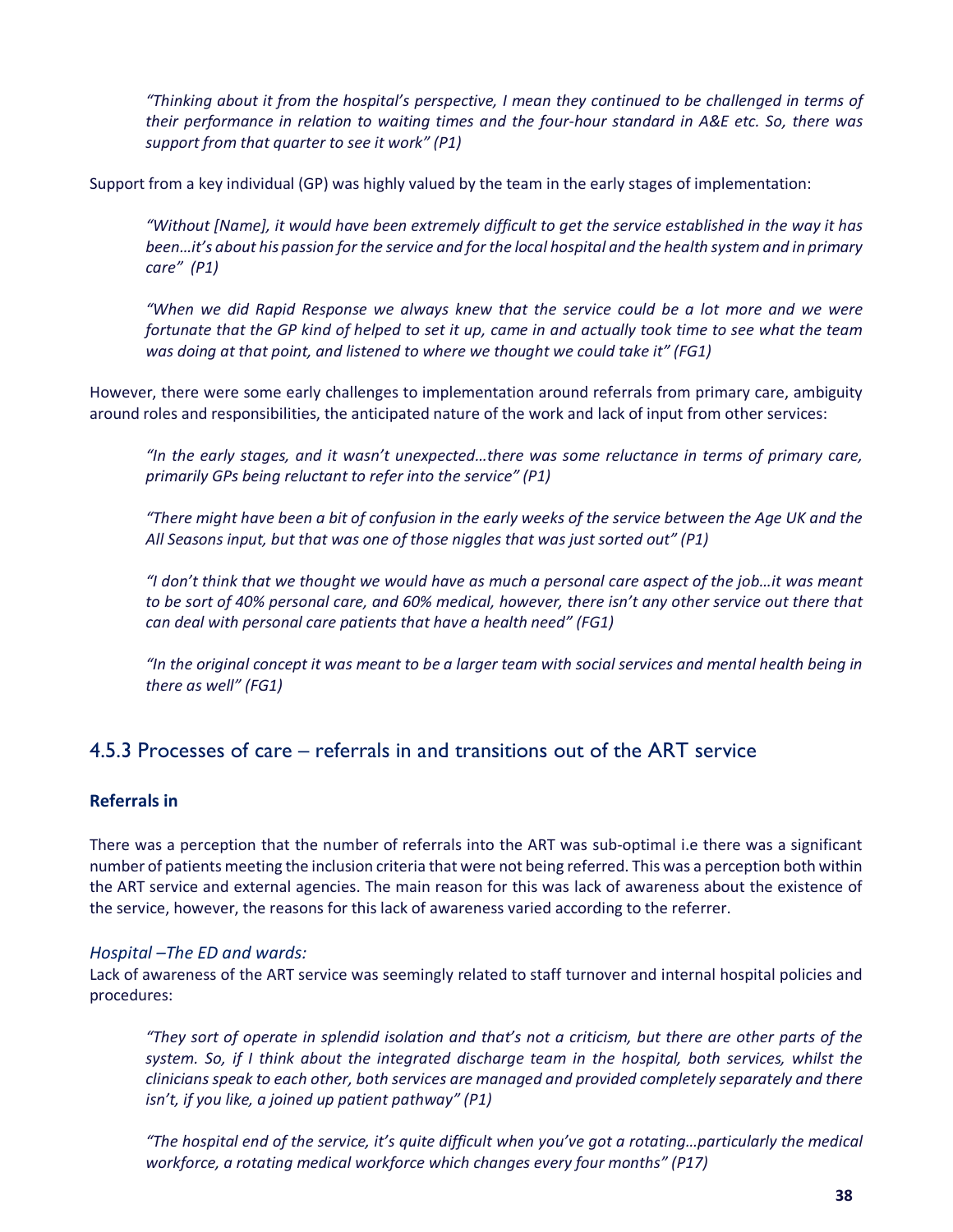In the ED once patients are triaged, there was a reluctance to transfer eligible patients to the ART:

*"Often if it's in the afternoon you've gone back here [Westbrook House] so you're no longer in the hospital, and then again that's a delay for the patient because then they have to stay there overnight and we pick them up in CDU the next day…there doesn't seem to be a quick flow in A&E, and therefore I don't think it's effective for us" (FG1)*

*"In A&E as we've tried to almost assess patients on trolleys, once they reach A&E they have to have their full investigations, they've got to have bloods, they've got to have whatever" (FG1)*

*"We in-reach into A&E and CDU, in my opinion A&E isn't really the most best place to in-reach into, I think you get more patients on the CDU, and a respiratory ward in a hospital, and often I feel that we're going around in circles…wasting time trying to find patients, when we shouldn't be finding patients, they should be finding us. And I think that that's a fault of the consultants and the doctors at the hospital, because I think that there at least should be five patients a day that they're able to put our way, so I almost feel that we're pulling them out of their hands, rather than them actively giving them to us" (FG1)*

Pick-up from the ward(s) seemed to be more effective:

*"The ART team has focused on specific areas of the hospital. They could not go to every single ward to meet to every single patient so they focused in areas who are discharging much more eagerly where they can have an impact because we noticed that the readmissions were a problem" (P5)*

*"The patients that were identified for ART and were from Thanet, almost all of them were sent" (P5)*

### *GPs:*

Referral from GPs was slow at first, perhaps simply due to lack of awareness of the service, but has become more commonplace. This finding supported the previous audit data:

"*When we first started, the be all was the hospital. I think that a good 70% of our patients now come from the community, the hospital is a small proportion of patients, which I think is a really good thing, because ultimately if we were to get the patients whilst they're in the community from an ambulance, from their own GPs, that we're preventing them from getting into hospital in the first place" (FG1)*

#### *Ambulance service:*

Referrals from the ambulance service seemed to be most problematic:

*"All I know is they don't get as many referrals from us as they probably could" (P3)*

*"If a paramedic goes out to a patient's home either via a 999 call or a call from a GP practice, then the theory is that if the paramedic thinks that with the support of the ART that patient could be kept at home rather than being transported to hospital then that's what should happen. And whilst the referrals from the ambulance service have increased significantly, certainly over the last six months, we still don't believe we've reached the potential. There are still patients being transported to hospital that don't need to be" (FG1)*

The main reason for this seems to be the mis-match between the geographical footprint of the ART service (Thanet) and the Ambulance Service (South East Coast). There is significant variation in services across the region making it difficult for crews to know what is available, especially if they are based outside the area: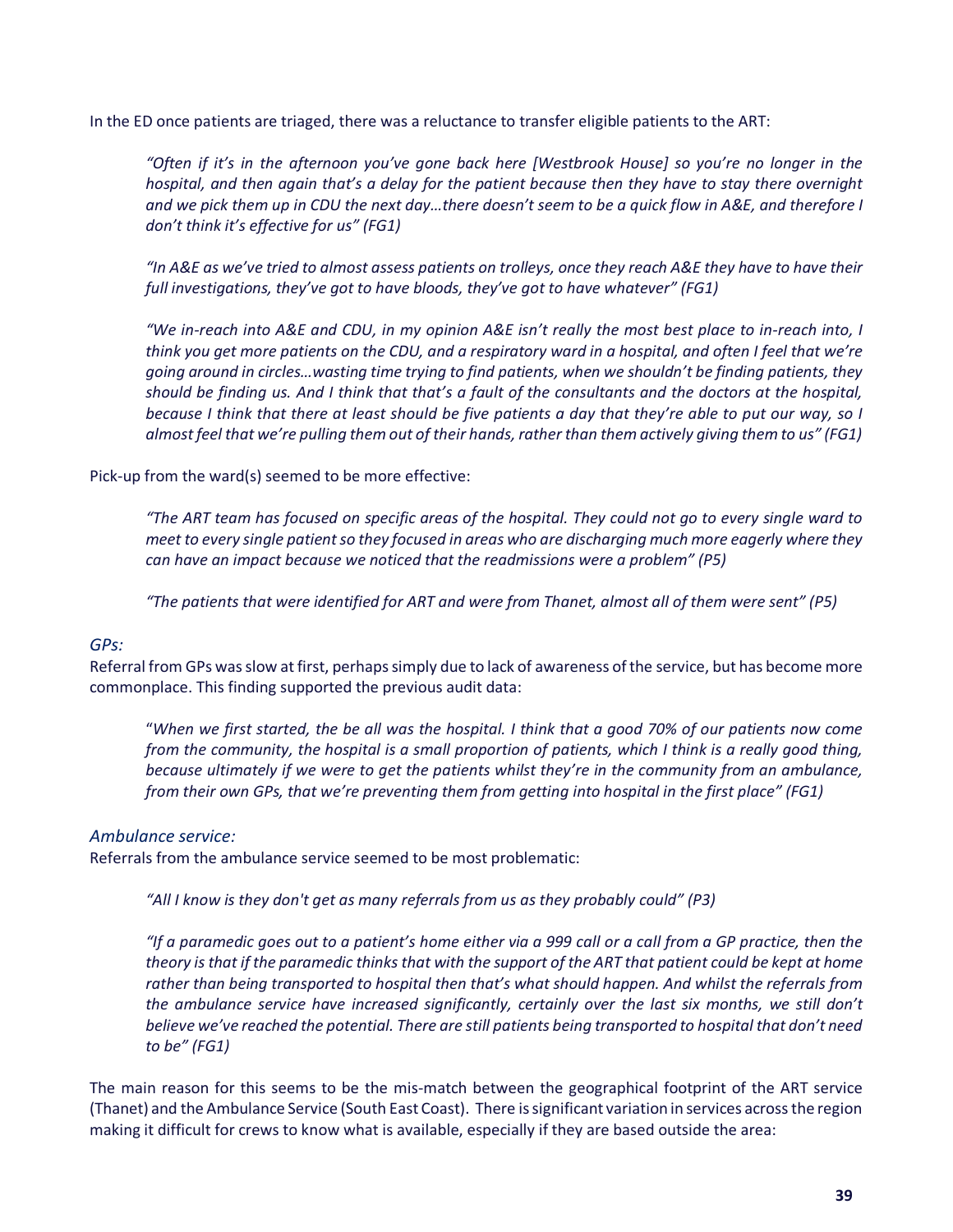*"[Crews] go to Herne Bay, Canterbury, Maidstone, Ashford, Pembury Hospital, there's so much geography, we are going to miss patients that potentially would be suitable because someone could be out of area and won't even have the phone number"* (P3)

*"We cover such a vast area, I've got crews that are in Maidstone, Ashford, all over the place, obviously, if they come into Thanet and they don't know the area, they're not going to refer to the ART team, and there's no real way of me pushing that because every areas different. I mean, actually, the battle the ART team have is that every area we go to has a different pathway" (P19)*

Coupled with this is the fact that GPs may call an ambulance with the expressed intention of taking the patient to hospital, which then created an unacceptable level of risk for the paramedics:

*"Generally, I think we would take them to hospital, if the doctor said, 'Go to hospital'. I'd be surprised why any crew [would] put themselves at risk by going against that, because sod's law that would be the patient that deteriorates. You might get a crew that are very comfortable, if I was there, I potentially could call the ART team and say, 'This might be suitable', but it's very unlikely" (P3)*

Interestingly, one of the users interviewed was referred to ART by an ambulance crew who was asked to take them to hospital by the GP.

As a result of this of this variation in referrals, the ART recognised that they may need to consider where they can be most effective:

*"Maybe we need to re-evaluate ART and say look where it is more effective, is it more effective in the community or is it more effective in the hospital?"(FG1)*

There is a recognition without the ART service that a re-launch requiring an investment of time, is needed to increase awareness of the service:

*"Almost every four months we need to re-launch…we have it all the time in hospital, you'll speak to a consultant one day and say, "Hello, is there any patients for us?" and you can have the same conversation every single day of the week with that same consultant, because, you know, we think that we're important, we know we're important but they've got so many things to think about, and everybody just needs re-reminding that we're out there, and I think that by having posters made up, by having sort of regular meetings, and going to regular meetings with everybody…" (FG1)*

*"If we were sort of to educate, including the hospital staff…if we were to do that on a regular basis that they would know who we are, they'd know what we do… I think that that's possibly something that we need to do rather than they need to do really" (FG1)*

#### For GPs:

*"You need to show them the figures, how much money you've saved them, you can save this amount of money, or this number of hospital days, because that's generally what they think of" (FG1)*

*"It helps that some of our GPs are local GPs, so they also work in their local surgeries but there's still some surgeries that may need to be a bit re-educated" (FG1)*

For the Ambulance Service:

*"The ambulance crews as well I think need another re-launch, because the thing with the ambulance crews, they cover such a big area, they won't necessarily be Thanet based" (FG1)*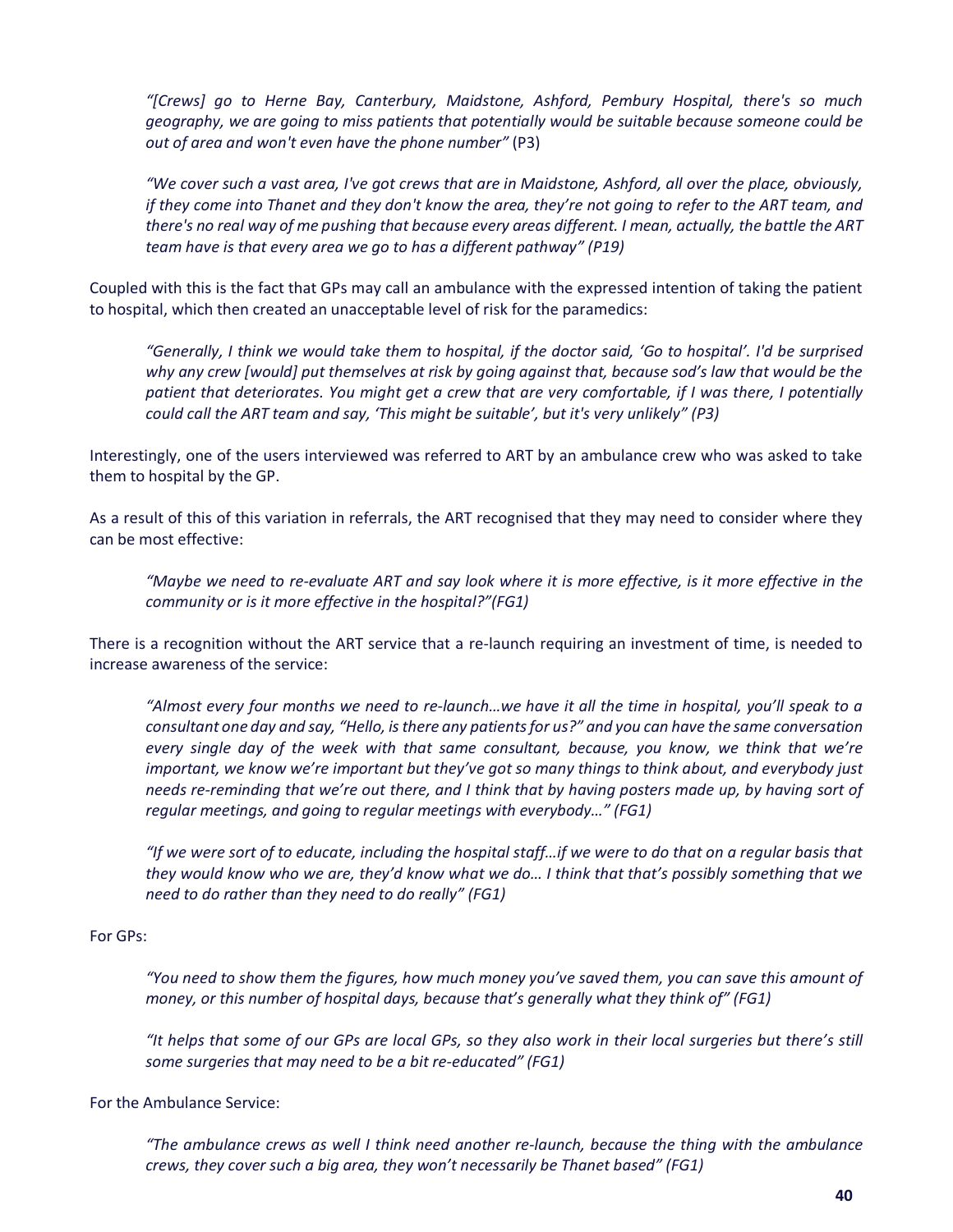### **Transitions out**

*"The missing link is how we pass these patients over, once we've finished with them really" (FG1)*

As with referrals into the service, challenges with transitions out of the ART were different depending on the service provider.

### *Discharge to GPs:*

There was a sense that some GPs were more prepared to take patients back from ART sooner than others. However, there was a view that the payment scheme needed to reflect that:

*"Some surgeries are very proactive and they would like to look after their own patients once they are discharged…the question is who funds that? if it comes from the CCG then that's fine but the surgeries who are a bit proactive need somehow to be rewarded versus the surgeries who are not. So for instance, X surgery who says we're happy within 72 hours after the discharge to relieve ART and to take our patients has to have a different financial contribution to the ART service" (P5)*

#### *Transfer to social care services, including KEaH:*

There was a number of barriers identified by the ART in relation to handing over patients to social services. The main difficulty for ART was the need to make a number of referrals to different services which caused some frustration about whose responsibility this was:

*"When we may refer to KEaH [they] go out and say it's not appropriate for KEaH, it needs a long-term care package, and then that gets pinged to us to then refer the same paperwork to refer for a long-term care package…why can't KEaH pass that on, as it's under the same umbrella? that's quite frustrating" (FG1)*

*"A single point of access really, somebody who works with Social Services, be it KEaH or long-term conditions, to take responsibility once a referral ends up in front of them to then decide from our assessment what's needed, instead of having to do it twice, it's just crazy" (FG1)*

The speed at which social care could be instigated was a frustration for the ART team. This was recognised by KEaH as a difference between the types of service offered:

*"You could be waiting weeks really, you know, I mean the difficulty is we're trying to work acutely, quickly, best for the patient…it does seem that it's a very slow process when it comes to Social Services, and obviously fast track isn't as fast as we would like it to be…the whole social aspect of patient care is just a lot slower" (FG1)*

*"We go out and assess but we might not be able to start that person for a week because we're not that sort of emergency service, whereas the ART team are more, 'yes, we can go today' or 'yes, we'll go tomorrow'" (FG2).*

The speed at which new services, not just social services, were initiated was also a concern of users and carers.

From a social care point of view, the involvement of the ART led to more rapid enablement primarily due to the input of the ART therapists, the provision of equipment provided by ART, and the advance notice of patients transferring to social care: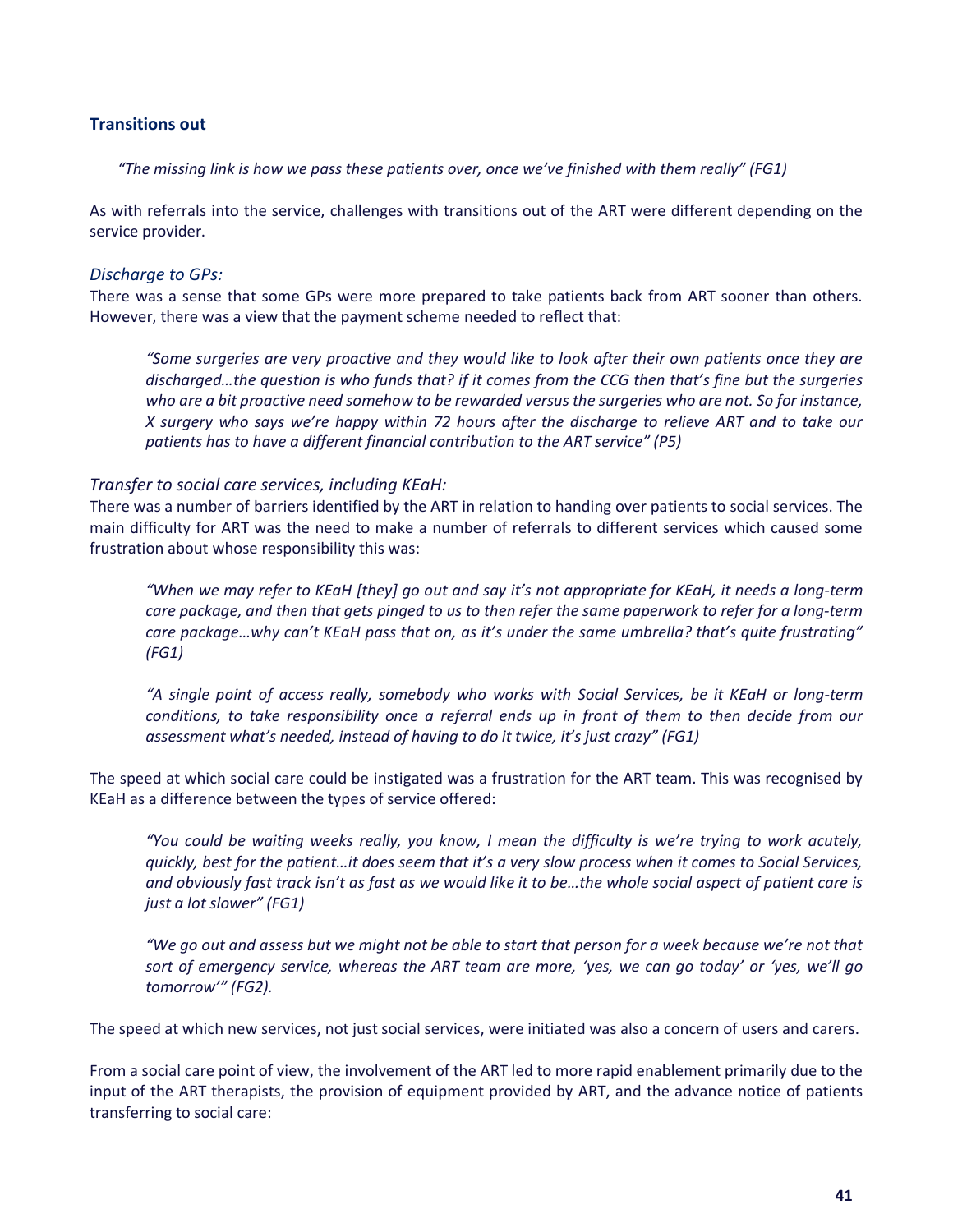*"We're only given a few weeks to actually come with an outcome for this individual, so we need the physio in, we need the equipment in, we need this there to be able to work with that person… had the ART team not been involved we would wait three or four weeks for a physio" (FG2)*

*"One of the positives is that we'll get a referral perhaps four or five days beforehand. Often we can go out and do an assessment before they actually hit our service, which can deem whether somebody's appropriate for our service, whether they need three calls or two calls and things like that" (FG2)*

### **Capacity and Turnover**

Lack of capacity was identified within the ART due to lack of staff and patient turnover:

*"I get really concerned when we're running to full capacity, that at the end of the day there's possibly more patients out there that need support" (FG1)*

*"At the moment we're lucky enough to have extra staff but that's a temporary measure, we're still over capacity" (FG1)*

*"Sometimes they haven't got capacity to take. We had a gentleman a fortnight ago, bypassing catheter, poorly in bed, hospital bed, hadn't been mobile, declined any support from OTs. I immediately phoned the ART team, unfortunately they didn't have capacity otherwise they would have taken him" (FG2)*

*"Because we're health providers, in our mind we can't say no, so we will always try and make space, especially End of Life patients" (FG1)*

Interestingly, there was a suggestion that social care would take on patients in situations when the ART was full:

*"If they haven't got capacity then we might put a service in because obviously we can't leave vulnerable people with nothing" (FG2)*

Lack of capacity in the wider health and social care economy, particularly social services was a significant factor influencing the turnover of patients within ART, impacting on their ability to take new referrals:

*"We've got people waiting for care packages that have been requested, it's a knock-on. If we could get those people off now…some requests have gone through last week and we still haven't got a care package. We've identified their needs, we've got it agreed that this is their needs, let's move them on and then we can take more, ART can take more and it's a knock-on effect" (FG2)*

*"we should have almost a seven day turnaround, but obviously our personal care patients can be on there for about 12 weeks sometimes, so that blocks us really, because we've only got a certain amount of capacity in our personal care side" (FG1)*

At times, patients with medical needs also need to stay in the service longer than 5 days. This was also echoed in the user and carer data.

*"Our medical ones are much more of a quicker turnover, but sometimes they can be longer than five days, if there's a change in antibiotics or something that needs continually reviewing" (FG1)*

*"The aim when we started ART was to stick to a certain period of time, but there are certain people who [need] longer than that because their personal circumstances or their recovery is not improved in that timeframe" (P20)*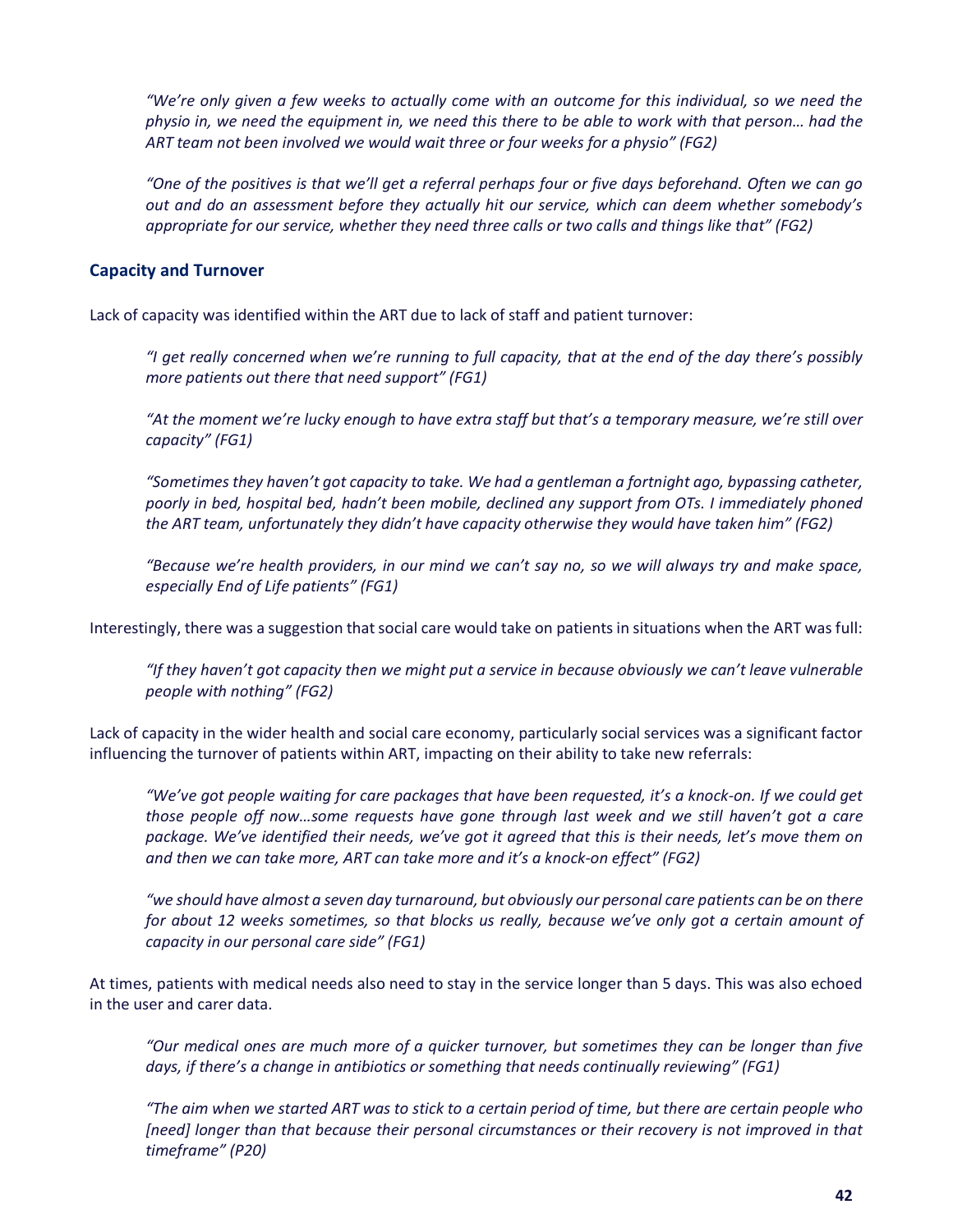There may also be reluctance at times for the ART team to 'let go':

*"So many of our End of Life patients who go over to fast-track, continuing care, the feedback that we've got is, 'Why can't we stay with you, why do they have to go to another agency?'…we know that we're a shortterm service and we know we've got to pass them on, but it is difficult for us as well as the patients" (FG1)*

### 4.5.4 Team working and care co-ordination

Team working, communication and co-ordination was described within the ART team and with external service providers.

### **Team work and co-ordination within ART**

Frequent handovers between members of the ART was a significant activity deemed necessary for effective care co-ordination:

*"Handover is quite a substantial part of our day really, it's at least an hour in the morning, plus another one at three o'clock in the afternoon, as well as the sort of mini ones at lunchtime. We have a GP that should be at the handover every morning, and in the afternoon, so you've got direct feedback and direct liaison" (FG1)*

*"We have handover twice a day, obviously we have All Seasons carers with us and they tend to work a lot of split shifts so they will hand over to the nurse in charge before they leave at 12, and then that nurse will then make sure any issues between 12 and 4 are sorted before All Seasons come back in the evening" (FG1)*

*"Our communications have had to get a hell of a lot better, we have to keep handing over all the time because obviously we're not all on every day and we see different patients every day, you have to hand over everything, [and] your written information has got to be good" (FG1)*

The perception amongst users and carers was also that the team worked collaboratively and information sharing was effective within the team.

There was a sense that all staff were valued for their contribution to the team and listened to:

*"If we bring back something really important, for example, a significant change in somebody's pressure areas, we get listened to, it's really important that everyone listens and they do, and then they make a decision on that" (FG1)*

The skill-mix, within the ART was highly valued by the team. The perception of users and carers was also that the team were highly skilled.

*"With the GP in the team, we've also got Age UK and All Seasons. Age UK has been a real help for the domestic tasks and things, people that need…to get their money out to pay various bills, any domestic support if they're in this acute phase, that's been really helpful" (P17)*

*"We also have a therapist from rehab as well to cover weekends, we cover a day or at least a day or weekend of therapy, that could be OT or physio" (FG1)*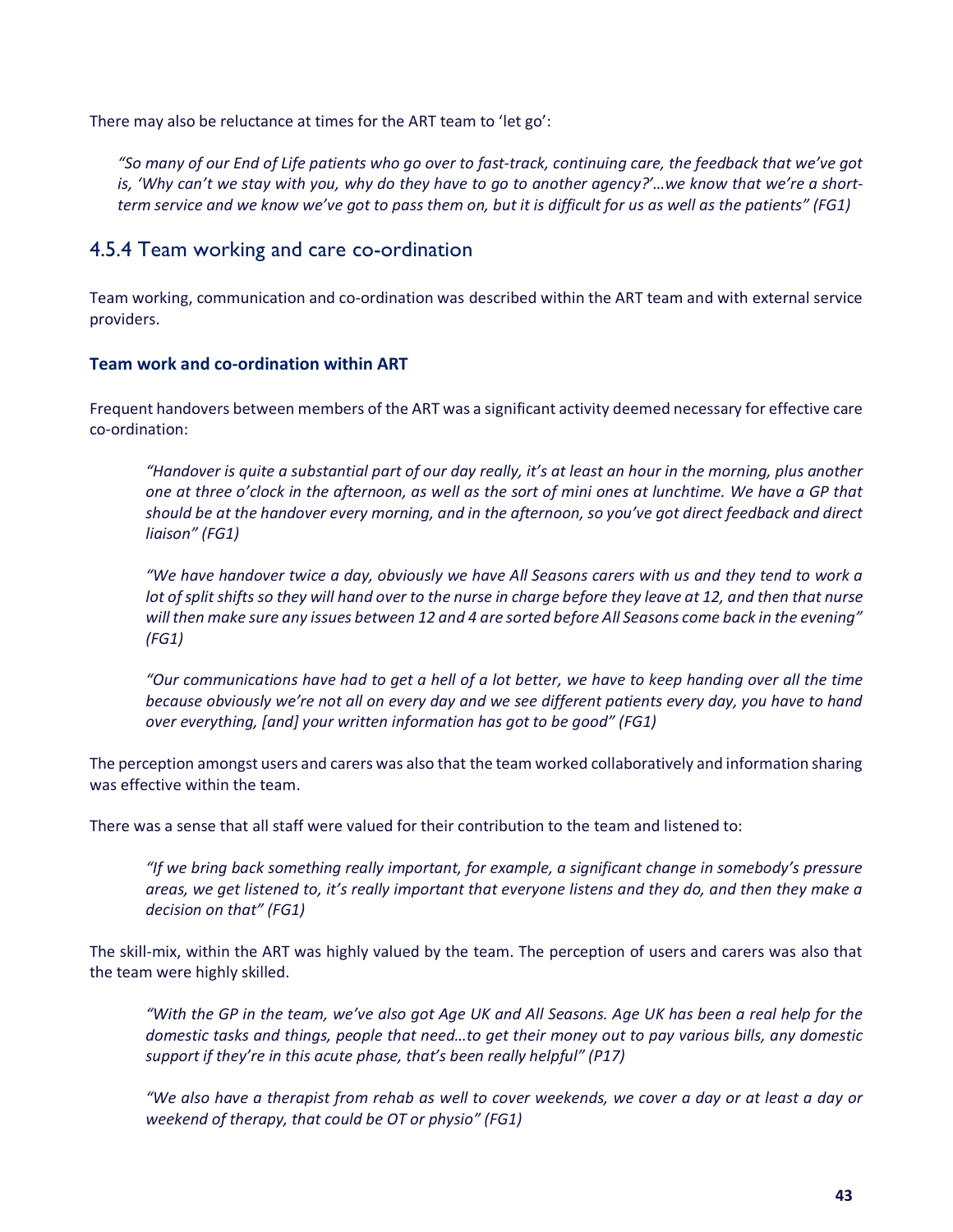*"That's a good thing about this team, being multidisciplinary, because we've all got our aspects of expertise, but they're not all the same, even as nurses my background's respiratory, [Name's] is endoscopy, we've got somebody else that's a heart specialist nurse previously… and it's the same with the support workers, we've got a Band 4 that knows everything about equipment, we've got staff that's come from the hospice…we've got a rehab support worker…we've got a really, really good skillset here, and as I say our GPs are amazing, we couldn't wish for better GPs" (FG1)*

#### **Team work and co-ordination with external service providers**

The development of trusted, personal relationships between members of the ART team and other service providers was key to successful team working and care co-ordination. Ways in which information was shared were various, but the value of personal communication and feedback was of paramount importance.

### *Personal relationships*

*"It's not about having people like social workers or care staff based in the same building, it's about having really good relationships with that team, wherever they're based, so that things like referrals get processed efficiently, so that the people in each of the respective teams trust each other in terms of assessing patients, that they trust each other to make accurate assessments" (P1)*

*"I think both teams have grown and now we've got this relationship, this partnership" (FG2)*

*"We just pick the phone up. We've got to know each other…we've got a really good relationship with them (FG2)*

### *Information sharing*

This was highly personalised and achieved over the telephone or face-to-face, especially with social services:

*"We update GPs, we go in person to the hospitals, so you're not just referring, we're talking with the consultants, the nurses, face-to-face, we're part of the ward round…We pick up the phone and speak to hospices, we pick up the phone and speak to the GPs, nurses in the practice, we speak to the heart failure team, the respiratory team…" (FG1)*

*"I've just come off the phone to [clinical decision-maker] and she said, 'well, you know, don't forget…', so we'll be updating each other, because at the end of the day we want the best for the person we're going in to, the service user" (FG2)*

*"Even if you say to them 'oh, I didn't think about that' or 'this is what I was thinking, do you agree?' It's just sharing it isn't it for the individual at the end of the day" (FG2)*

*"You can speak to the people that are involved with their care, which is really important… I you can speak to the actual person, the physio that went out or the GP that went out" (FG2)*

*"So ART…will come and discuss the patients with the team on the ward while they are in hospital, then they will visit the patient on the ward and obviously understand from the patients and explain to the patients what they are going to do…so they knew exactly what are the challenges" (P5)* 

Communication and information sharing with GPs external to the ART was problematic initially but may now be improving. Some lack of communication between the ART and primary care services was also described in the user and carer data.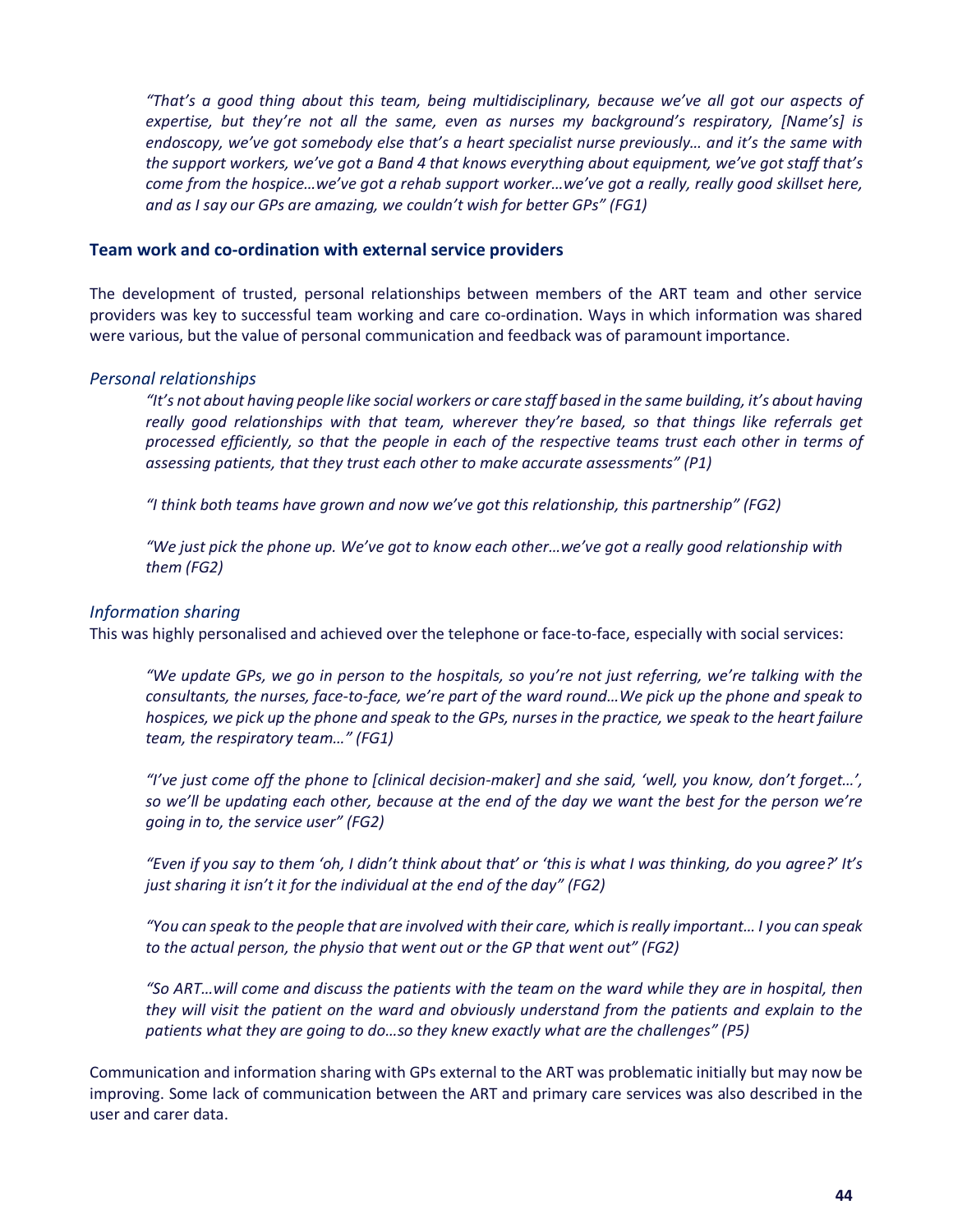*"Initially, to start with we were not sure which patients were under ART or when they were going to be discharged, but we do now get a notification that they're under ART so that kind of avoids the duplication of work so professionals from the surgery don't get involved with them, and the same when they're discharged. And when they come to the end of it, for example, if any medications are stopped or if any blood tests need to be repeated or anything, that information will be communicated to the GP" (P4)*

Information sharing digitally was more problematic due to a lack of a shared IT system:

*"What is missing in co-ordination is shared records, you know, if we had shared records across all systems, if we could have more integration with the care teams" (FG1)*

*"Fairly imminently people like [clinical decision-maker] and the rest of the clinical team will be able to see the patient's live GP record and the patient's GP back in the patient's practice will be able to see what the ART team has been doing with the patient. But we've not had that to date" (P1)*

*"Our IT systems can be a bit of a problem, I think EMIS is definitely on the horizon and we're waiting for our training, but if one system could be used it would be an awful lot easier, but we will still remain on CIS with being able to access EMIS" (FG2)*

Interestingly, social care staff valued being able to gain access to digital information, vicariously through the ART team:

*"Because ART are part of health, if we are talking about somebody they can get information up on their screen to tell us when they last saw a doctor, for example, so they've got access to the medical records as well, which has been useful" (FG2)*

In hospital, the ART team were able to influence the information that was sent to GPs at discharge:

*"Information that was deemed important to be included on the DN [discharge notification] by the ART team was included by the junior doctors and therefore their GPs have more information available which were pertinent to them and to the patient's care" (P5)*

However, there was a perceived lack of communication and feedback to the ambulance service:

*"Once we leave we get no feedback on that patient, so if we make a referral, good or bad, once we've left and it's been agreed, that's it…I'm assuming, if there was a major issue, we would get a complaint or something" (P3)*

*"I haven't put any new stuff up about the ART team for quite a while, and I don't know if they've had any changes, there's not been a meeting" (P3)* 

*"We would like more feedback, we would like an honest answer of how many referrals they're making, how many of those patients they're dealing with and able to keep at home and any negatives so we can feedback to staff, 'this didn't work because of this'. I think they're currently just trying to get us to use it more and more and more without any real sU17stance behind it. There's nothing for the Ambulance Service, we don't get anything out of using them, they're the ones that get the funding if they're used more and make their case, we don't get anything" (P3)*

Social care staff described situations where care was shared with the ART: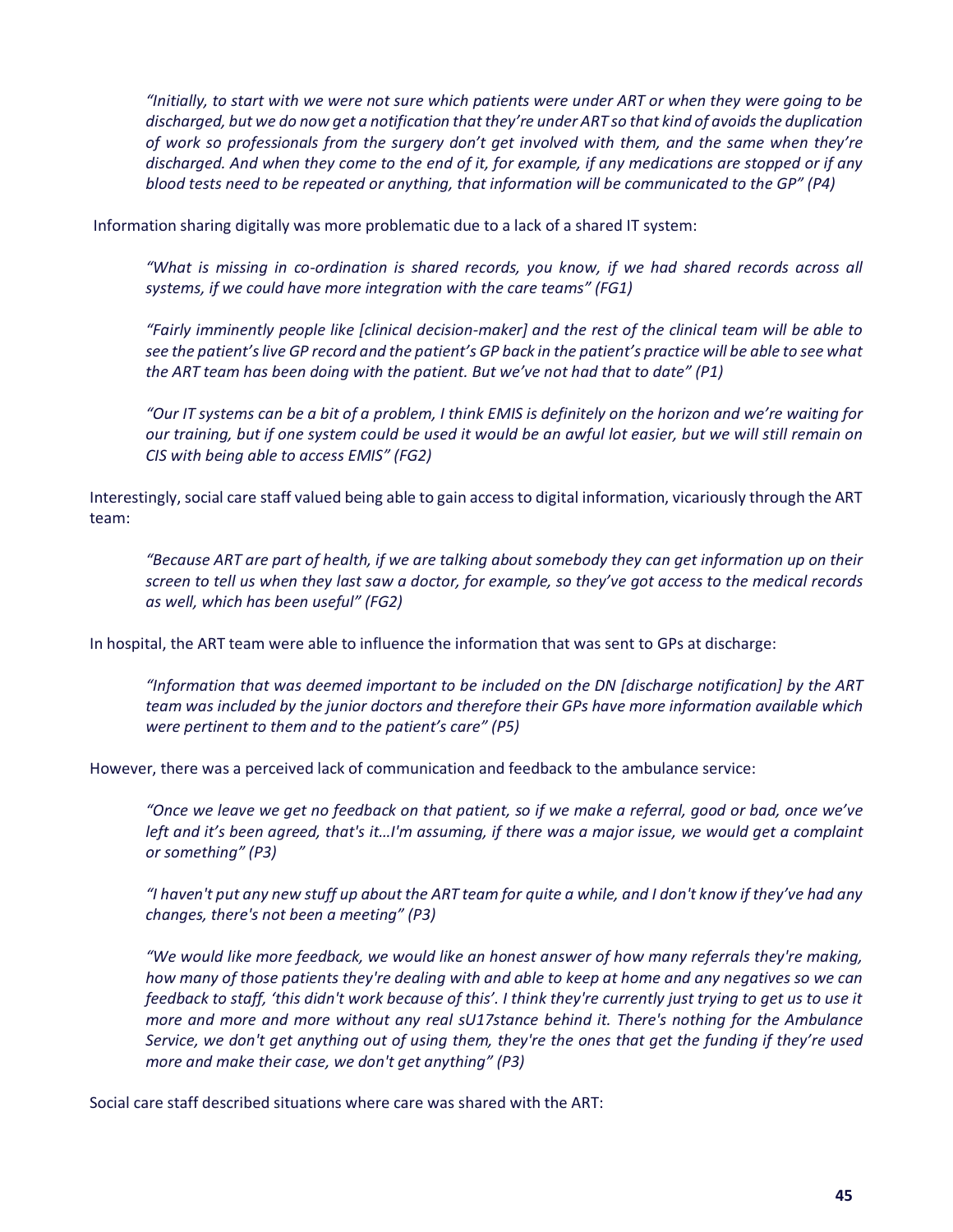*"We've got a gentleman, we're trying to get him onto continuing healthcare but there's a change in circumstances. His main carer has gone away. We're now working with the ART team, so they're covering part of the calls because it is more of a health thing and we're covering some of the calls "(FG2)*

*"We're both of the opinion, you know, that for this particular gentleman, a hoist isn't needed, I've been and done the moving and handling assessment this morning, she's been out at lunchtime, so we're both, to coin a phrase, singing from the same hymn sheet" (FG2)*

Sharing extended to the ordering of and use of equipment which had an impact on the outcome for the user:

*"I needed a 2" raised toilet seat which we didn't have in stock in our peripheral stores, they did, so they allowed us to take that and then they re-ordered it back to their store…it's been helpful" (FG2)*

*"We had a gentleman who had a fall and bent his Zimmer frame and this was on a Friday night. There* was no way that he could have used his Zimmer frame to mobilise at all and without it he was immobile *and he would have been hospital and they said, 'we've got a Zimmer frame'"(FG2)*

Working closely with other health and social care professionals has led to greater understanding of each other roles:

*"The integration of social care and health working together has been quite an eye opener. I think health didn't really understand what social care did to a certain extent or the enormity of what they did and the context work that we do, and we didn't understand all the protocols and the sheer hard work that goes into working within the hospital" (FG1)*

### 4.5.5 Impact of the ART service on patients and staff

### **Impact on patients**

Benefits for patients were described in terms of quality of care including more holistic care, timeliness of care delivery and effective communication. Improved health and well-being was evidenced by being cared for at home through avoiding admission or being supported after discharge.

### *Better quality of care*

Quality of care was cited as a key outcome for ART in terms of providing more holistic care, delivered at the time when patients needed it:

*"We're used to doing that holistic assessment and being able to pick up those other things and signposting, so although yes, this is very much medically led, if a patient is poorly you still have that scope to look wider across the whole patient" (FG1)*

*"This team does look at the overall situation of someone…so if someone's unsafe, safeguarding, any of those issues, anybody who works within ART is trained to look out for those things, pressure relief, pressure sores, you know, all those things are flagged all the time, so we're not just going in and giving someone a quick wash, you know, we're flagging up if someone's not eating, if someone's not drinking, if someone hasn't had their bowels open, if someone hasn't passed urine for 24 hours" (FG1)*

*"If you look at the depth at which we're working it's far more than I do if I was having my GP hat on in the practice later in the week, not because I am less caring, it's just that's what ART is supporting" (FG1)*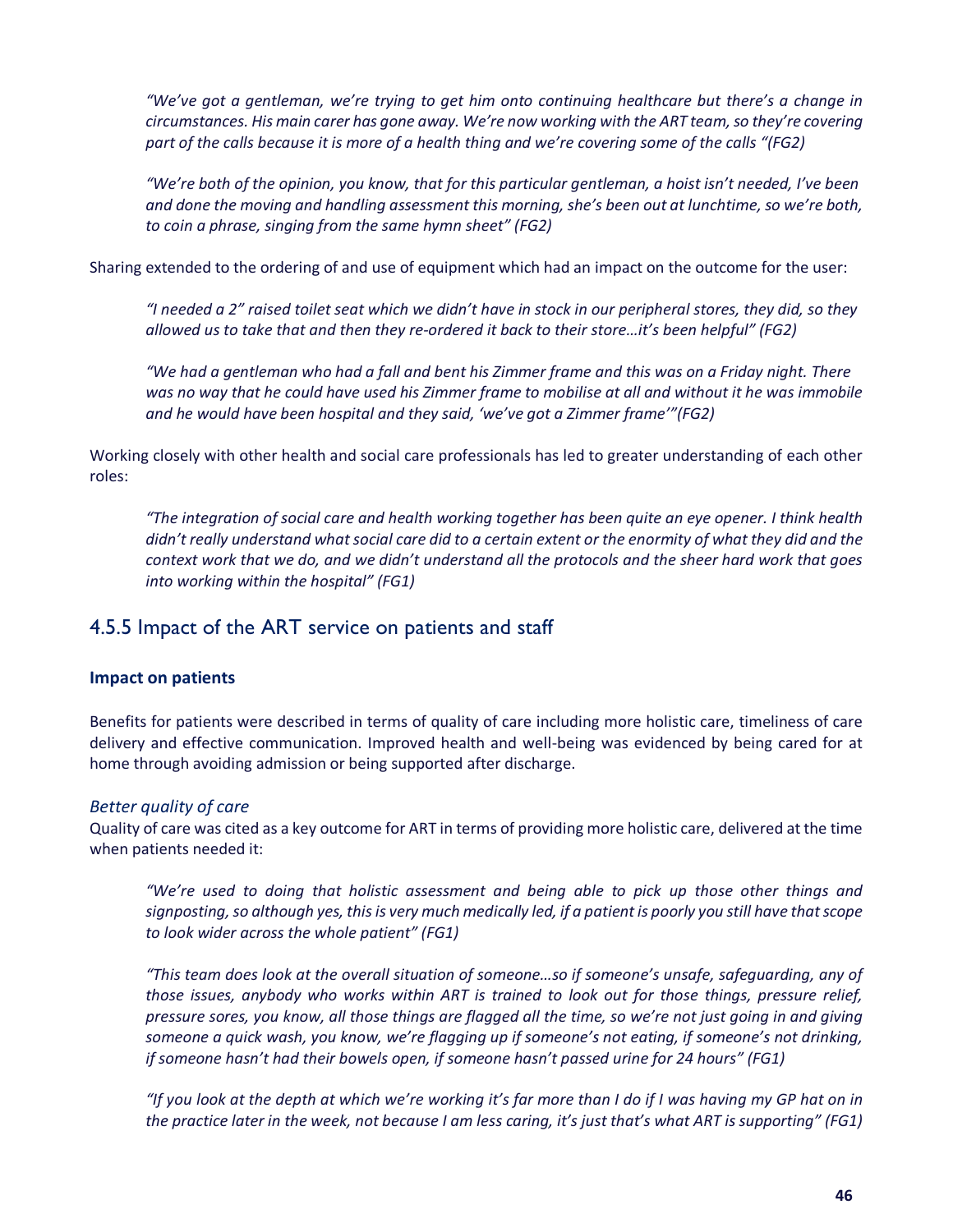*"They take the patient's care immediately after the discharge, so some of them, if they are discharged in the morning they would be seen by ART in the afternoon, some of them will be seen first thing the following morning" (P5)*

The ART are able to communicate directly with patients about what services will be provided, when:

*"My gentleman that was started last week, he knew the physio was going because they said to him, 'a physio will come tomorrow and will do this with you'. It's not 'oh I will refer through anthey may phone you' So they know, they've been told directly who's coming and when they're coming" (FG2)*

#### *Improved health and wellbeing*

The ability of ART to care for patients at home by avoiding admission and supporting them on discharge was believed to result in a more positive experience for patients. This was also the perception of users and carers:

*"They are responding better at home and recovering better at home, they're not getting sucked into another pathway" (P1)*

*"A patient needed more monitoring, more acute trained staff to go in because their blood sugar was a bit high…there was nothing to gain from going back to hospital, and the ART team came in, were able to make sure the antibiotic meds were taken, they were able to come in and give that extra level of care, that you wouldn't have been able to get from a care company, you'd have to go to hospital, and these are the normal stories of people avoiding A&E" (P3)*

*"With End of Life patients, even if we don't necessarily keep them right till the End of Life, you go in and you set them up and make them safe so that they can stay at home, and they don't have to go into the hospital, they can be nice and comfortable where they are, and then obviously fast track comes and picks them up, or hospice" (FG1)*

*"I just feel that the individual has got every service concentrating on them, in their own environment, in their own time, and I think it's that which I think is invaluable" (FG2)*

The rehabilitation services, available as part of the ART also supported more rapid recovery:

*"We've got a gentleman that's just come on to us from the ART team. The ART team have been supporting him for two weeks…the physio was going out there from the ART team to say, 'yes this gentleman can now get out of bed and slowly begin to mobilise round his property'. I mean from somebody that was in bed for two weeks, he is now going out on his mobility scooter" (FG2)*

### **Impact on ART staff**

Being a member of the ART had a number of perceived benefits for staff including access to training and education, skills development, and increased levels of responsibility, especially for support staff.

There were opportunities for regular training and education both in-house and provided externally:

*"We're having joint education…we have our own five weekly education here" (FG1)*

*"We're lucky enough to have a GP tutor who works with us as part of ART and he's given us regular training sessions" (FG1)*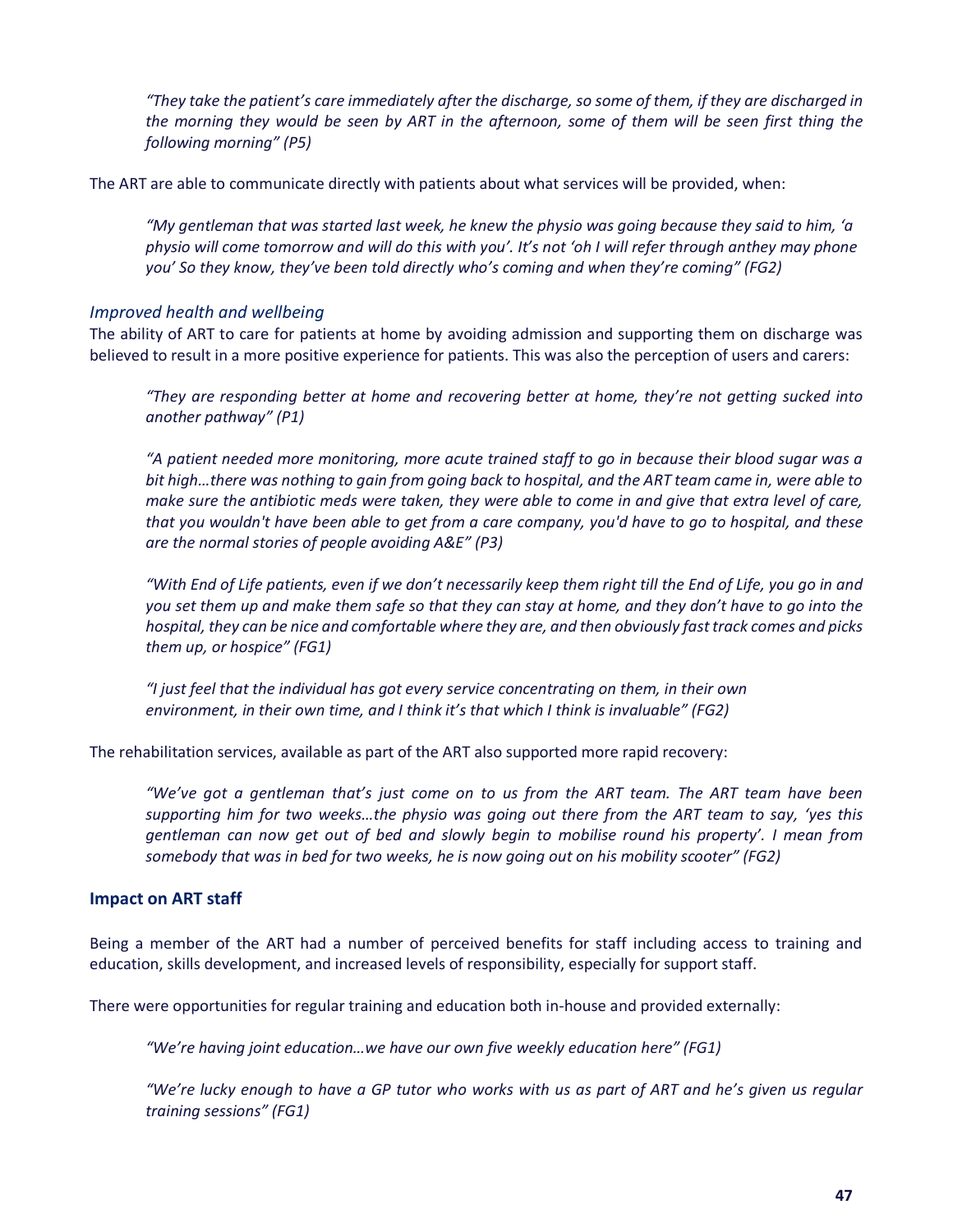*"We're also lucky to be involved with any training the CCG put on, we're also now allowed to go on that training as well, so that's really useful for us" (FG1)*

Up-skilling was described across different professional groups:

*"For me I've just up-skilled so much and I never thought I'd ever do it at my age so it's been great for me" (FG1)*

*"This is the first time that we've actually dealt with acutely unwell patients, so it's quite a learning curve for all of us, from nurses to support workers, we had to almost up-skill and learn different roles and responsibilities" (FG1)*

In addition to skills development, support staff valued the added responsibility of being part of the ART service and described gaining confidence in their roles:

*"We've all been given the opportunity to do a lot more than we did when we were Rapid Response, and it's not just about the skills, it's about the responsibility as well, because you're dealing with very sick people and if you don't notice something, or you don't bring it back to the team…that's the responsibility that you want" (FG1)*

*"Working with these medically unwell people every day, you're more aware of what to pick up on, what to feedback on, compared to the Rapid Response days, I'm sure that we're all a lot more confident in that sort of thing now" (FG1)*

### 4.5.6 Sustainability of the ART service and moving forward

Sustainability was described in terms of what is needed to continue the service as it is, but also increasing the scale of the service such as extending the target patient group, extending the hours of the service and expansion into care homes as another sources of referrals. As well as the scale of the service, implementation of ART in other geographical areas (spread) was noted.

### **Sustainability**

In order to continue the existing service, ongoing funding based on hospital admission data and workforce issues, linked to funding and succession planning, were highlighted as issues to be addressed:

*"Funding that has been invested is based on the rationale that certainly for Thanet CCG, the service is delivering savings. So, the less people going into hospital, costing the CCG less for those patients not to be in hospital, the money is being reinvested in the ART team. That's the sort of crude rationale in terms of the funding model" (P17)* 

A shared understanding of the quantitative audit data was seen as essential for ongoing commitment of providers:

*"Because of issues around what the data's telling us, until we've got a shared understanding of that then, you know, organisations I don't think are going to be able to give 110% commitment" (P17)*

Both the establishment of staff and the need for succession planning were seen as important: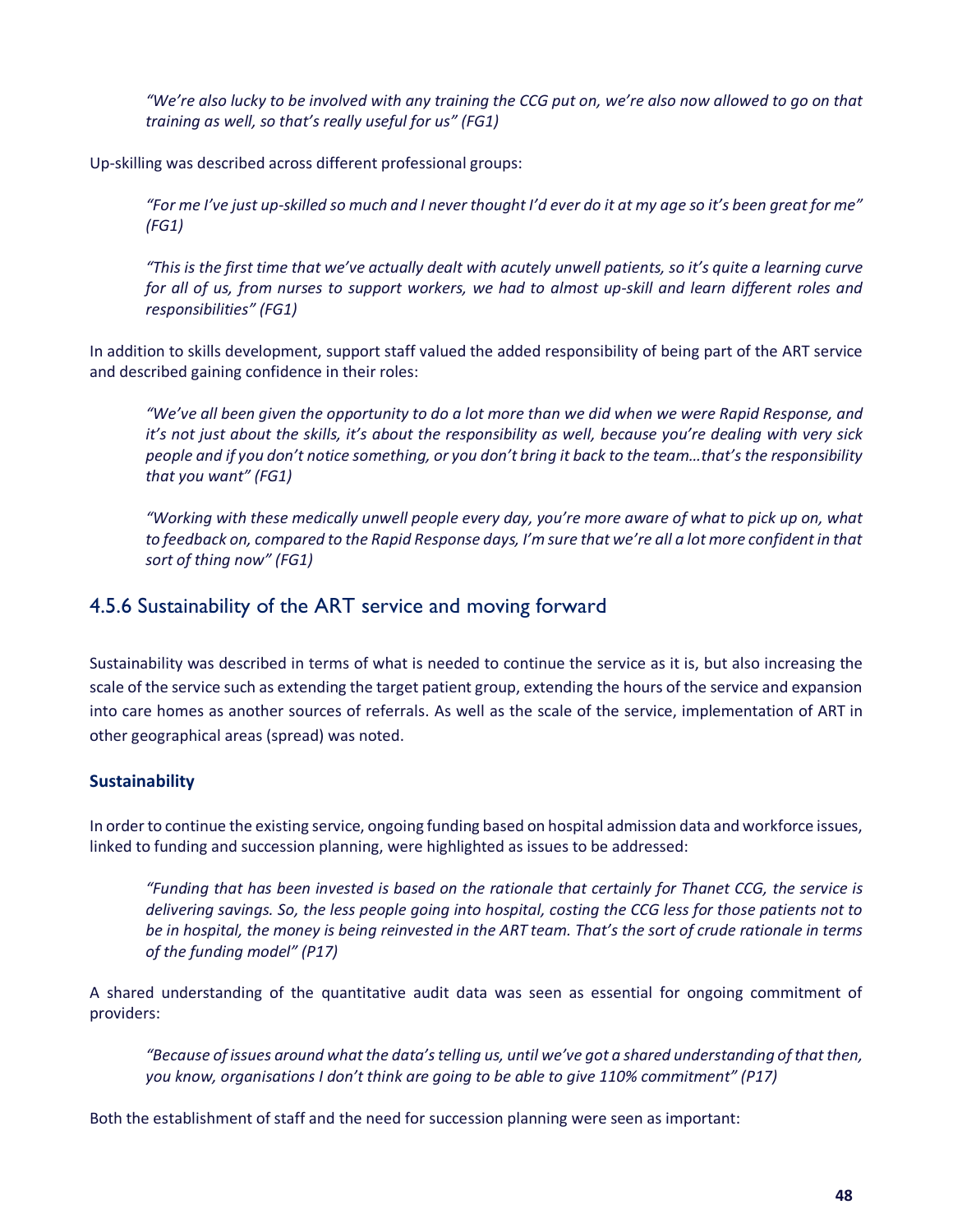*"The only thing is that we're lacking permanent staff, because obviously at the moment our capacity is* based on the staffing that we've got at the moment. We've been lucky enough to have a little bit of *winter pressure money so we've been able to temporary source two nurses and another two support workers from All Seasons, however, it is only a temporary source of funding, and we are waiting for the CCG to approve more staff for us, we have been waiting quite a considerable amount of time" (FG1)*

*"From a workforce perspective, in terms of the sustainability of the service…making sure that the service… isn't as fragile as potentially it could be. It is very reliant on three or four individuals in terms of the clinicians…we need to be planning anyway for those people, for when those people are no longer around, either through retirement or they leave and get another job" (P1)*

### **Working at Scale**

There was a desire, among the ART to expand the service in terms of more patients, with the recognition that this would require additional resources:

*"We have to be very careful as to what is the purpose of ART… if you've got to expand a little, so you're going to take in more patients, we need to be careful, because then we're just going to be like any other service, so it's a balance, we want to be cost effective but equally the reason it works well is because you can spend that time and expertise…" (FG1)*

Expansion into care homes as a source of referral was an ambition which would require extra capacity.

*"Being the first point of contact for care homes, that's going to require an increasing capacity and it's not necessarily new additional posts and new additional investment, it might be about re-designing the way some existing services work and operate" (FG1)*

The recognition of this lack of capacity led to this expansion being implemented in a smaller geographical area, as a starting point:

*"I was happy to do it with all of the nursing homes, but was told, 'Hold on a minute, just reign yourself back, just do it in a little area first'…so we're just trialling it in Westgate, Birchington area" (FG1)*

There was also a desire to expand the type of patients served by ART, particularly patients with long-term conditions and more complex health and social care needs:

*"The next step really is also to try and take over some of the frailty patients, you know, I don't see why a 90 years old patient…who lives alone, if he has falls, cannot be more supported by ART…because don't forget the population is elderly. Frailty is certainly something that needs to come out and we need to deliver it because the population is requiring it" (P5)*

Increasing the hours ART is available was also an ambition:

*"It would be really useful to have a GP till eight o'clock, and also with the staffing that we've got at the moment, other than obviously the little bit of winter pressures money, we don't have enough staff for nurses to be on a late seven days a week, and obviously we want to have a cohesive service where we can offer the same service 12 hours a day, seven days a week, so that's where we want to go…maybe even a 24 hour service if you're looking at the best possible care that we can support" (FG1)*

#### **Spread**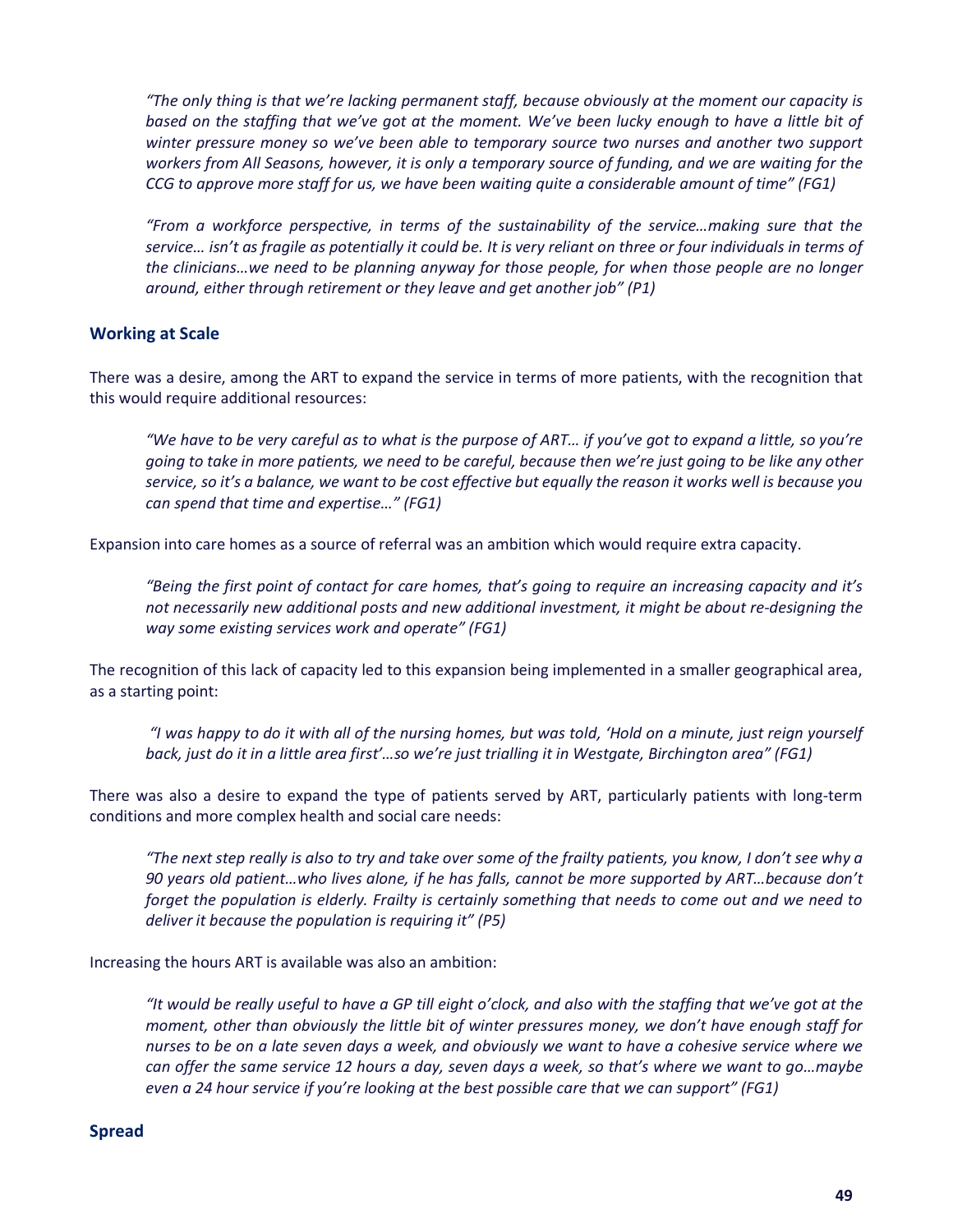There was a desire within the ART and external stakeholders from social care, hospitals, and the Ambulance Service to implement ART across a wider geographical area outside Thanet CCG boundaries. This was also the view of users and carers. There was multiple reasons for this, namely, to have greater impact on admissions and therefore, produce greater cost savings; to disseminate a model that is seen to be 'best practice'; to reduce variation across the system making it easier for services to refer into:

*"It is difficult at times, you want to help every single patient, but it almost feels a bit like a postcode lottery, where we will help our patients, but not help any others" (FG1)*

*"Strategically the whole of East Kent has to implement the model, because one of the downsides of the current model is, it's great that it's happened in Thanet, but it's only available for patients who are registered with a Thanet GP and it's only available for patients who are admitted or at risk of being admitted to QEQM. And obviously from an Acute Trust perspective they're looking at the other two sites in terms of Kent and Canterbury and the William Harvey. There's lots of interest from the other CCGs, particularly GPs, about wanting to roll out the model in other parts of East Kent" (P1)*

*"For it to be sustainable in Thanet, it has to be a sustainable model across the whole of the East Kent system. It just doesn't make sense, in the long-term anyway, to have it just for Thanet patients. [For] example, what we found in the early review of the data was that 'it's great, we appear to be keeping all these Thanet patients out of beds at QEQM' and all that was happening was the beds were being filled by patients from Canterbury" (P1)*

*"ART is not mapped to the hospital…and that means that if ART can only take, let's say out of 15 patients, if 4 of them are from Thanet then only 4 would be supported, the other 11 we need to find another way, which is either to discharge them at risk or to try and get other services to come in which is really not working very well. Currently the geography in East Kent, the hospitals are having a totally different overlap to ART, equally I understand that ART needs to start from somewhere but sadly the other CCGs have not bought into that service" (P5)*

However, there was also a recognition that there needs to social care services and capacity elsewhere in the health and social care economy:

*"if you're thinking about say setting up an ART team say, in Dover, then you need to make sure that Dover's got a good KEaH team to follow" (FG2)*

### 4.5.7 What is needed to improve the service

Going forward a number of suggestions were made to improve the service including access to GP beds, formalisation off procedures and protocols, further education and training and a single referral system for the Ambulance Service:

*"Having access to beds, somewhere where we can get somebody in to have some fluids, or some IV antibiotics, instead of going to the acute sector, that could be a direction" (FG1)*

*"It'd like for it to be more formal, more things written on paper, more standard operating procedures, more flowcharts. If somebody new came in, I'd like them to be able to know exactly what to do, when to do it, who to contact" (FG1)*

*"Build up the framework of governance, the clinical aspect, the protocols…reporting incidents like any other organisation, if anything happens in their day-to-day work. If anything happens then you know there are proper systems in place for a complaint or a significant event, that all needs to be sorted" (FG1)*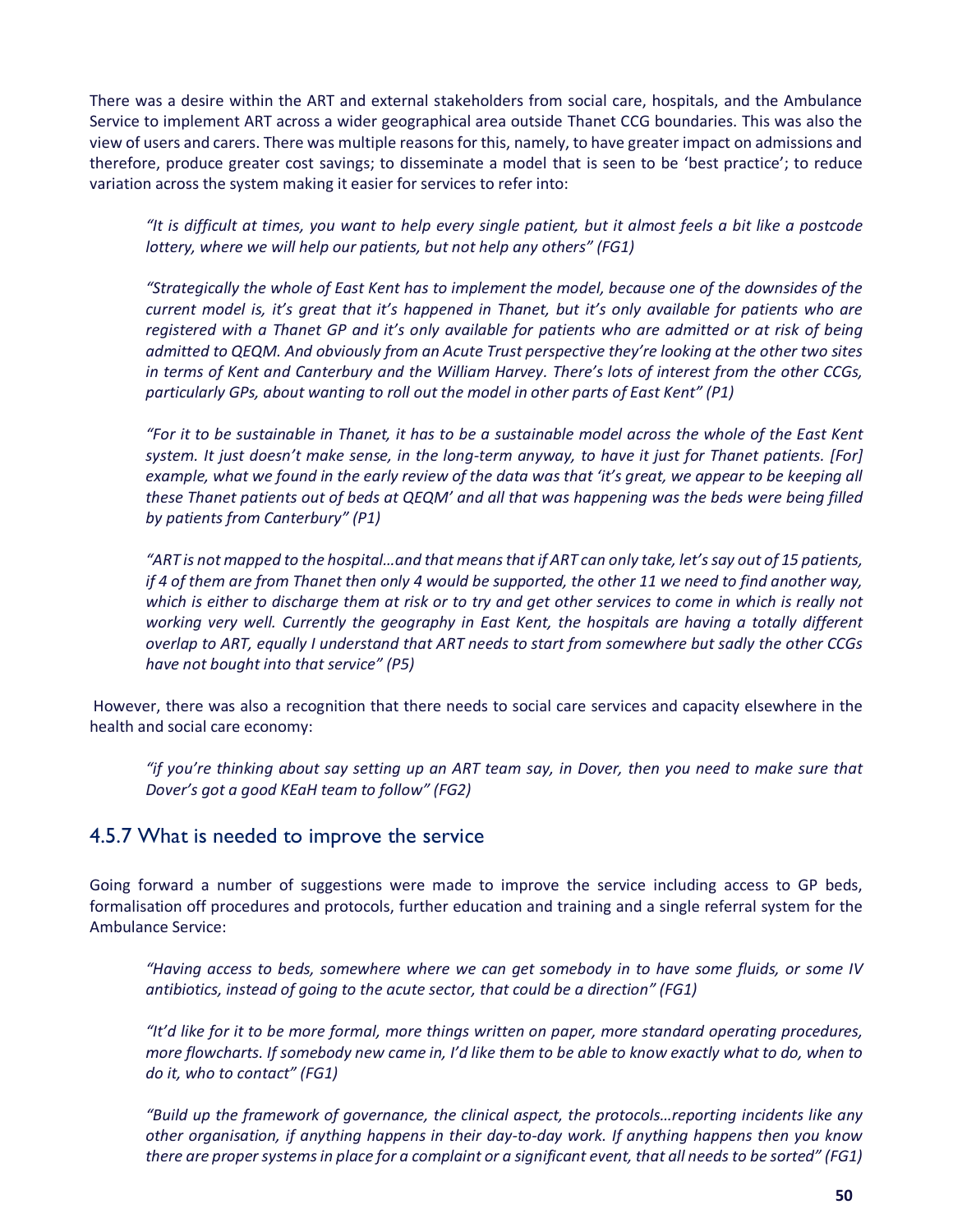*"The education and training of the staff who are there currently and also the people who are going to come in the future" (FG1)*

A single telephone number for referrals across the region was seen as beneficial in order to streamline the referral process and maximise the number of patients that could be passed on to ART, especially by the Ambulance Service:

*"We would like take a kind of consistent approach in every area…if we could have one phone number for each area, so wherever I am I can phone that phone number and that call handler will be able to pass me on to the correct team" (P19)*

Better integration of services, aligned to patient pathways, was also highlighted:

*"The pathway that patients move along through all these services has to be joined up. What we can't have is all these separate services like the ART, like the integrated discharge team, like the service that Hilton provide, you know, we can't continue to operate in that disjointed way. Because it's not good for patients and it's not an efficient use of resources and the workforce" (FG1)* 

### 4.5.8 Active ingredients for success

There was a number of active ingredients for success identified, mainly relating to the personal qualities and skills of the staff involved and around multi-professional team working:

*"I think GPs - having that extra resource, for patients to avoid admission, would be really important" (FG1)*

*"Passionate GPs, that's the first thing, you've got to get GPs involved before you even look at anything else, they've tried to look at it in other areas, the staff want to do it, but ultimately this is a GP led service, and without GPs on board you can't even move forward" (FG1)*

*"The clinicians who are delivering the service have to be absolutely passionate about doing it and have to believe that what they're doing is the right thing. Because without that it would just be another admission avoidance service" (FG1)*

*"We couldn't have done anything without our staff and the way we integrate together, everybody's moved at the same pace with the same enthusiasm and I think if we didn't have that then it wouldn't work" (FG1)*

*"Skilled staff I think, a group of people with lots of different skills. If we go and do a visit you can bring something back and everyone's in there, it's really good, it's a good feeling to have, to make decisions, because they have the skills" (FG1)*

*"It's multi-professional, so it's not one person or it's not one kind of professional who is running it, so there is social services, nursing, GPs. It's more like a mini MDT who are able to look after the patient when they need them the most" (P20)*

A bottom-up approach to implementation was also highly valued:

*"It wasn't decided by 'this is what NHS England want you to do' and it comes down that way, it was very much decided here, this is what this team can provide, this is what we feel we can do, this is what our*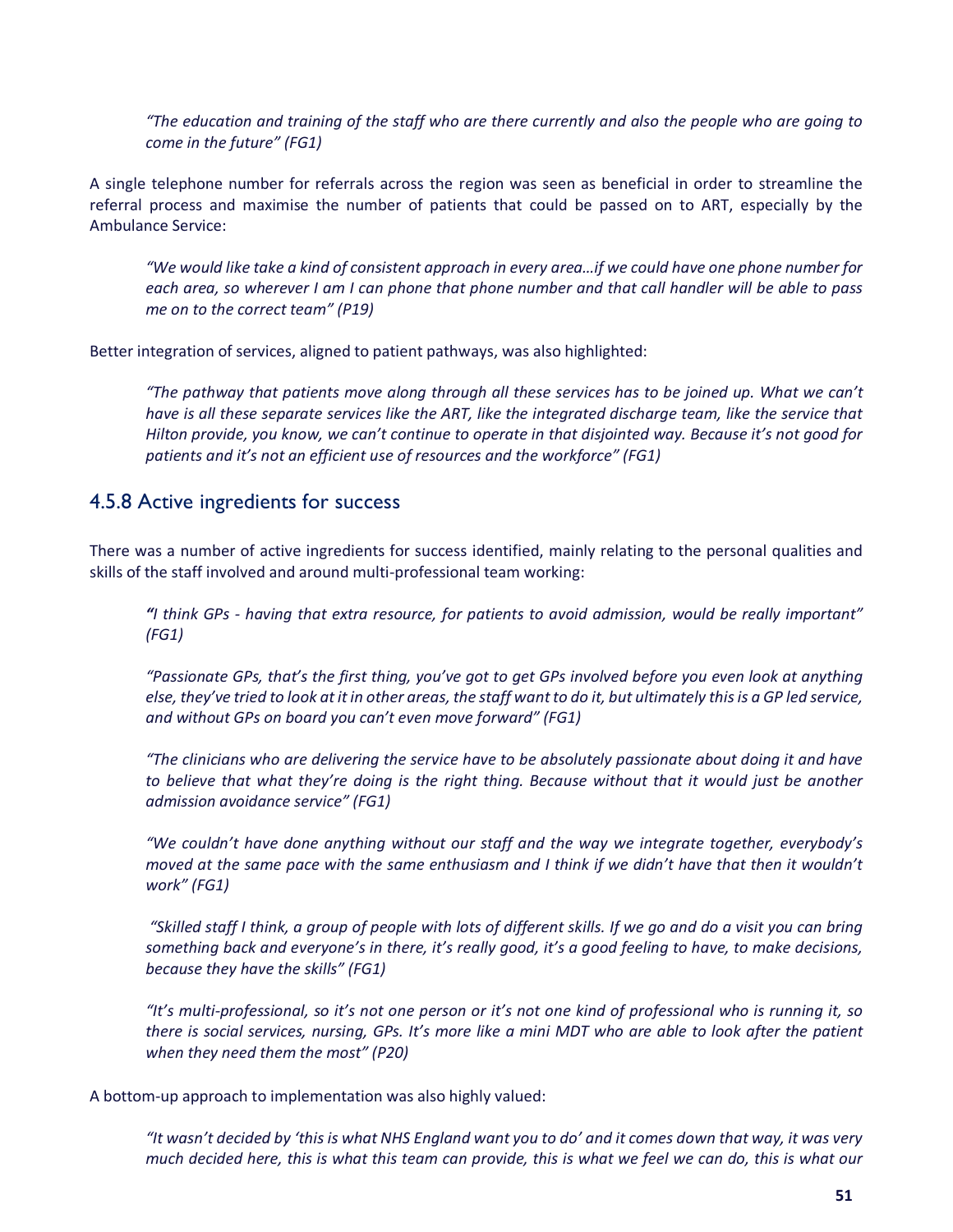*staff do, and it was built on that, and I think that's why it's been so successful, because it's very much this is what we can do, so this is what we're going to do, rather than 'you need to do this'"(FG1)*

#### In summary

In setting up the service, a number of facilitating factors were identified including the benefits associated with developing from an existing team (Rapid Response), and CCG and key stakeholder support. Challenges were around the mechanisms for referrals into the service and the lack of anticipated input from some service providers. Referrals into the ART remain sub-optimal primarily due to lack of awareness of the service but other provider-specific factors. There was a recognition within the ART service that a re-launch or further education was needed. Similarly, there were challenges around transitions out of the ART related to lack of capacity in other services, particularly social care. Lack of capacity was also identified within the ART due to lack of staff and lower than expected patient turnover. Care co-ordination and information sharing within the ART was highly effective and facilitated by frequent handovers. Staff were valued for their contribution and reported up-skilling and increased levels of responsibility, which was welcomed. Staff valued having access to training and education both within the team and externally. The ART developed trusted, personal relationships with other service providers which was important for successful team working and care co-ordination. Information shared was mostly by personal communication which was valuable. Digital information sharing was more problematic due to the lack of a shared IT system. Working closely with other health and social care professionals led to greater understanding of each other roles and responsibilities. For social care, the involvement of the ART led to more rapid enablement primarily due to the input of the ART therapists and provision of equipment. Going forward, there was a desire to expand the service in terms of taking referrals from care homes, expanding the type of patients served by ART, and increasing the hours that the ART was available. There was also an ambition to increase the geographical area of the ART. Suggestions for improving the service included access to GP beds, formalisation of procedures and protocols, and a single referral system into social services, and ART. Increasing the establishment of staff and succession planning were seen as important to achieve these aims.

On reflection overall, the ART service has made substantial strides towards integrated intermediate care working. The service has managed to transcend many of the difficulties associated with integrated care through an ability to stay focused on providing an acute rapid response which has brought about real impact in reducing hospital admissions. Despite some improvements that are needed regarding communication, system processes and digital information sharing, for example, the ART have all the essential ingredients for successful integrated care including: good co-ordination and collaboration both within the team and with the other agencies, assisted by the team's intrinsic influence in the early stages of implementation and the co-creative way this was operationalised. This collaboration extends to knowledge transfer and a true understanding of different roles and responsibilities; Integrated care is all about relationships and this is a strong feature in this analysis. There is effective leadership provided by key individuals, namely the Senior Clinical Decision Makers and GPs in leadership roles which are central to swift decision-making. There is a desire to scale-up and spread the initiative and there seems to be an appetite to do this from all agencies. The features above suggest the team are wellplaced to do this but need to remain focused on the purpose and expected outcomes of the initiative so as not to try and be 'all things to all people'.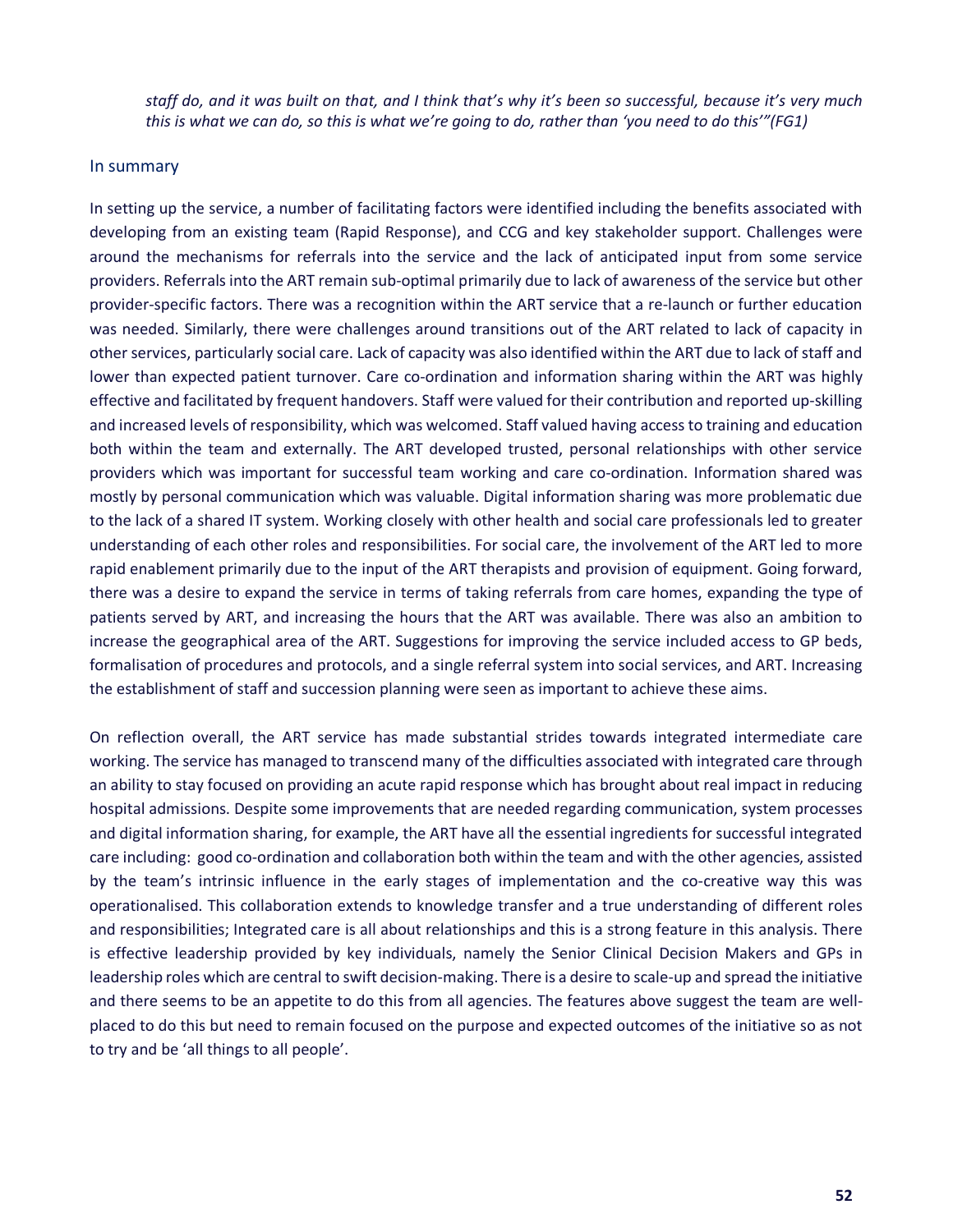# **5. Recommendations**

A number of recommendations are made in relation to users and carers, the process of delivering the service and the requirements for sustainability, scale and spread.

### **Recommendations for users and carers**

Overall, users and carers experienced a service which was highly person-centred with good care co-ordination, especially between the ART but also with other service providers. Recommendations largely relate to the communication and information needs of users and carers. At times, users and carers were unaware that they had been referred to the ART. Clearer communication is needed by those referring into the service and the ART themselves so that users and carers are aware they will be receipt of the service. Similarly, on some occasions staff in primary care were unaware that users are being cared for by the ART which resulted in some duplication of services for the user. For some users, knowing the approximate time the ART would be visiting would be appreciated. Communication and information sharing with carers was effective, especially for those carers who lived with the user. However, those who did not live with user did not know if the ART had visited and what was being done. The ART should explore with users what information is to be shared with carers who do not live with the user, and how this might best be achieved, for example, telephone calls or written information left with the user at home, if requested.

For some users, the purpose of the ART was unclear and they required more consistent verbal and written communication about the remit of the service. This also related to discharge from the ART with some users feeling the service ended unexpectedly and abruptly and they were not clear about the reasons for this. For some, more effective communication may be needed about the time-limited nature of the service and should include preparation for discharge. This preparation may also include action planning and preparing for setbacks in the future, including self-management support and planning for gradual deterioration and death where appropriate. Although, this is not necessarily within the remit of the ART service, it was highlighted as a need, especially by carers.

Whilst most users experienced a smooth transition to other services after the ART, some experienced time delays and lack of follow-up. Part of this may relate to a lack of understanding about the nature of some services, such as enablement which are not part of a 'rapid response' service. Delays may also be being brought into sharper focus when comparing the speed at which the ART service was initiated after referral. This may require managing user and carer expectations.

### **Recommendations for service delivery**

Recommendations focus on processes of care specifically referrals into the service and transitions out, and care care co-ordination.

The ART takes referrals from a wide range of service providers in primary, community and secondary care. There is recognition within the ART and amongst external stakeholders that many patients who meet the eligibility criteria are not being referred. The reason for this is largely lack of awareness of the service. To address this the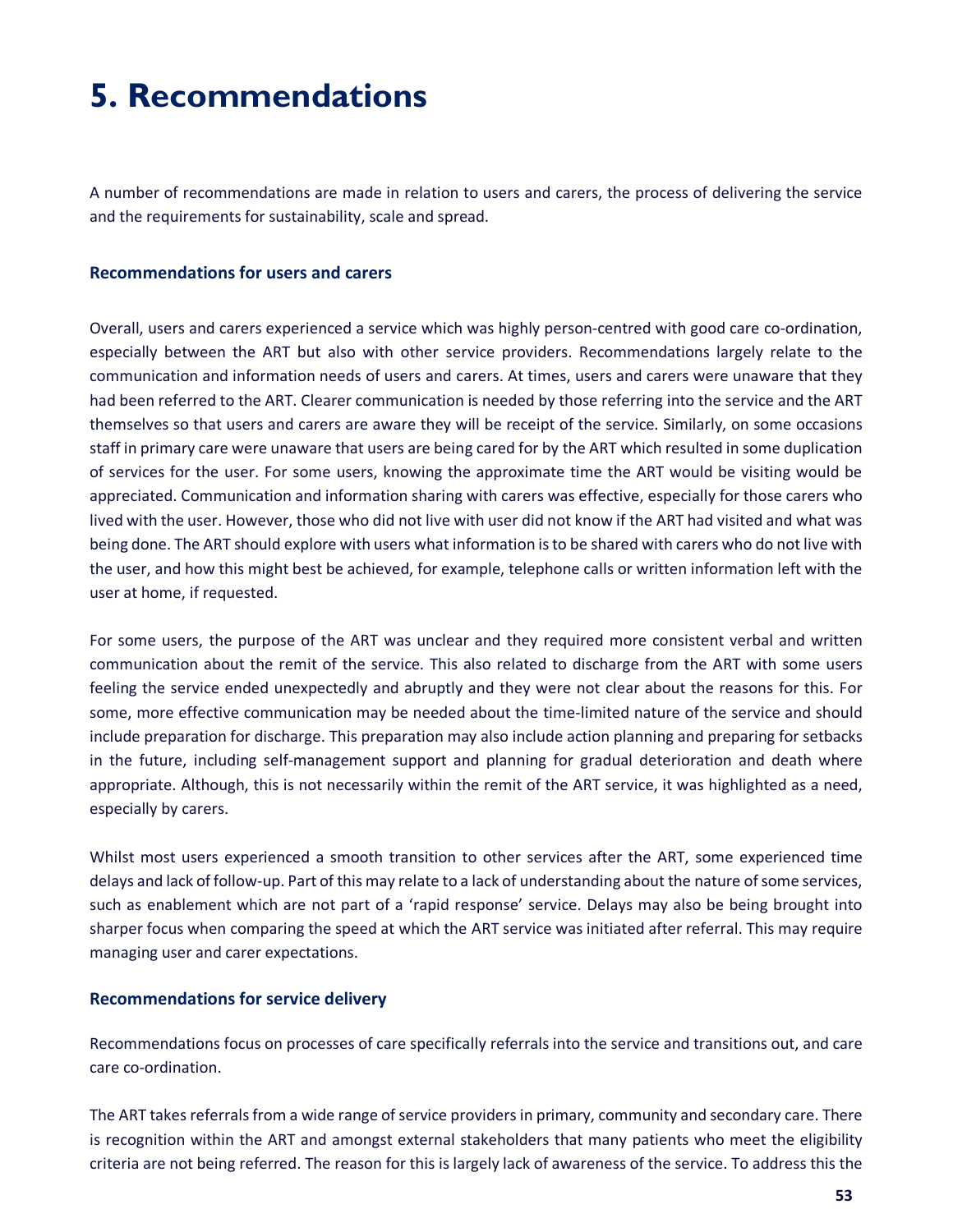ART needs to increase the profile of the service through the development of an effective information strategy which may include face-to-face meetings, or written information for example, targeted at different organisations. GPs and the Ambulance Service, in particular would value feedback on the impact the service has on patients. The ART may need to consider focusing their efforts in specific areas that have the greatest potential for impact. For example, primary and community providers. Referrals from the ED seem particularly problematic in that once patients arrive they are unlikely to be referred until after completion of tests and investigations. The pilot to include referrals from care homes needs to be monitored to assess the impact on overall referral rates.

Transitions out of the service are also challenging largely due to lack of capacity in the health and social care economy as a whole, but specifically lack of available care packages which impacts on the turnover of patients within ART, which in turn impacts on their ability to take new referrals. This is of course, no simple solution to this. However, streamlining the process of referral to social services i.e one referral from the ART which can then be passed on to the appropriate team within social services may speed up the transition process.

Overall, care co-ordination and information sharing was effective and built on trusted, personal relationships. At the time of writing this report the lack of a shared IT system accessible to all, inhibited care co-ordination although access to EMIS is now being made available to the ART which may go some way to address this.

### **Recommendations for sustainability, scale and spread**

Going forward, to ensure sustainability continued resources, especially skilled staff are necessary and there is a need for succession planning as the service is reliant on a small number of key staff. There is also a need to formalise policies and operating procedures and a clear governance structure needs to be established with all provider organisations. To ensure the ART is sustainable, its needs to remain focused on its main purpose to avoid being 'all things to all people". There are ambitions to scale-up the service such as extending opening hours and extending the eligibility criteria to older, frail people. However, in order to do this, again, additional resources are necessary. There is also a desire to extend the service to other geographical areas, outside Thanet which will require buy-in from other CCGs and all service providers.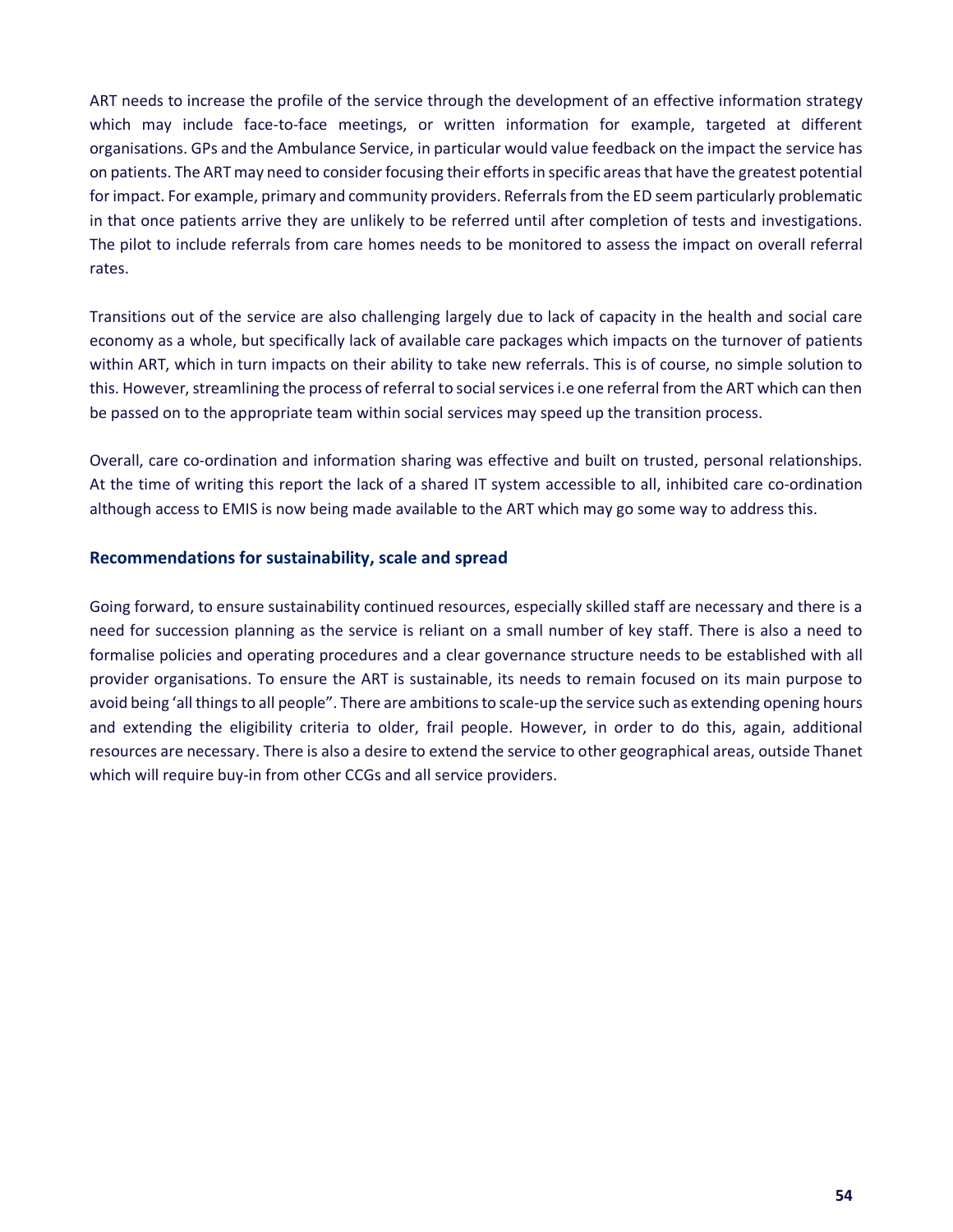# **6. Evaluation Challenges and Limitations**

### **Recruitment of users and professionals for interview**

Recruitment of users was more difficult and took longer than anticipated. The reasons for this were various but include the fact that users in receipt of the service were generally elderly, frail and unwell, with some only recently discharged from hospital. This made it less likely that they would want to participate. As a result the sample consisted of a greater proportion of informal carers than expected (N=13). In addition, recruitment took place at the point of discharge from ART, which was also challenging given that many users remained in receipt of the ART service beyond 5 days and often for many weeks, as described in the findings of this report. This made the turnover of users lower than anticipated. As a result, the decision was made to include some users who had not yet been discharged from the service which in hindsight, added to the richness of the data as the sample then included those with more complex health needs and those in receipt of personal care. However, despite these challenges, the recruitment target of 30 users and carers was almost met (N=29).

The recruitment of professionals external to the ART was also challenging, and was likely due to heavy workloads. As a result some professional groups and organisations were not represented. Most notably, there was no representation from staff based in the ED which was unfortunate given the pivotal role this department plays in referrals to the ART. Similarly, there was no representation from community nursing or mental health services.

### **The P3CEQ**

It was the intention to administer the P3CEQ to 80 users. The actual number was just 21. The Meridian Survey is a questionnaire administered to patients by KCHFT, including the ART, as the time of discharge. During the design phase of the evaluation it was hoped that this survey could be temporarily stopped during data collection for this evaluation, however, this was ultimately not possible. In addition, in March 2018 a national intermediate care survey was also introduced within the ART population. Overall, this mean that users were being asked to complete three different questionnaires all evaluating the service. This was overly burdensome and confusing for users, many of whom told us that they already completed the questionnaire (P3CEQ). The small sample size meant that limited sub-group analysis of the P3CEQ could be carried out with only a total mean score and scores for individual items being calculated. Qualitative data from the P3CEQ data was used to supplement the interview data on the themes of person-centred and co-ordinated care.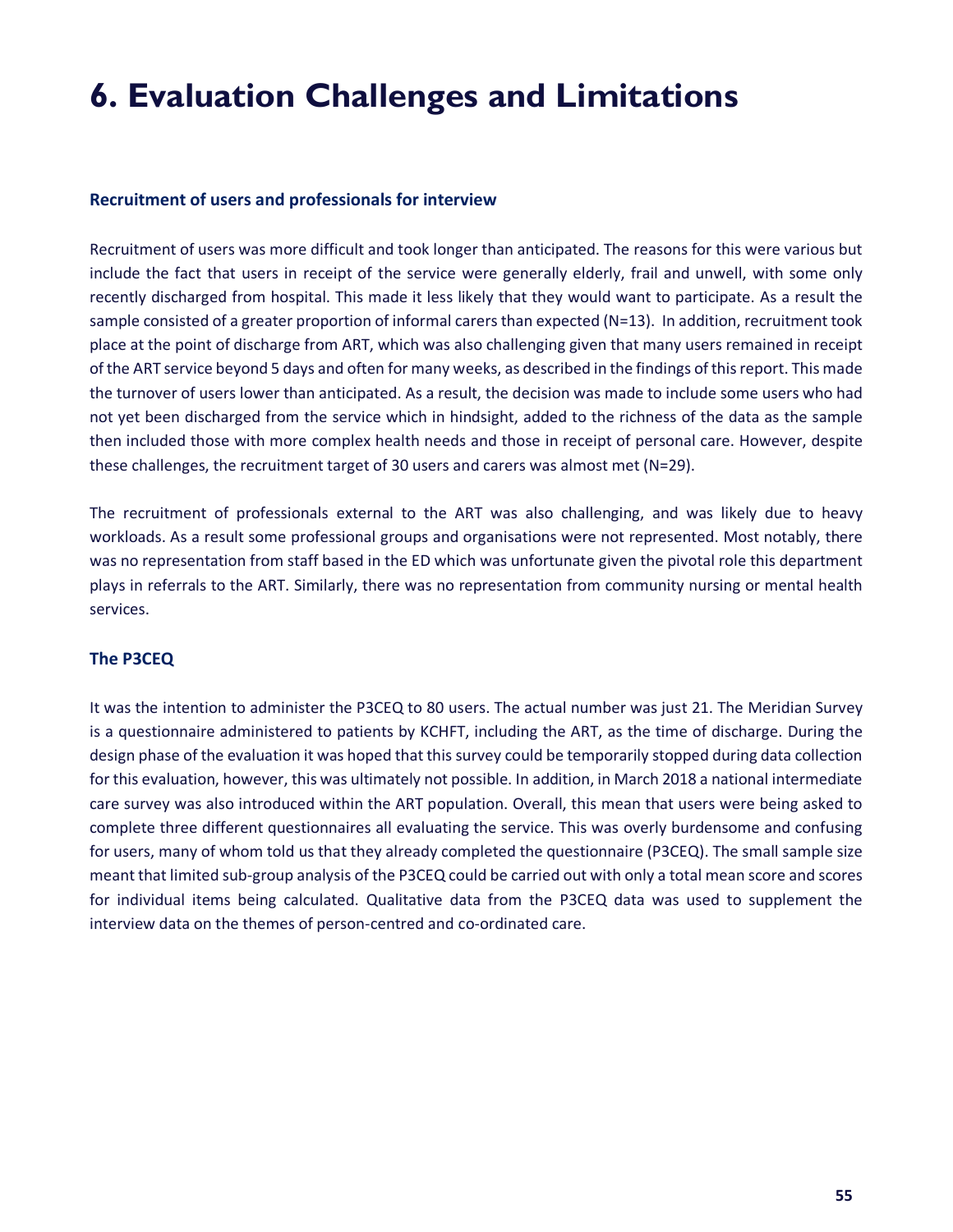# **7. Conclusions**

In conclusion, this evaluation has considered the extent to which the ART has impacted upon the patient experience with respect to person-centred, co-ordinated care, and wellness. The ART delivers a high standard of care which is valued by users and carers alike. Users are treated with dignity and respect and carers are supported emotionally and practically. There is good collaboration and care co-ordination within the ART and with other service providers. Although users experience an improvement in their health and wellbeing in the short term, for many this is within the context of deteriorating long-term conditions. The evaluation has also explored the experiences and perceptions of professionals and managers of the ART service and external stakeholders. Personal relationships are key and facilitate effective communication. There is a unique understanding of each others roles and responsibilities which enhances integrated working. There is effective leadership and a team climate of trust, respect and shared decision-making. As a result, the ART has a number of key ingredients in place for successful integrated intermediate care, going forward. Although, some improvements to the service are recommended, overall the ART is well-placed to deliver a service which is both sustainable and transferable, given adequate resources.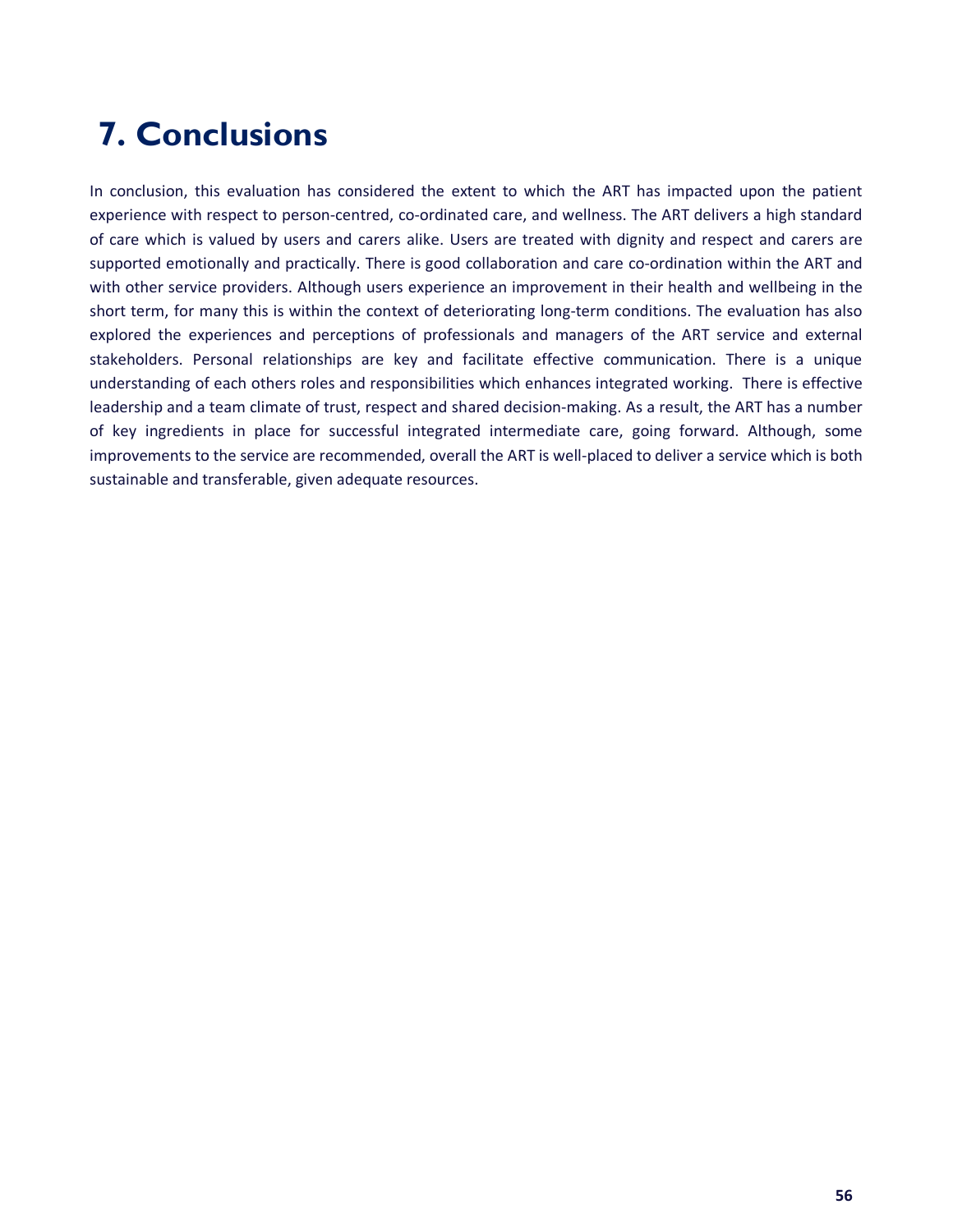# **8. References**

Flick, U. (1998) *An Introduction to Qualitative Research*. Sage Publications: Thousand Oaks CA.

Thanet CCG (2017) *Integrating Health and Social Care in Thanet. Thanet Acute Response Team Pilot*  Proposal (14<sup>th</sup> Nov 2016 to 31<sup>st</sup> March 2017). (Unpublished).

Sugavanam, P., Byng, R. and Lloyd, H. (2016) Identifying and modifying a measure to tap individuals experiences of person centred and coordinated care: The development of P3CEQ*.* In, review. *BMC Health Services Research.*

Timson, G., Emery, E., Halse, A. and Jones, L. (2017) *Acute Response Team Evaluation*. Thanet CCG (Unpublished)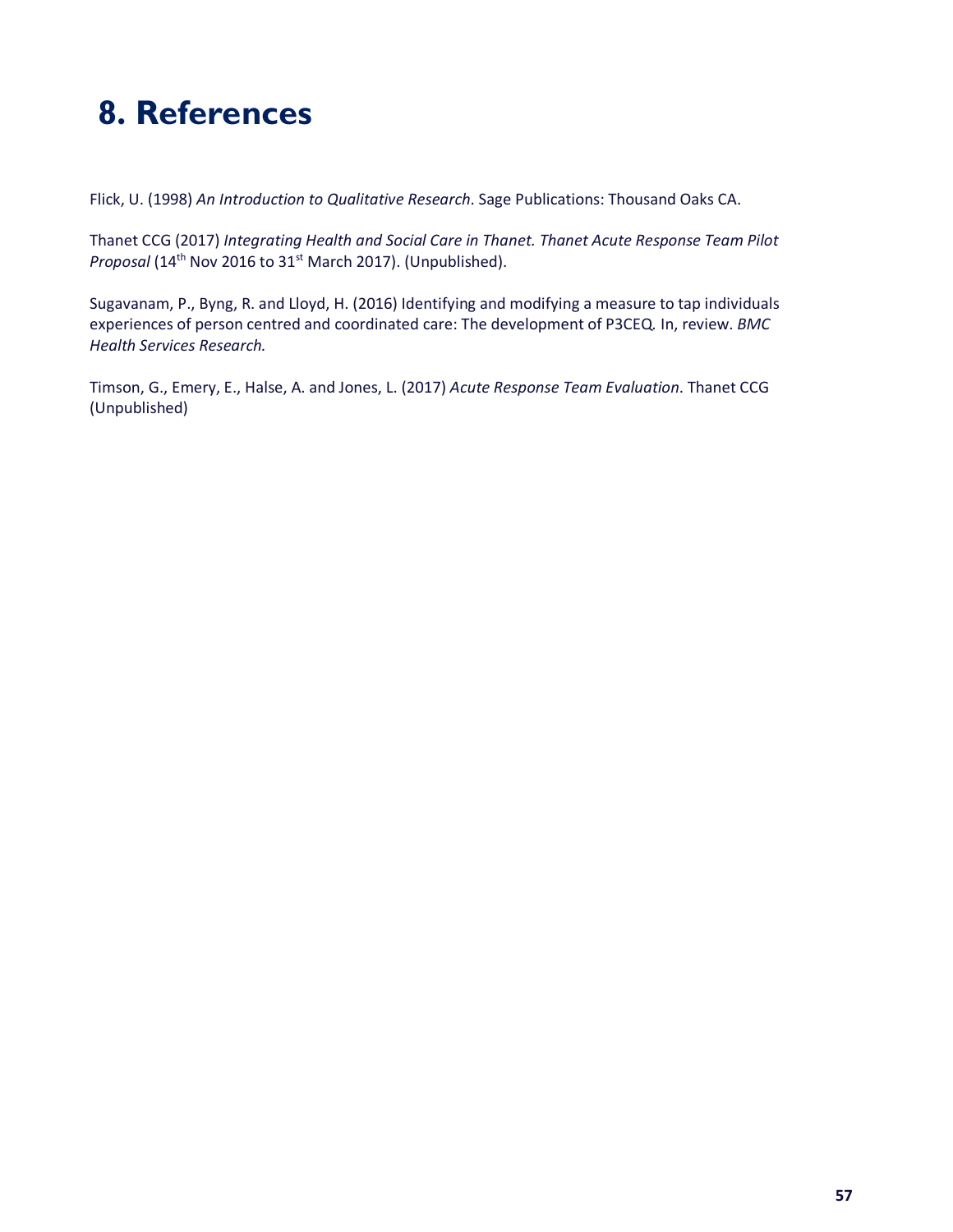# **9. Appendices**

### **Appendix 1**

## **The Person Centred Coordinated Care Experiences Questionnaire: P3CEQ**

This questionnaire is about your experience and understanding of the care you have received from your Health and Social Care, Acute Response Team (ART).

*'Care' could be any treatment or support you received in relation to your health and wellbeing.* 

The following questions ask you who you have received care from and when [Please tick all that apply to you]

a) Who have you received care from for a long period of time that is for 3 months or more? [Please tick all that apply to you]

| <b>GP</b>                                                                                                                                      | Nurse (community, practice)                                                                                                 |  |
|------------------------------------------------------------------------------------------------------------------------------------------------|-----------------------------------------------------------------------------------------------------------------------------|--|
| <b>Social Services</b>                                                                                                                         | <b>Mental Health Services</b>                                                                                               |  |
| Hospital as an inpatient (i.e.<br>admitted overnight)<br>Allied Health Services (e.g.<br>Physiotherapy)<br>Voluntary services (e.g. Age<br>UK) | Hospital as an outpatient<br>(i.e. day visit)<br>Agency Support Services<br>(e.g. Care services)<br>Others – please specify |  |

b) Who have you received care from whilst in the ART service – this is the team that you met at home, at Westbrook House or the Emergency Department at the hospital, and who provided care for you for a few days? [Please tick all that apply to you]

| <b>GP</b>                                                                                                                               | Nurse (community, practice)                                                                                                 |  |
|-----------------------------------------------------------------------------------------------------------------------------------------|-----------------------------------------------------------------------------------------------------------------------------|--|
| <b>Social Services</b>                                                                                                                  | <b>Mental Health Services</b>                                                                                               |  |
| Hospital as an inpatient (i.e.<br>admitted overnight)<br>Allied Health Services (e.g.<br>Physiotherapy)<br>Voluntary services (e.g. Age | Hospital as an outpatient<br>(i.e. day visit)<br>Agency Support Services<br>(e.g. Care services)<br>Others – please specify |  |
| UK)                                                                                                                                     |                                                                                                                             |  |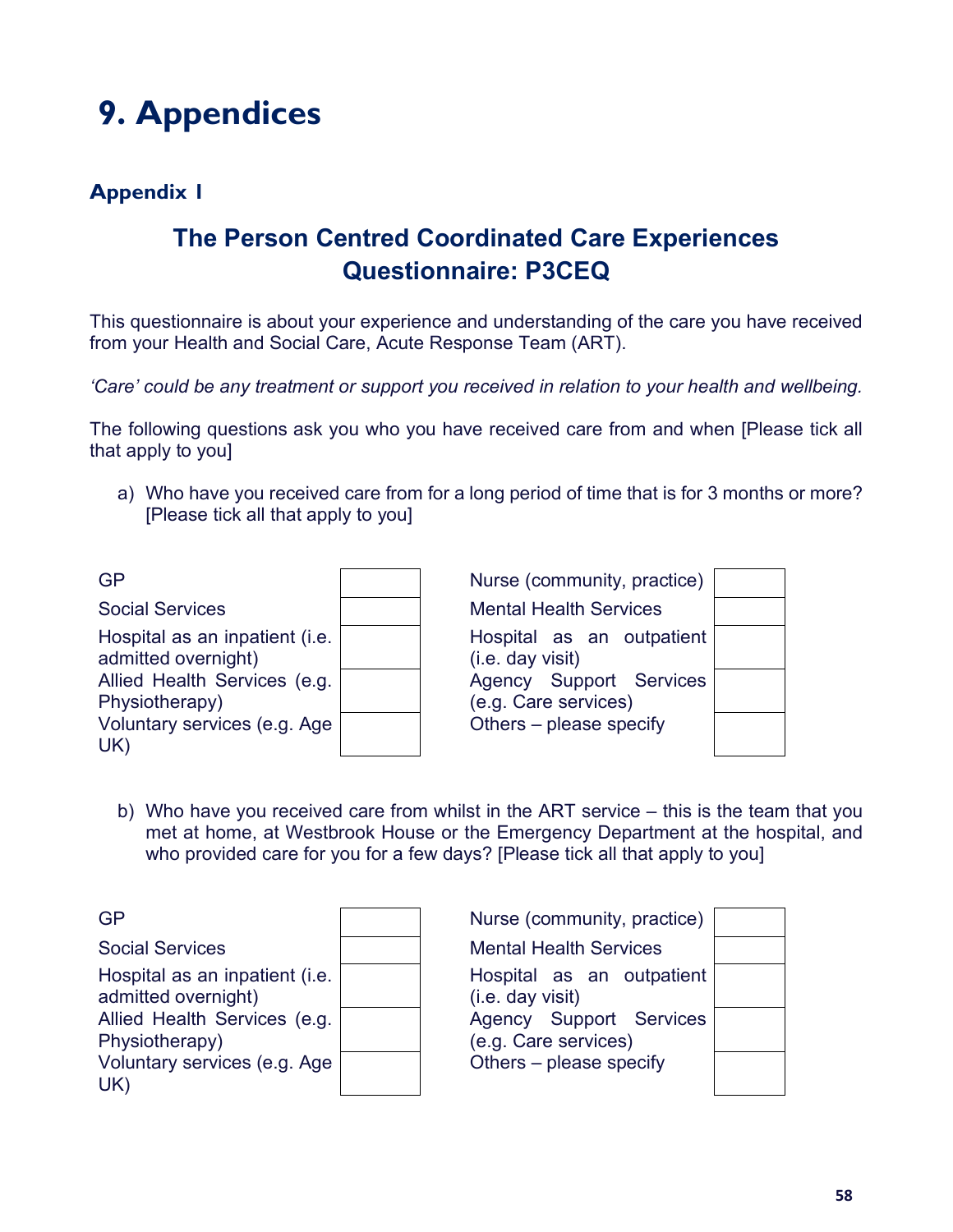c) Who are you now receiving care from that is new for you? [Please tick all that apply to you]

| GP                                                                                                      | Nurse (community, practice)                                                                      |  |
|---------------------------------------------------------------------------------------------------------|--------------------------------------------------------------------------------------------------|--|
| <b>Social Services</b>                                                                                  | <b>Mental Health Services</b>                                                                    |  |
| Hospital as an inpatient (i.e.<br>admitted overnight)<br>Allied Health Services (e.g.<br>Physiotherapy) | Hospital as an outpatient<br>(i.e. day visit)<br>Agency Support Services<br>(e.g. Care services) |  |
| Voluntary services (e.g. Age<br>UK)                                                                     | Others - please specify                                                                          |  |

*For the questions that follow, please provide a response based on your overall experience if you have received care from more than one service.* 

*Please use the comments section of each question to describe any stand out experiences in relation to the question.* 

1. Did you discuss what was most important for YOU in managing your own health and wellbeing?

| [0] | Not at all          | Comments: |
|-----|---------------------|-----------|
| [1] | To some extent      |           |
| [2] | More often than not |           |
| [3] | <b>Always</b>       |           |
|     | Not relevant        |           |

2. Were you involved as much as you wanted to be in decisions about your care?

| [0] | Not at all          | Comments: |
|-----|---------------------|-----------|
|     | To some extent      |           |
| [2] | More often than not |           |
| [3] | Always              |           |
|     | Not relevant        |           |

3. Were you considered as a 'whole person' rather than just a disease/condition in relation to your care?

|                   | Not at all          | Comments: |
|-------------------|---------------------|-----------|
|                   | To some extent      |           |
| [2]               | More often than not |           |
| $\lceil 3 \rceil$ | Always              |           |
|                   | Not relevant        |           |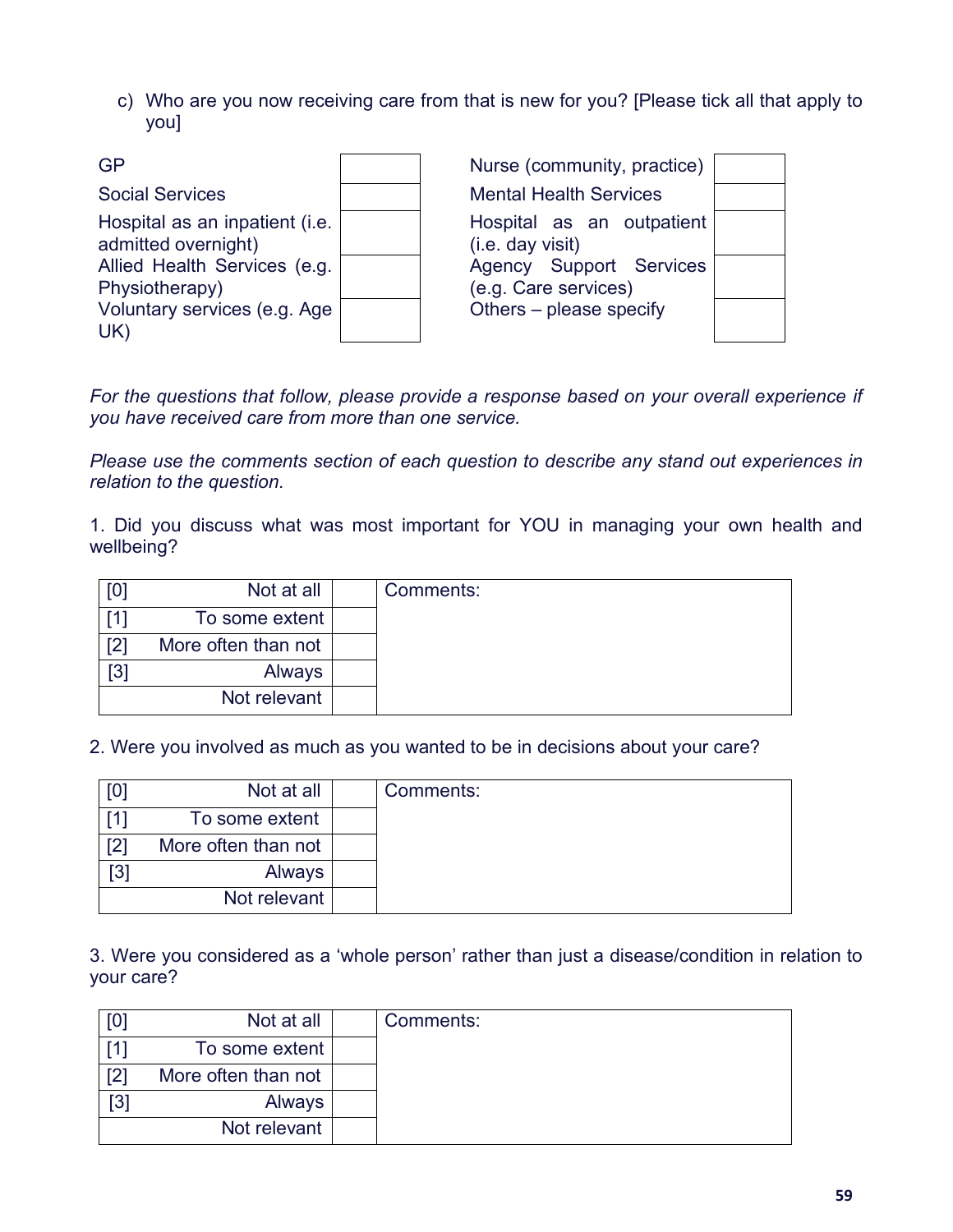4. Were there times when you had to repeat information that should have been in your care records?

| $\lceil 3 \rceil$ | Not at all          | Comments: |
|-------------------|---------------------|-----------|
| [2]               | To some extent      |           |
|                   | More often than not |           |
| וסן               | Always              |           |
|                   | Not relevant        |           |

5. Is your healthcare joined up in a way that works for you?

| [0]   | Not at all                                        | Comments: |
|-------|---------------------------------------------------|-----------|
| [1]   | To some extent                                    |           |
| $[2]$ | More often than not                               |           |
| $[3]$ | Always                                            |           |
| [3]   | I only use one<br>healthcare service<br>(e.g. GP) |           |
|       | Not relevant                                      |           |

6. Do you have a single professional (or several professionals) who takes responsibility for coordinating your care across the services that you use?

| $[3]$ | Yes        | Comments: |
|-------|------------|-----------|
| [0]   | No         |           |
| [0]   | Don't know |           |

7. Do you have a care or support plan (or a single plan of care or support) that takes into account all your health and wellbeing needs?

| $[3]$ | Yes        | Comments: |
|-------|------------|-----------|
| [0]   | No         |           |
| [0]   | Don't know |           |

8. Have you had enough support from the healthcare staff to help YOU to manage your own health and wellbeing?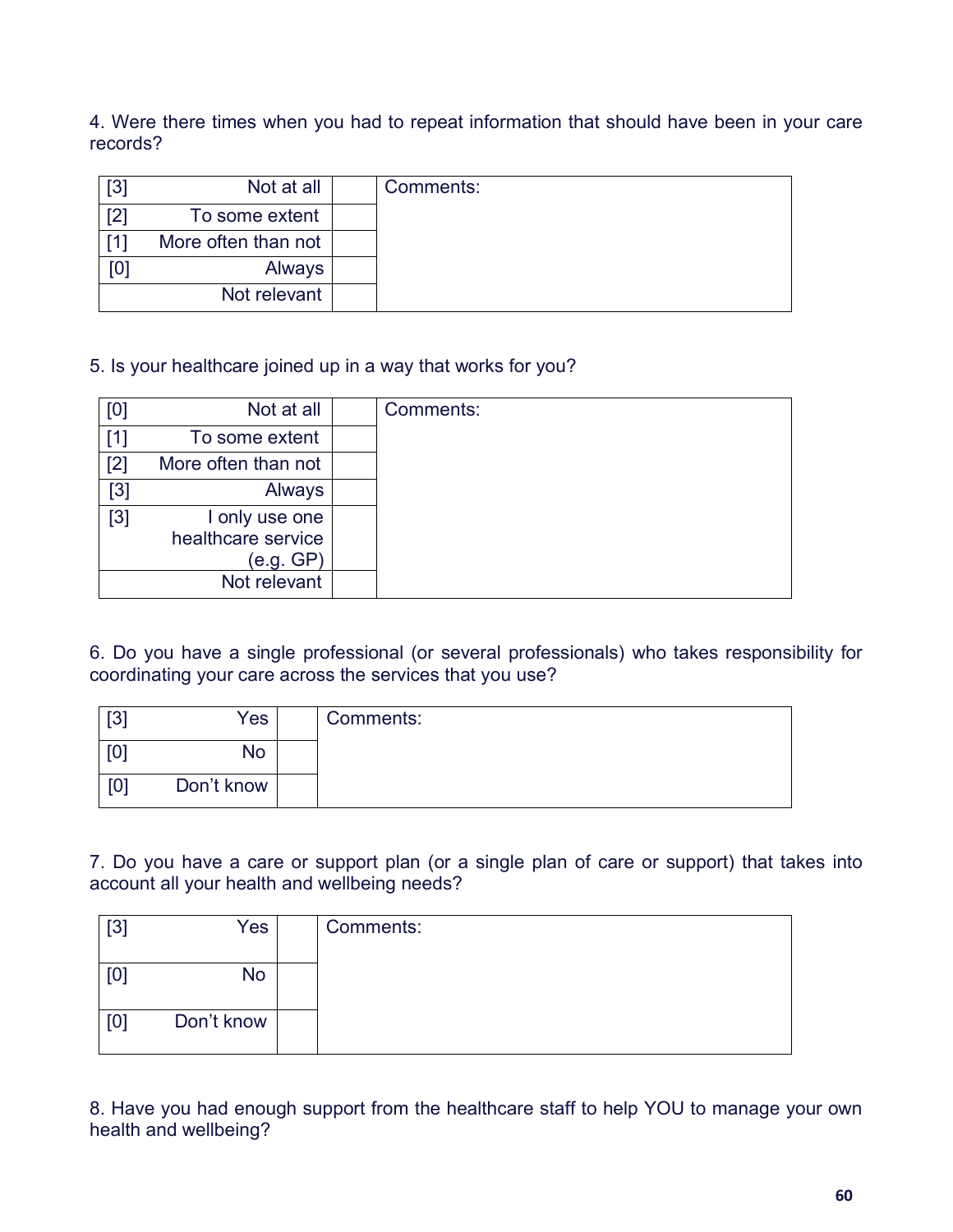| [3] I do not need support                               | Comments: |
|---------------------------------------------------------|-----------|
| [0] I have had no support                               |           |
| [1] I sometimes have enough                             |           |
| support                                                 |           |
| $\begin{bmatrix} 2 \end{bmatrix}$<br>often have enough  |           |
| support                                                 |           |
| $\begin{bmatrix} 3 \end{bmatrix}$<br>always have enough |           |
| support                                                 |           |
| Not relevant                                            |           |

9. To what extent do you receive useful information at the time you need it to help you manage your health and wellbeing?

| [0] I do not receive any<br>information                        | Comments: |
|----------------------------------------------------------------|-----------|
| I sometimes receive<br>$\lceil 1 \rceil$<br>enough information |           |
| [2] I often receive enough<br>information                      |           |
| [3] I always receive enough<br>information                     |           |
| [2]<br>much<br>receive too<br>information                      |           |
| Not relevant                                                   |           |

10. How confident are you that you can manage your own health and wellbeing?

| [0] | Not at all confident | Comments: |
|-----|----------------------|-----------|
| [1] | Not too confident    |           |
| [2] | Somewhat confident   |           |
| [3] | Very confident       |           |
|     | Not relevant         |           |

11. Did the healthcare staff involve your family/friends/carers as much as you wanted them to be in decisions about your care?

| [0                        | Not at all          |  | Comments: |
|---------------------------|---------------------|--|-----------|
|                           | To some extent      |  |           |
| [2]                       | More often than not |  |           |
| [3]                       | Always              |  |           |
| [3]                       | My                  |  |           |
| family/friends/carers did |                     |  |           |
| not want to be involved   |                     |  |           |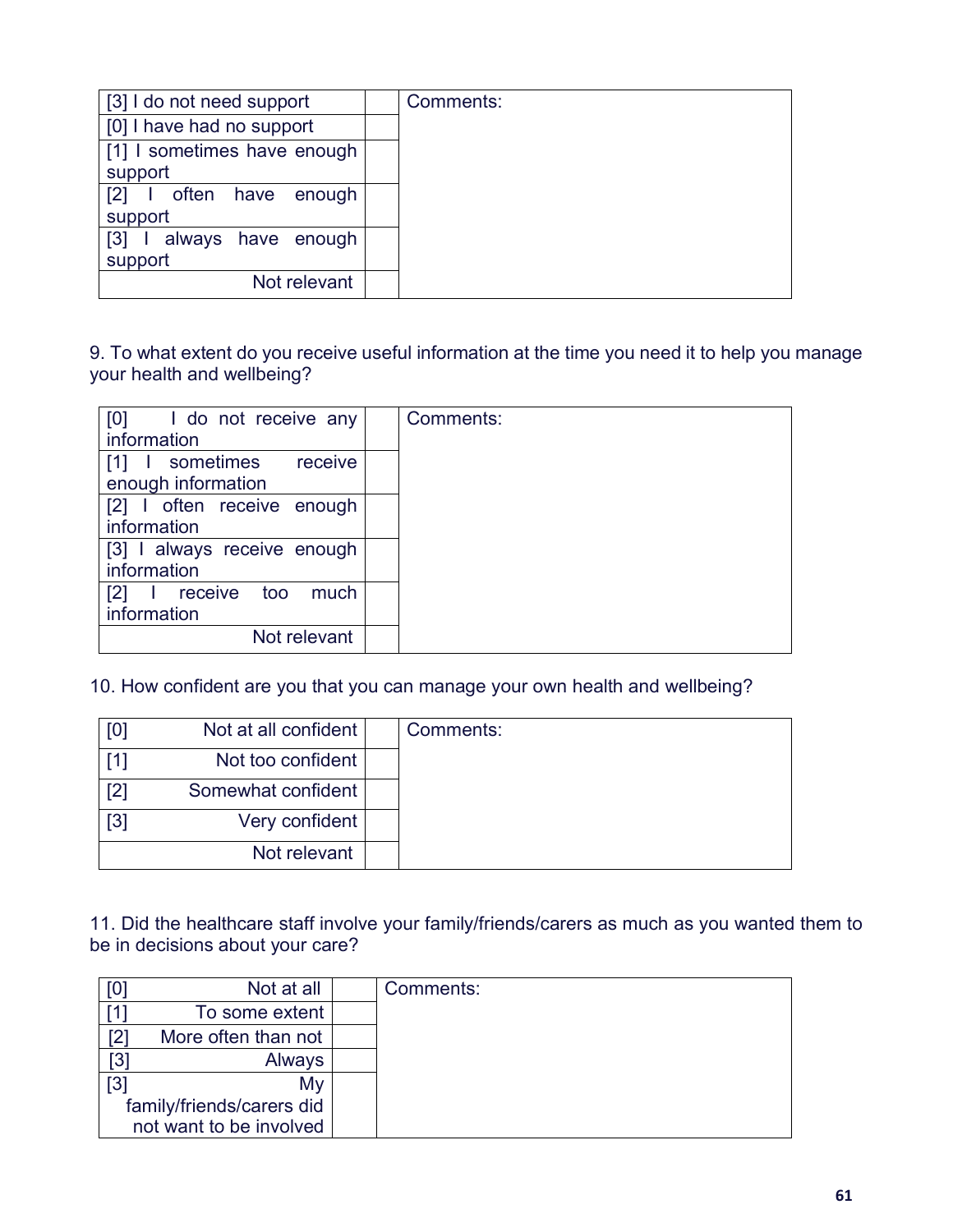| $\sqrt{3}$ | have no               |  |
|------------|-----------------------|--|
|            | family/friends/carers |  |

How could your care be improved?

What would support you to feel more confident to help manage or maintain your health and wellbeing?

Any other comments?

Thank you very much for completing this questionnaire.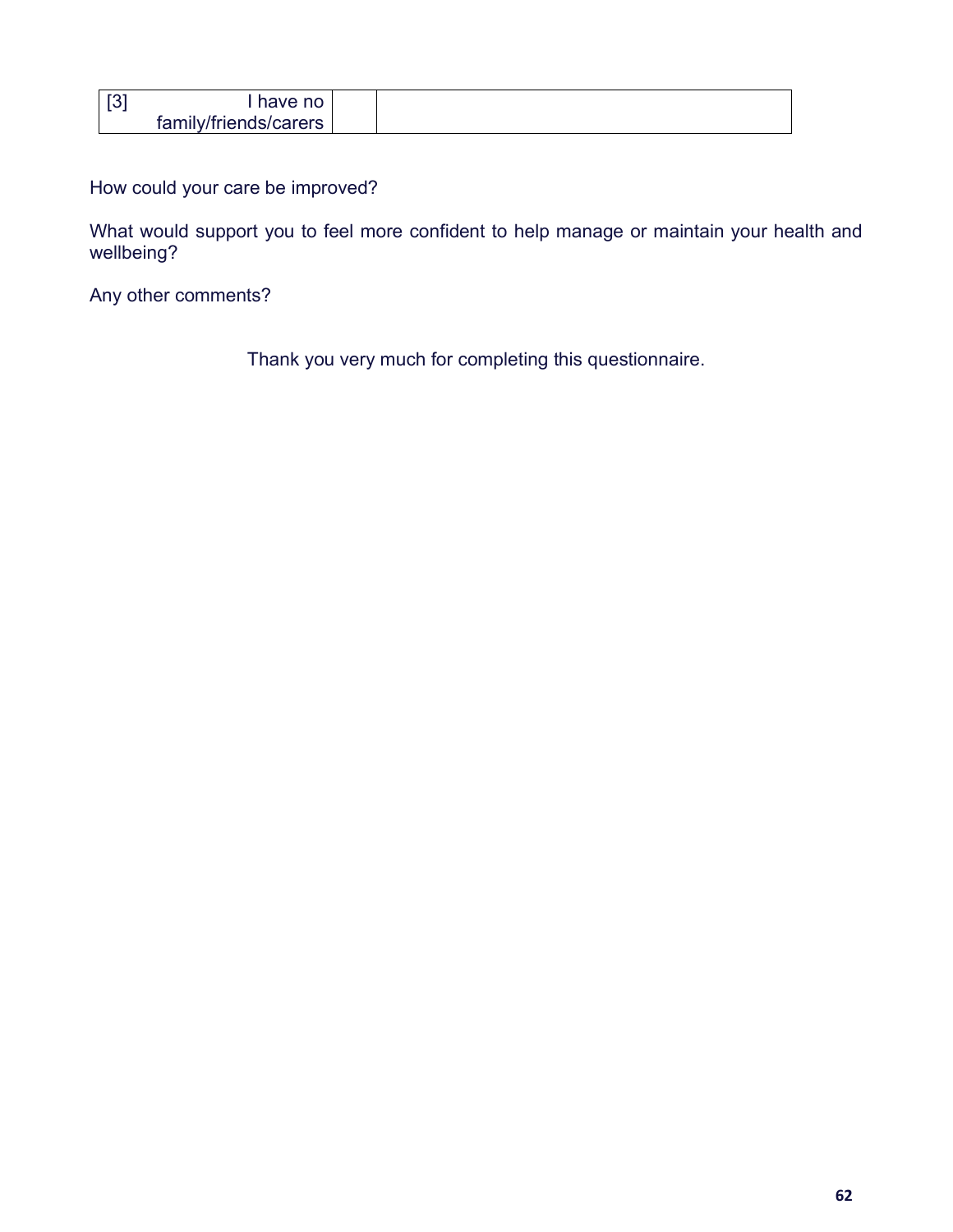### **Appendix 2**

## Patient Interview schedule V1

### Evaluation of the Acute Response Team Service

### 1. **Experience with receiving the service**

You recently received a service from a team of people called the 'Acute Response Team' that helped you for a short period when you became ill. They may have assessed you at home or in the Accident and Emergency department and organised some care for you. The aim of these questions is to get your feedback on this service and the care you received, particularly in relation to what did and did not work.

- I. Please give us your thoughts on:
	- *a) Your overall impressions and experiences of receiving the service*
	- *b) What sort of care was organised for you?*
	- *c) What went well and what didn't go so well?*
	- *d) Thinking about any care you received before this particular service, have you noticed any difference in the way your care needs are now being met?*
	- *e) If there are changes, are they better or worse? Please give me an example.*

### 2. **Effects on health and well-being**

These next questions ask about whether the care you have just received has made a difference to your health and well-being.

- I. Thinking about your general health and well-being:
	- *a) Do you feel your health and well-being has improved, stayed the same or got worse?*
	- *b) In what way has it improved, stayed the same or got worse, and why do you think this has happened?*
	- *c) How do you feel about looking after yourself and being independent? Did the care you received make a difference? In what way?*
- II. Thinking about avoiding setbacks to your health and well-being:
	- *a) Have you been offered any home safety improvements or been given any equipment to help you? If yes, what were you offered and did it help you or not?*
	- *b) If your health should take a turn for the worse, what would you do? Has the care team helped you with a plan of action?*

### 3. **Care received**

Now I would like you to think about how the staff work to give you the care you need.

- I. Thinking about the recent care you received
	- *a) Who has been involved in your care?*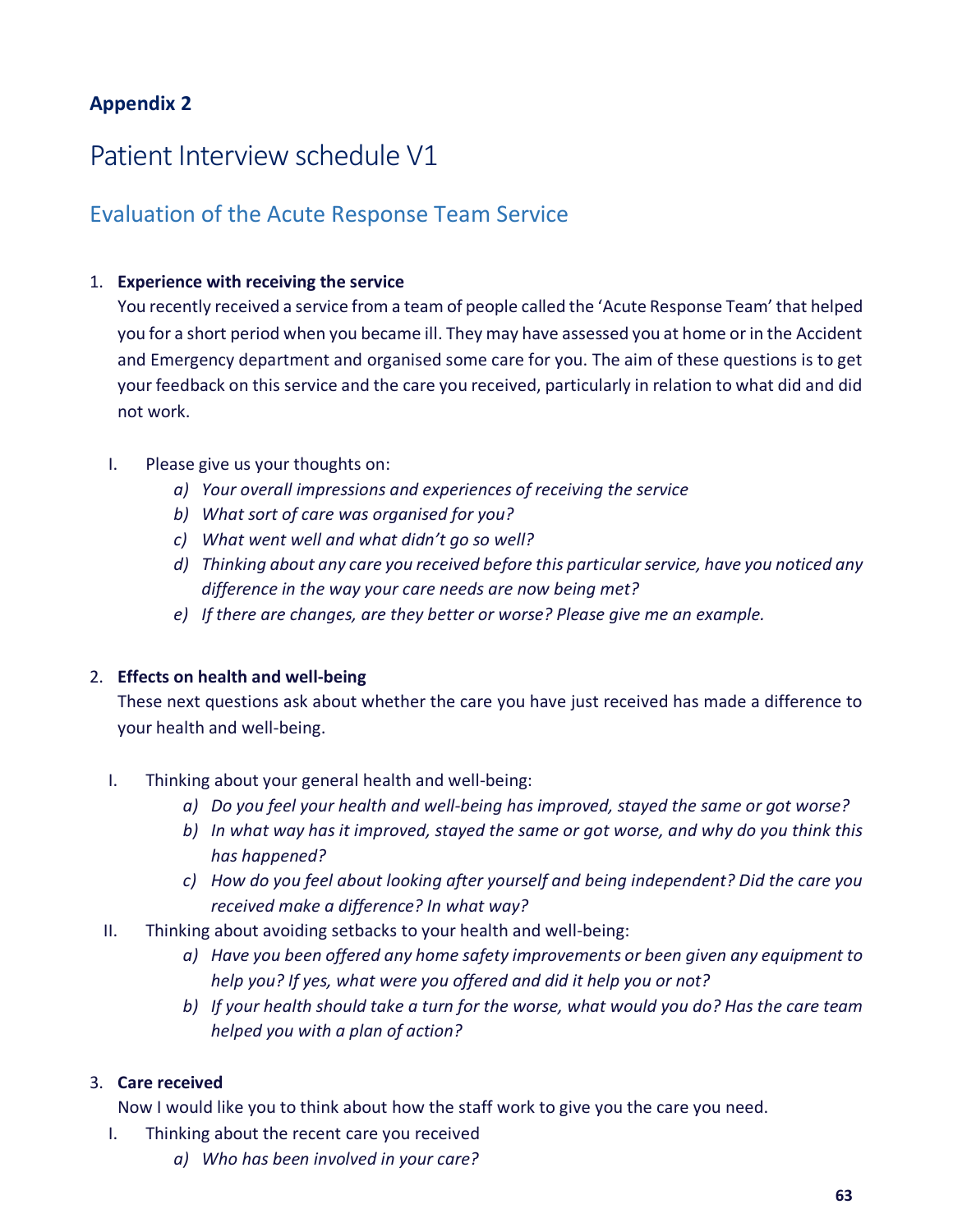- *b) Do you feel your needs were met? If yes, in what way? If no, please explain why.*
- *c) How did you feel about the time it took the ART to respond to your needs when you were first taken ill?*
- *d) How about during your illness – do you feel they met your needs in good time, or could it have been faster?*
- *e) How would you describe the way that the people involved in your care treated you? (respect and dignity, listening, friendliness)*
- II. How did all the different workers treating and caring for you work together?
	- *a) How would you describe the way that they worked together?*
	- *b) Do you think that the workers shared information with each other about you and your care plan/treatment, or did you find yourself having to repeat your story?*
	- *c) Was the information you got from workers consistent?*
	- *d) Did workers know all the important information about you that keeps you as independent as possible at home?*
- III. Did you know who to contact (and how to contact them) if you need to ask questions about your condition(s) or care?

### 4. **Improving the Care**

These questions are all about how we can make improvements to the service.

I. Thinking about the care you have received, what could we do to make the service better?

### 5. **Moving between Services**

These questions ask about what happened to you when you were discharged from ART

- I. Did you receive any other service(s) after the ART? Please describe this/these to me.
	- *a) Who is involved?*
	- *b) Was this a new service(s) or one that you were already receiving?*
- II. Tell me about the length of time it took to get this service(s) and how you felt about that.
- III. Do you think that the workers shared information with each other about you and your care plan/treatment, or did you find yourself having to repeat your story?
- IV. Did the workers know all the important information about you and your needs that keeps you as independent as possible at home?

### **Final question**: Is there anything else you would like to add?

### **Thank you for your time**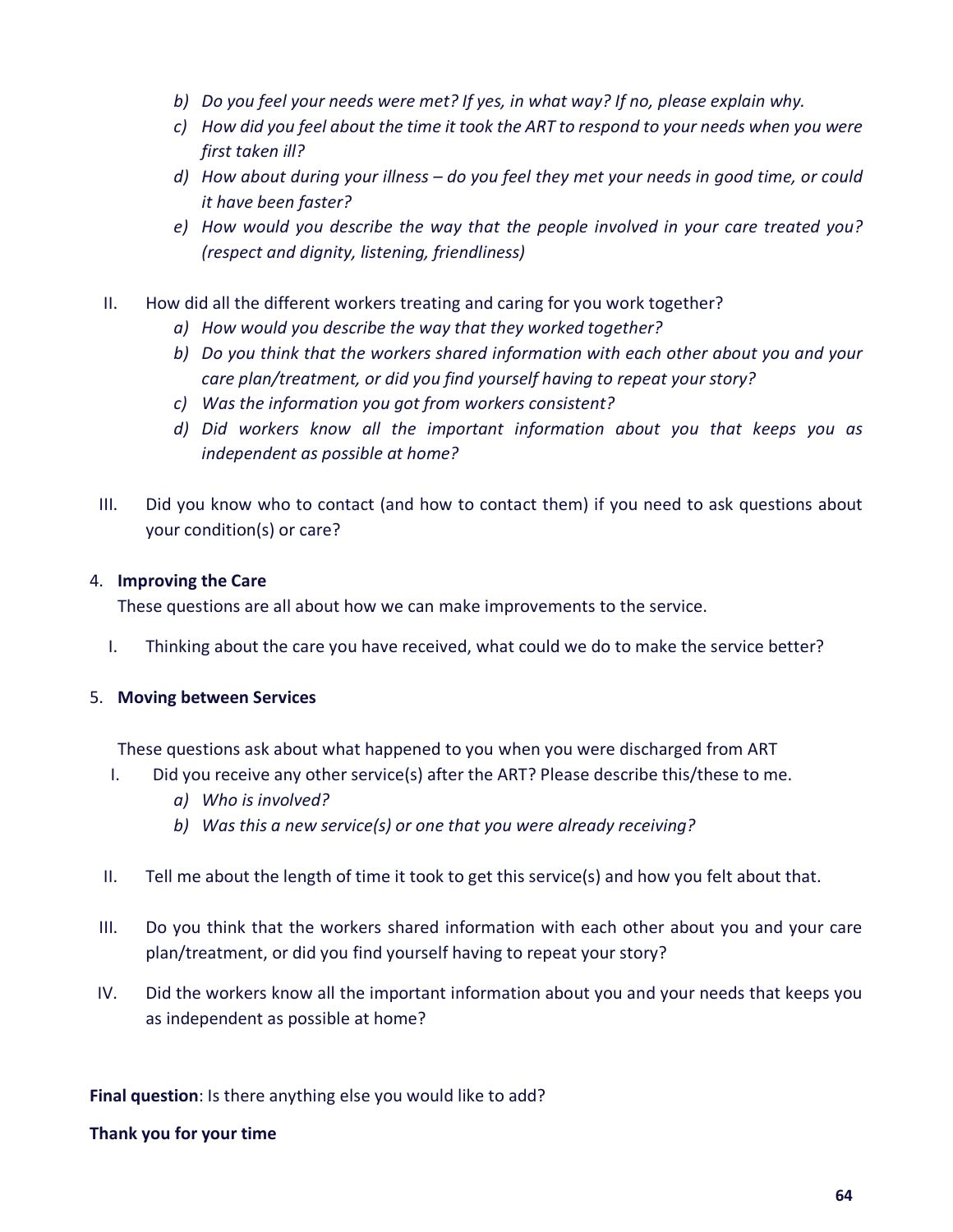### **Appendix 3**

## Carer Interview schedule V1

### Evaluation of the Acute Response Team Service

### 1. **Experience with receiving the service**

A person you are caring for *[insert patient's name]* recently received a service from a team of people called the 'Acute Response Team' that helped them for a short period when they became ill. They may have been assessed at home or in the Accident and Emergency department, and had some care organised for them. The aim of these questions is to get your feedback on this service and the care they received, particularly in relation to what did and did not work, from your point of view.

### I. Please give us your thoughts on:

- *a) Your overall impressions and experiences of the service*
- *b) What sort of care was organised for them?*
- *c) What went well and what didn't go so well?*
- *d) Thinking about any care they received before this particular service, have you noticed any difference in the way their care needs are now being met?*
- *e) If there are changes, are they better or worse? Please give me an example.*

### 2. **Effects on health and well-being**

These next questions ask about whether the care *[insert users name]* has just received has made a difference to their health and well-being.

- I. Thinking about their general health and well-being:
	- *a) Do you feel their health and well-being has improved, stayed the same or got worse?*
	- *b) In what way has it improved, stayed the same or got worse, and why do you think this has happened?*
	- *c) How do you feel about how they are looking after themselves and being independent? Did the care they received make a difference? In what way?*
- II. Thinking about avoiding setbacks to their health and well-being:
	- *a) Have they been offered any home safety improvements or been given any equipment to help them? If yes, what were they offered and did it help them or not?*
	- *b) If their health should take a turn for the worse, what would they do? Has the care team helped them with a plan of action?*

### 3. **Care received**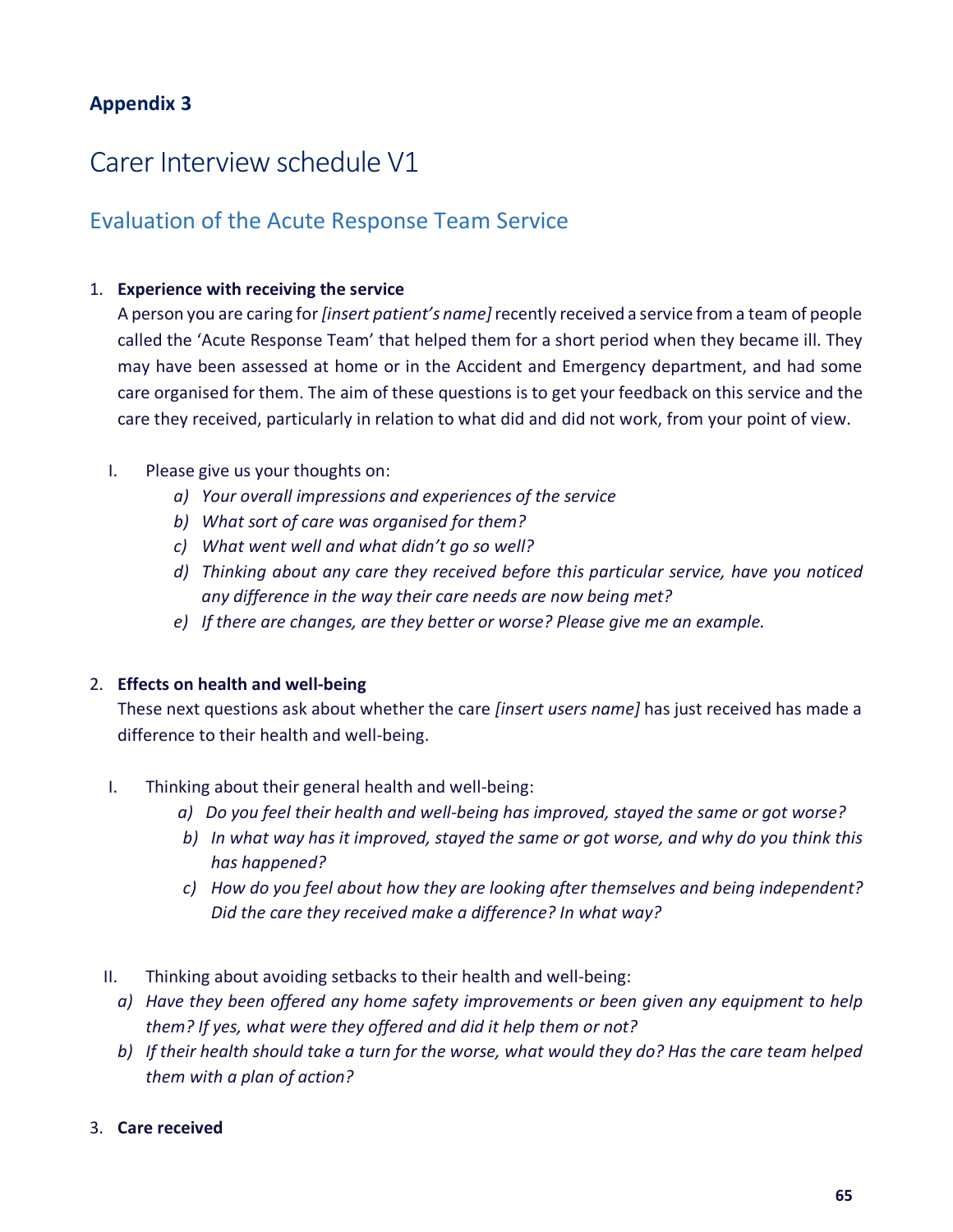Now I would like you to think about how the staff work to give *[insert users name]* the care they need.

- I. Thinking about the recent care they received
	- *a) Who has been involved in their care?*
	- *b) Do you feel their needs were met? If yes, in what way? If no, please explain why.*
	- *c) How did you feel about the time it took the ART to respond to their needs when they were first taken ill?*
	- *d) How about during their illness – do you feel they met their needs in good time, or could it have been faster?*
	- *e) How would you describe the way that the people involved in their care treated them? (respect and dignity, listening, friendliness)*
	- *f) How would you describe the way that the people involved in their care treated you? (respect and dignity, listening, friendliness)*
- II. How did all the different workers treating and caring for *[insert users name]* work together?
	- *a) How would you describe the way that they worked together?*
	- *b) Do you think that the workers shared information with each other about [insert users name] and their care plan/treatment, or did you find [insert users name] or yourself having to repeat their story?*
	- *c) Was the information they got from workers consistent?*
	- *d) Did workers know all the important information about them that keeps them as independent as possible at home?*
- III. Does *[insert users name]* or yourself, know who to contact (and how to contact them) if *[insert users name]* or yourself need to ask questions about their condition(s) or care?

### 4. **Improving the Care**

These questions are all about how we can make improvements to the service.

I. Thinking about the care *[insert users name]* has received what could we do to make the service better?

### 5. **Moving between Services**

These questions ask about what happened to *[insert users name]* when they were discharged from ART

- I. Did they receive any other service(s) after the ART? Please describe this/these to me.
	- *a) Who is involved?*
	- *b) Was this a new service(s) or one that they were already receiving?*
- II. Tell me about the length of time it took to get this service(s) and how you felt about that.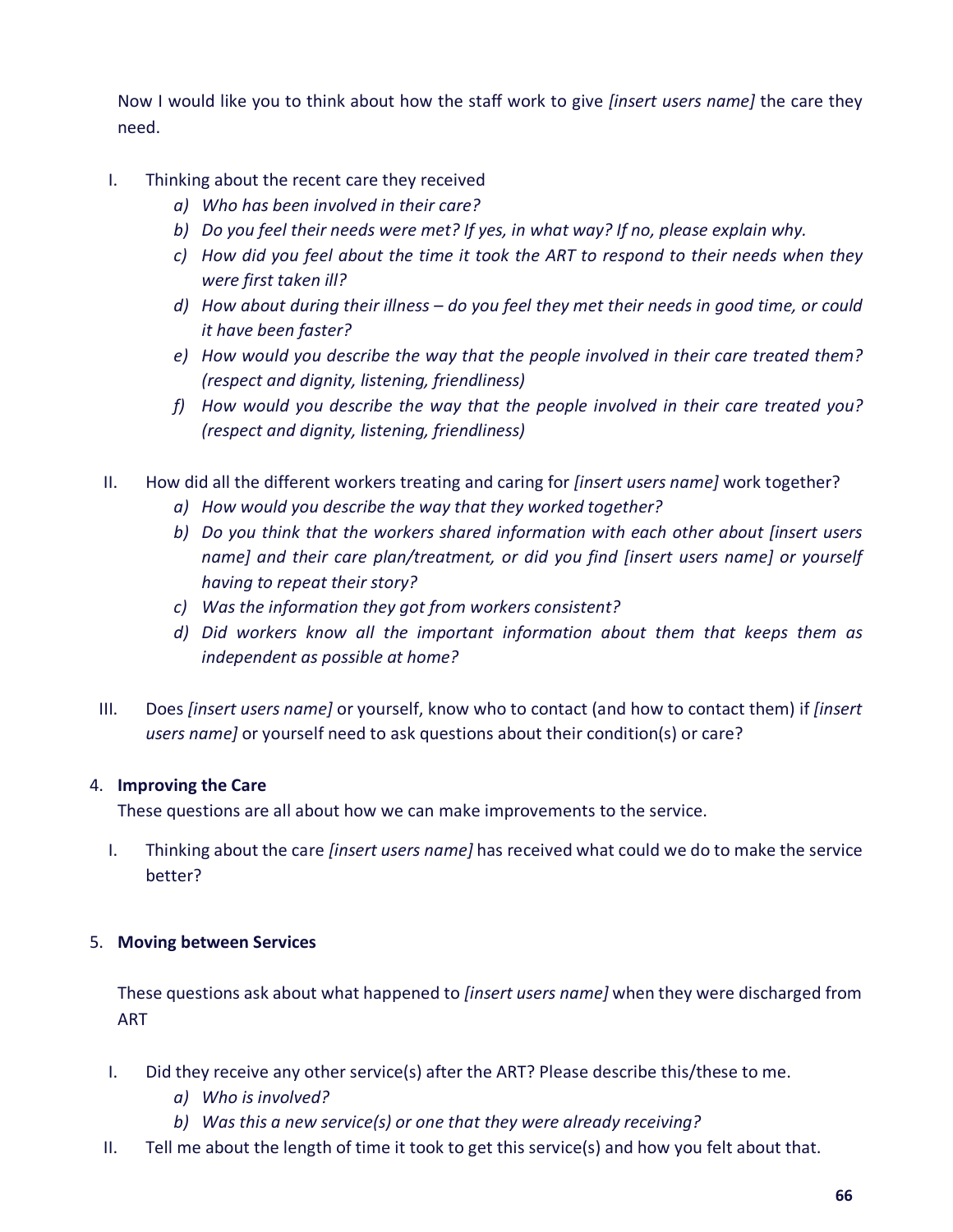- III. Do you think that the workers shared information with each other about their care and treatment or did *[insert users name*] or yourself, have to repeat their story?
- IV. Did the workers know all the important information about them and their needs that keeps them as independent as possible at home?

**Final question**: Is there anything else you would like to add?

**Thank you for your time**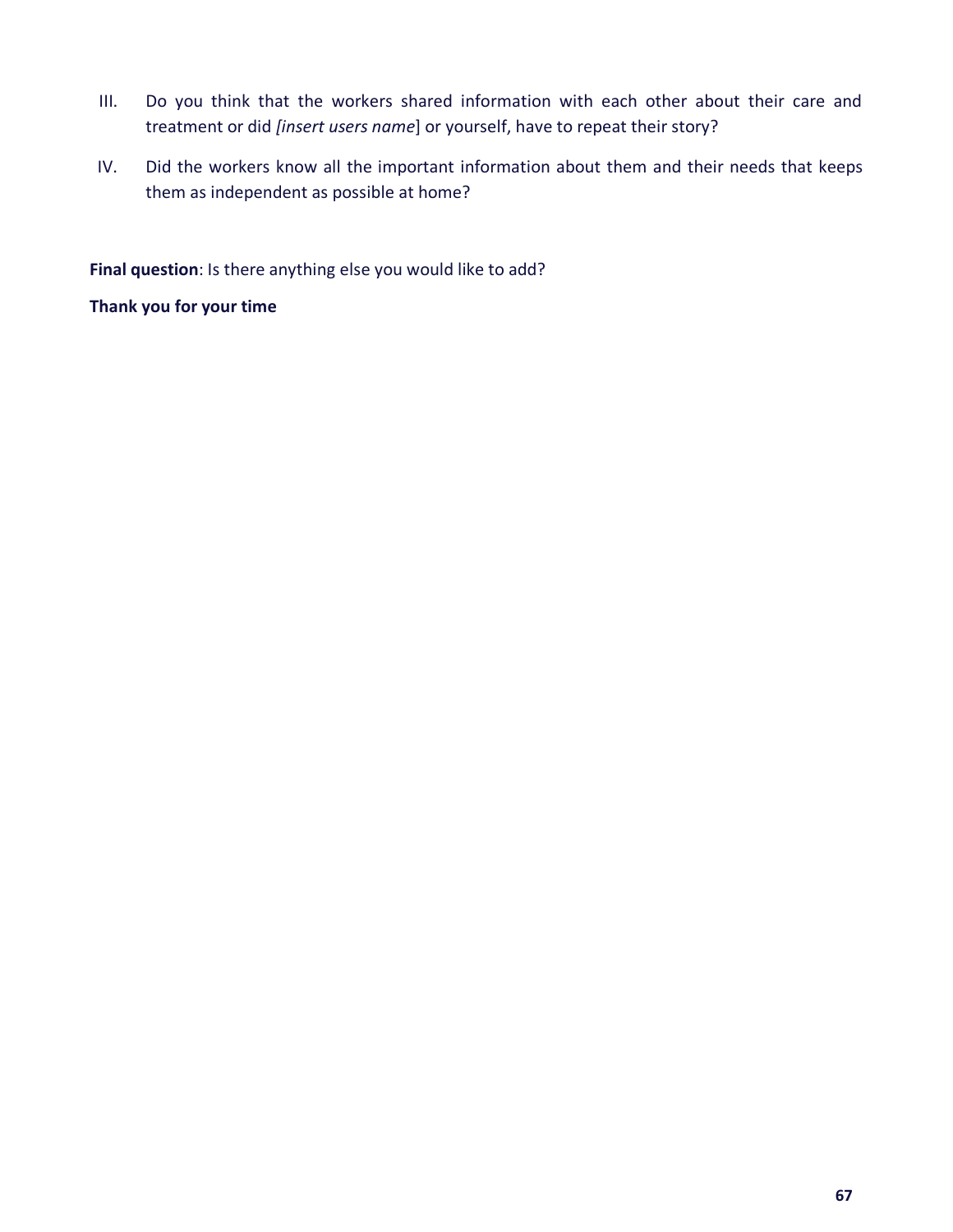### **Appendix 4**

## ART – Focus Group Schedule V1

### Evaluation of the Acute Response Team service

### 1. **Experience with the implementation of the ART service**

- I. Since the service has been put in place, give us your thoughts on:
	- a) Your general experience of the service what has been easy and what has been challenging?
	- b) Which aspects of the service were, in your opinion, implemented successfully? What facilitated this success?
	- c) Which aspects of the service were, in your opinion, less successfully implemented? What particular things got in the way?
	- d) Are there any changes to the way that patient care needs are now being met and looked at? What are your views about these changes?

### 2. **Coordination and impacts on patients**

- I. In your opinion, what effect has the service had on the way you now work together in a coordinated way, as ART members and with other services and professionals?
	- a) What has or has not changed?
	- b) How would you describe the way you now work together? How does the skill mix work? (*clear roles and responsibilities; shared goals, decision-making, working as a democracy*)
	- c) What are your perceptions of how information is now shared between yourselves and with other agencies (*data sharing agreements*)
	- d) What are your views on how the service has impacted on patients receiving care? (*outcomes – hospital admission prevention, crisis avoidance, health and wellness, selfmanagement, positive experience, seamless care*)
	- e) What are your experiences of working with other teams and professionals? (*health and social care, communication)*?

### 3. **Sustainability**

- I. In your opinion, what is needed to ensure the service continues to move forward?
	- a) What are the 'active ingredients' that could be passed on to other areas to help them succeed?
	- b) What personal attributes do you think you need to succeed?
	- c) Are there any stumbling blocks that still need to be overcome? (*politics, workforce changes, working environment, culture, relationships, resources*).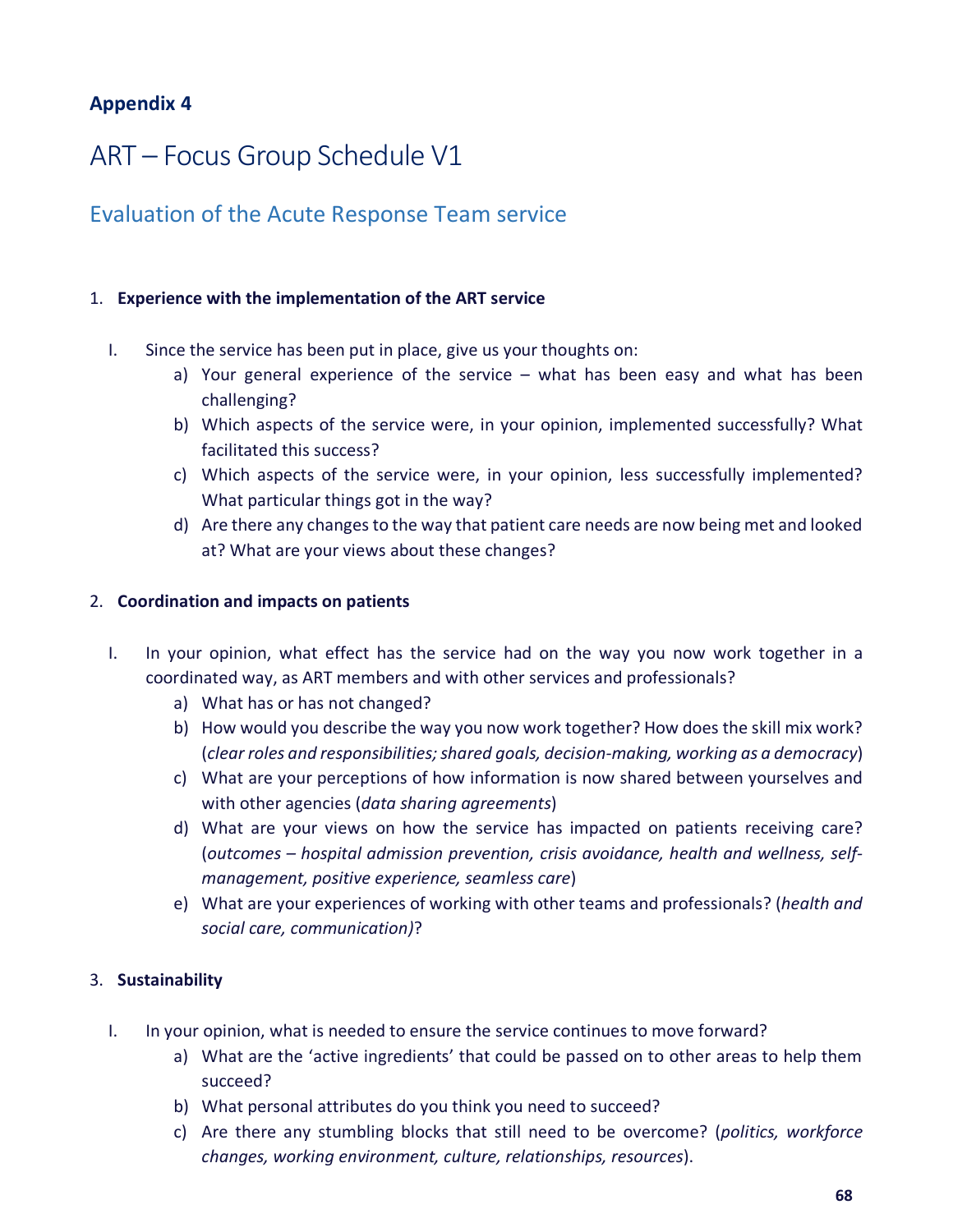- II. Are you able to draw some conclusions about what works better in the ART model and why? (*co-ordination*, *leadership, engagement, information sharing, care planning, culture, relationships*).
	- If negative what might have led to this?

### 4. **Issues of staff engagement and retention**

- I. How has the rollout of the service affected your engagement within the team?
	- a) Have there been any changes to relationships in or outside of your team if so, what were they and why might they have happened?
	- b) How has it impacted on patient pathways (*right referral at the right time)*?
- II. Thinking about staff motivation and satisfaction, could you answer the following?
	- a) How would you rate your overall job satisfaction since the rollout of the service what might have affected it?
	- b) Have you been more or less motivated to undertake work in the service?

**Final question**: Is there anything else you would like to add?

### **Thank you for your time**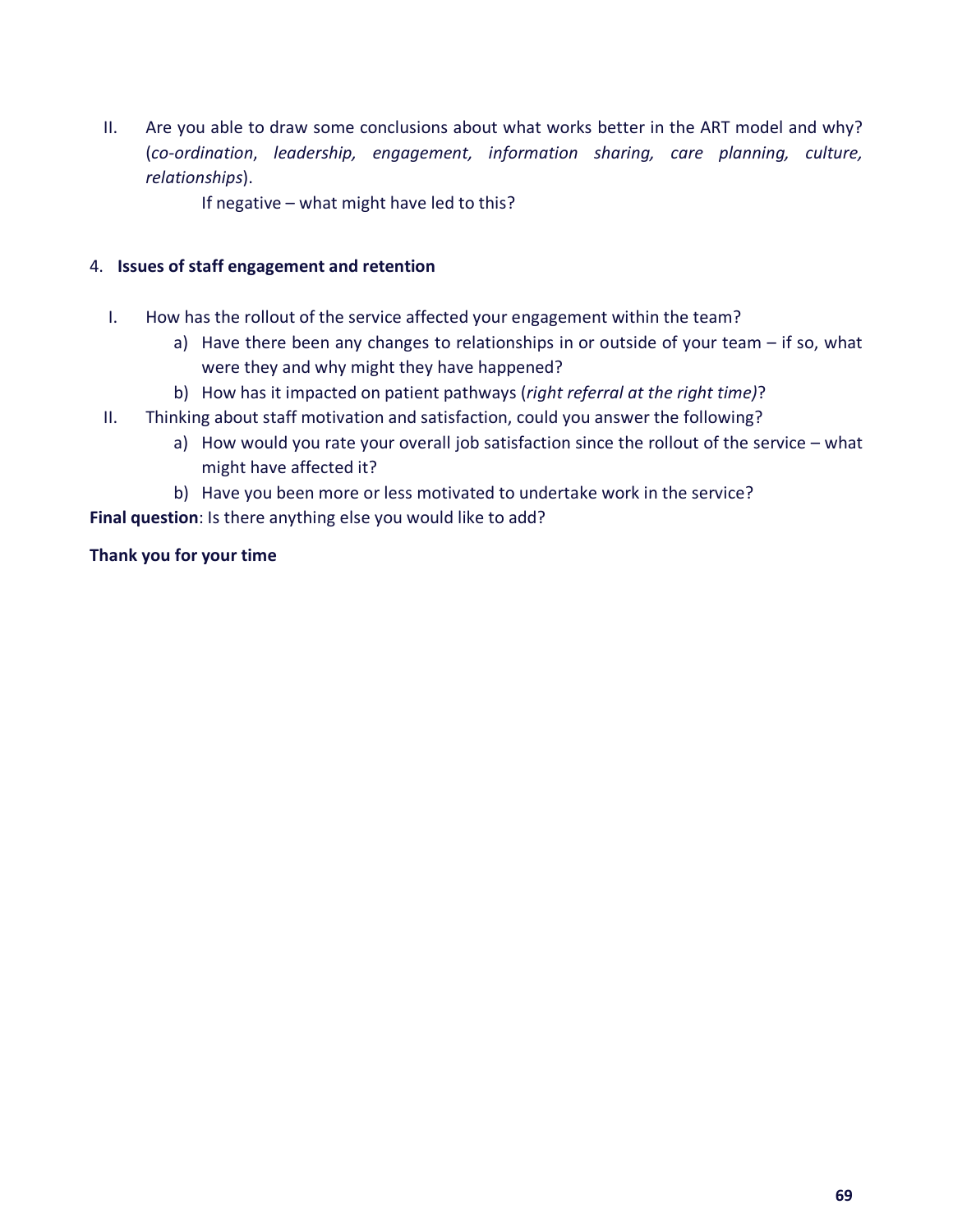### **Appendix 5**

## Staff Focus Group/Interview schedule V1

### Evaluation of the Acute Response Team service

### 1. **Experience with the implementation of the pilot**

- I. Since the service has been put in place, give us your thoughts on:
	- a) Your general understanding of what the service is there to achieve
	- b) Your experience of managing/being involved with/commissioning/ leading the service what has been easy and what has been challenging?
	- c) Which aspects of the service were, in your opinion, implemented successfully? What facilitated this success?
	- d) Which aspects of the service were, in your opinion, less successfully implemented? What particular things got in the way?
	- e) Are there any changes to the way that patient care needs are now being met and looked at? What are your views about these changes?

### 2. **Coordination and impacts on patients**

- I. In your opinion, has the service had any effect on the way professionals now work together in a coordinated way?
	- a) What has or has not changed?
	- b) How would you describe the way professionals now work together? (*clear roles and responsibilities; shared goals*)
	- c) What are your perceptions of how information is now shared? (*data sharing agreements*)
	- d) Are you able to draw some conclusions about what works better and why? (*leadership, engagement, information sharing, care planning, culture, relationships*)
	- e) What are your views on how the service has impacted on patients receiving care? (*outcomes – admission avoidance, health and wellness, self-management, positive experience, crisis management, seamless care*)
- II. What are your views about transitions of care to other services when patients are discharged from ART? (*smooth/or smooth, rapid/slow, how information is shared, duplication of assessment*)

### 3. **Sustainability**

I. In your opinion, what is needed to ensure the service continues to move forward?